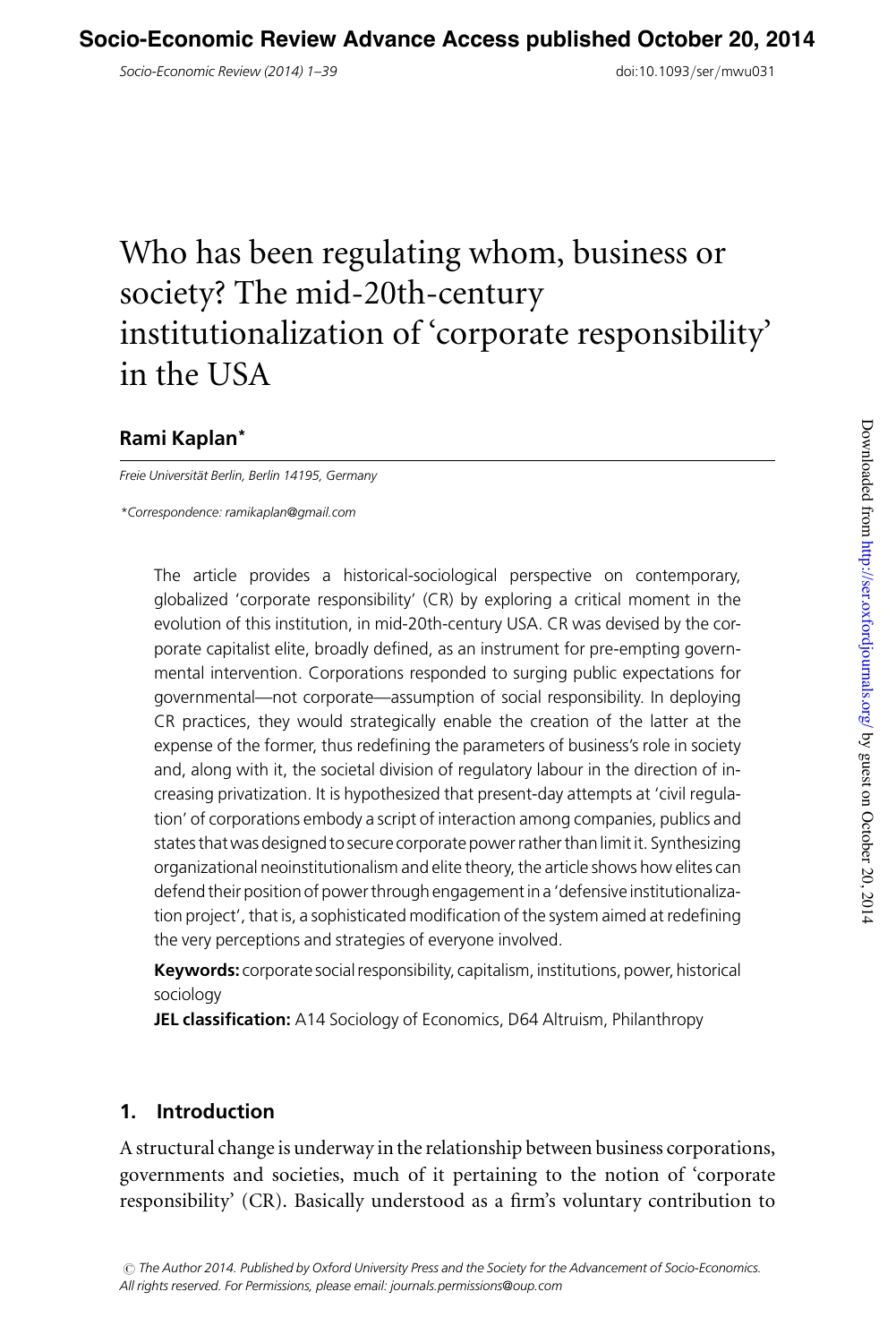social goals beyond production for profit, the recent rise of CR has been intertwined with the 'expansion of legitimate authority in the global economy outside the state' ([Vogel, 2008](#page-38-0), p. 263), that is, a privatization of governance. If public institutions used to 'translat[e] public preferences into policies that restrict the freedom of business', today 'public preferences are interpreted by firms directly' and governments decrease their top-down intervention [\(Werner, 2012](#page-38-0), p. 148). Fields have emerged in which parties from various sectors negotiate 'the very meaning and scope of the notion of "social responsibility"' ([Shamir, 2004\)](#page-37-0), including the establishment of 'CR frameworks' designed to stimulate CR through reliance 'on voluntary self-reporting rather than rigorous monitoring or strict enforcement' [\(Lim and](#page-36-0) [Tsutsui, 2012,](#page-36-0) p. 71).

Our knowledge of the origins of this institutionalizing CR dance between business and society is incomplete. As a result, the very nature and political significance of the phenomenon at hand is obscured. Most research traces the rise of CR in the context of the post-1980 trend towards globalization and deregulation. That CR has earlier roots in the USA is well known, but explanations for its recent surge have barely explored continuities from the pre-1980 period. In particular, this lack of historical perspective muddies the issue of who has been the dominant force behind the institutionalization of CR: business or society. Today, when CR exists as a multiparty field, business's social engagement and society's demand for the same are intertwined. But which one came first and prompted the other—corporate practices or public expectations thereof? This problem of primacy, I suggest, is key to a major theoretical debate bifurcating CR studies: the question of who regulates whom.

Many scholars view CR as essentially a set of mechanisms through which societies 'softly' regulate corporate conduct, whereas norms of appropriate conduct are expected to 'ratchet up' over time (e.g. [Murphy and Bendell, 1999;](#page-37-0) [Sabel](#page-37-0) et al.[, 2000;](#page-37-0) [Cashore](#page-33-0) et al., 2004; [Vogel, 2008;](#page-38-0) [Waddock, 2008](#page-38-0)). From this 'civil regulation' perspective, CR originates with public interest advocates who 'have sought to step into the regulatory vacuum created by the inadequacies of both national and international institutions to regulate [corporations]' and 'have created new mechanisms of global business regulation' [\(Moon and Vogel, 2008,](#page-36-0) p. 310). Others portray CR quite differently: not as an external supervision (however soft) of corporations but rather as a form of corporate power. CR is a 'strategic, conditional, and satisficing response' to political challenge [\(Werner,](#page-38-0) [2012](#page-38-0), p. 146) that protects firms from 'the aggressive campaigns of global civil society' ([Lipschutz, 2005, p. 19](#page-36-0)) and enables them 'to bypass more binding frame-works for stakeholder empowerment and participation' ([Brammer](#page-33-0) et al., 2012, p. 12). From the second 'corporate power' perspective, it is essentially business that brings CR onto the scene as a mechanism for regulating its regulation by society.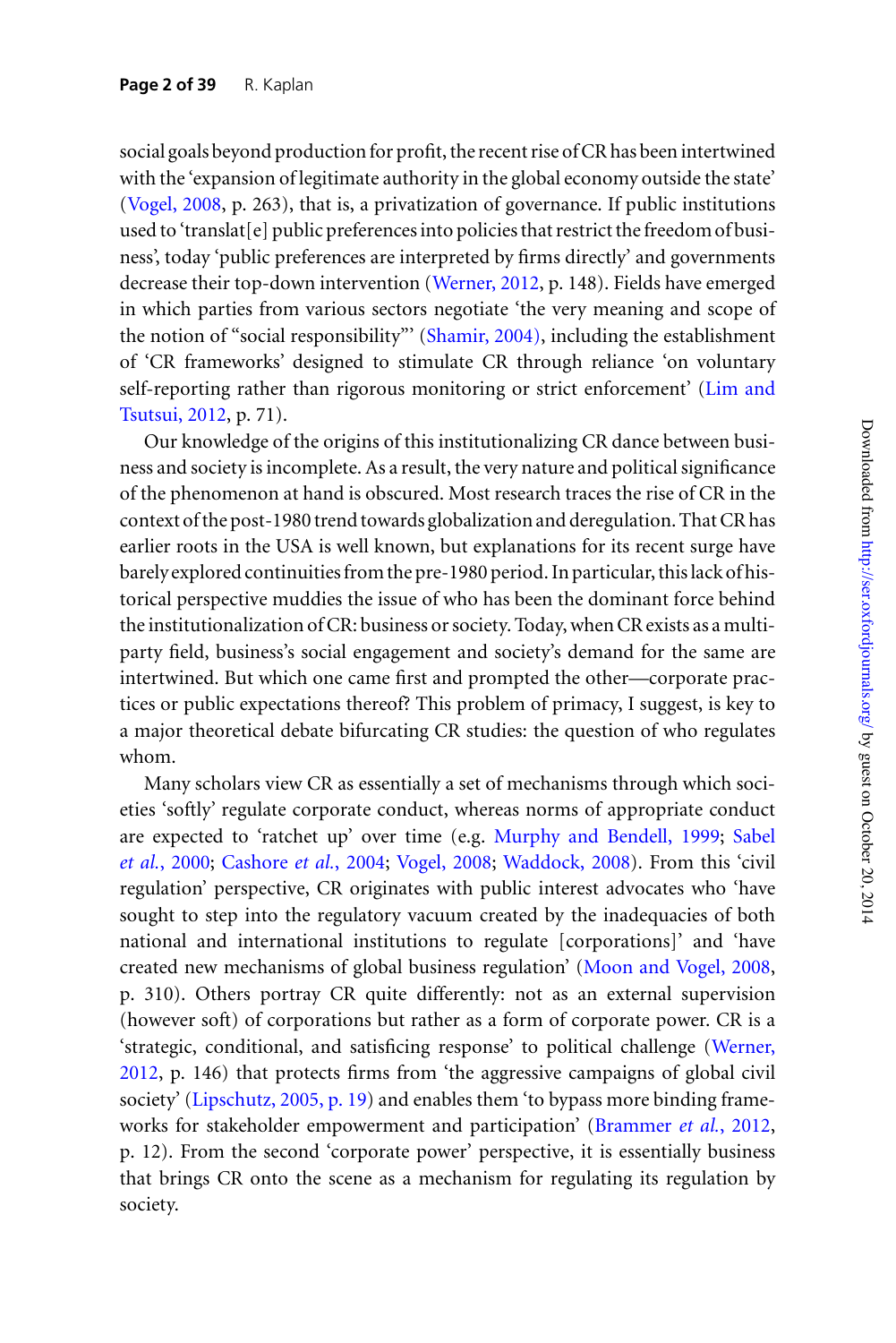A historical perspective can shed light on this ongoing debate. If the process of institutional change witnessed today infact began earlier than 1980, then by returning to the process's earlier stages we can gain more *longue durée* insights as to who has been regulating whom through CR. Did society, through pressure on corporations to become socially responsible, constitute the CR dynamic? Or, alternatively, have companies been the instituting force that lured society into a corporateconvenient CR game?

Existing histories of CR have certainly touched on this problem but have done so indirectly, yielding conflicting conclusions [\[Kinderman \(2012\)](#page-35-0) addresses a similar problem directly but in the context of the post-1980, neoliberal UK]. For example, Soule's study of the emergence of activists' direct targeting of corporations during the period 1960–1990 in the USA suggests that 'the pressures of citizens for more [corporate] accountability' triggered, in the 1970s, a growing interest in CR on the part of business executives (2009, pp. 21 and passim). Soule's account pertains to the 'civil regulation' perspective as well in claiming that society resorted to corporate targeting as a consequence of the 'erosion of governmental regulation of business and the decline in the power of labor' (p. 25). Rowe provides an antithetical 'corporate power' account of  $1960s - 1970s$  CR  $(2005, pp. 135 - 142)$  $(2005, pp. 135 - 142)$  $(2005, pp. 135 - 142)$ . According to his analysis, it was business associations that, seeking to pre-empt an impending wave of top-down regulations, promoted the idea that voluntary CR policies can be a reasonable substitute. Described as such, CR was not a consequence of deregulation but rather a mechanism of contra-regulation.

This study traces the praxis that originated the CR construct in the USA. To pursue this objective, we go further back in time than Soule and Rowe, but not as far as do historians who trace the origins of CR to the 1920s or earlier (e.g. [Marens, 2012,](#page-36-0) [2013](#page-36-0); [Mitchell, 1989\)](#page-36-0). The focus here is a mid-20th-century episode that, it is argued, would form a solid foundation for the subsequent movement of CR through history. The thing going down around mid-century was that the notion that capitalist corporations are not merely economic machinery but possess intrinsic social responsibilities took root and reached a certain threshold of taken-for-grantedness. 'Institutions posit that actions of type X will be performed by actors of type X' ([Berger and Luckmann, 1967,](#page-33-0) p. 72). The extension of the firm's role-definition—or, in other words, the process in which '(t)he idea that corporations should engage in some form of responsible behaviour has become a legitimate expectation' ([Brammer](#page-33-0) et al., 2012, p. 10)—made a major breakthrough in the period in question.

This shift was brought about exclusively by the business elite. My analysis of this episode of social construction highlights its profound political, strategic, corporate-initiated nature. Corporate leaders, their advisors and their allies mobilized collectively to proclaim and parade the social responsibility of business. They did not react to pre-existing public expectations for CR, which were generally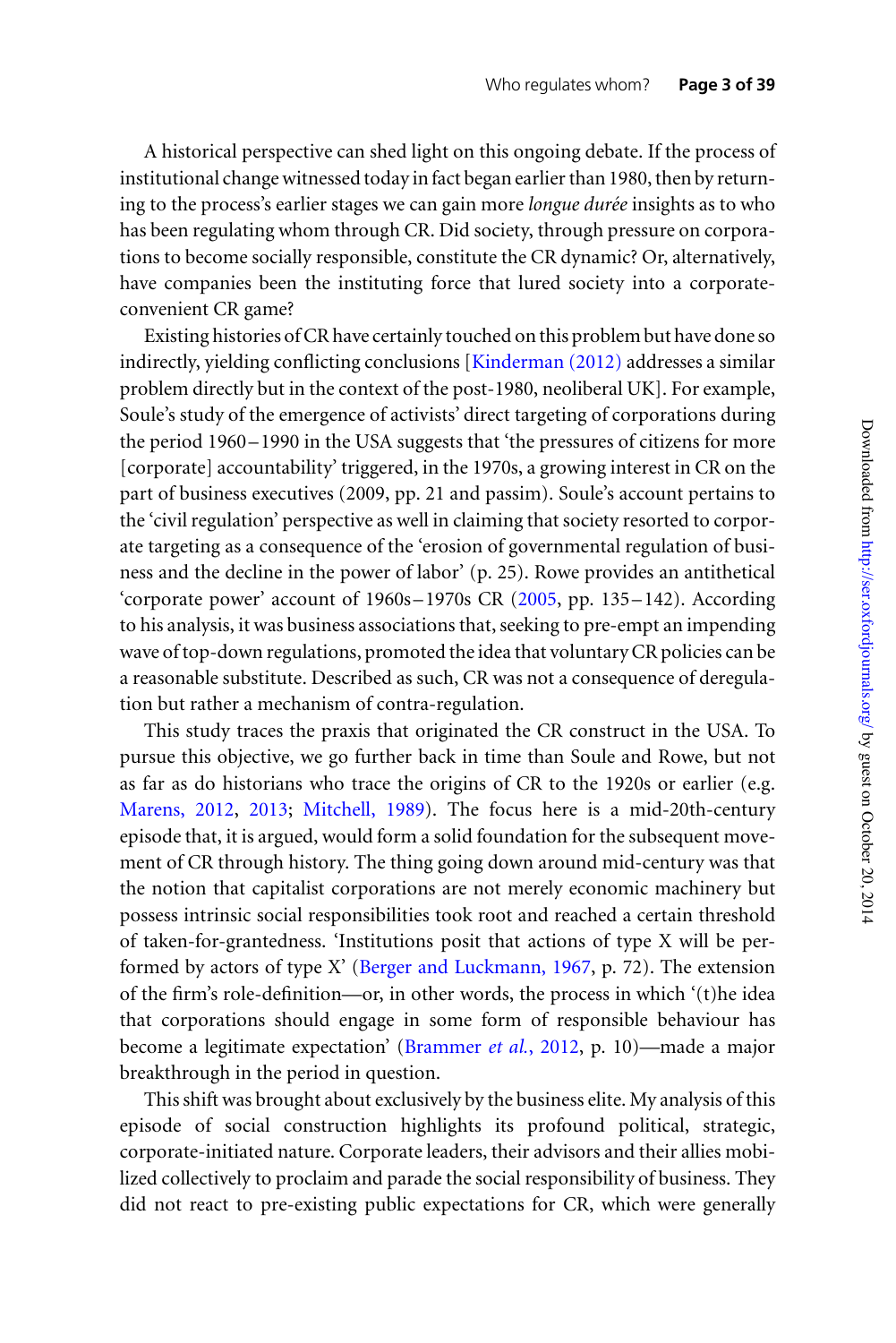undeveloped at the time. Rather, they responded to a surging public expectation for the federal government to expand its role in the economy. The remaking (and, to a greater degree, the representation) of the corporation as a socially responsible entity was meant to forestall the statist trend by appropriating responsibilities that would otherwise be government's and encouraging public expectations for corporate, rather than government, responsibility. Indeed, the deployment of CR rhetoric and practices would create such expectations, thus redefining the division of governance labour in society in the direction of increasing privatization. I will describe this 'defensive institutionalization project' in great detail. Iwill also draw some lines that connect the past to the present, above all by hypothesizing that civil targeting/ regulation of corporations follows a script of interaction that was designed to secure corporate power rather than limit it.

The article revisits the nexus between institutions and social power by synthesizing neoinstitutional theory in organizational sociology and elite theory in political sociology. It answers calls to examine how organizations shape their institutional environment rather than vice versa [\(Barley, 2007,](#page-33-0) [2010\)](#page-33-0), to bring elites and societallevel power relations into organizational analysis [\(Zald and Lounsbury, 2010;](#page-38-0) [Munir, 2011](#page-37-0); [Courpasson, 2013](#page-34-0)), and to confront the issue of corporate power ([Hinings and Greenwood, 2002](#page-35-0)). It also reconsiders the identification of periph-erals rather than dominants as the source of institutional change ([Fligstein and](#page-34-0) [McAdam, 2012\)](#page-34-0) and demonstrates how political mobilization can figure in processes of institutional isomorphism. Informed variously by Berger and Luckmann's theory of institutionalization, Paul DiMaggio's concept of 'institutionalization project', and elite theory, the current approach focusses on the rationales and actions of an elite: the corporate capitalist elite. Institutions are analysed in terms of their reality-shaping power effects. When domination is threatened, a creative elite strategically engages in a project of institutional modification.

# 2. Theory

#### 2.1 CR as an institution and the question of its historical origins

CR is a multifaceted, hard-to-define phenomenon. I thus begin by clarifying basic epistemological choices. Following [Brammer](#page-33-0) et al. (2012), CR can be understood as an institutionalized 'mode of governance' typically consisting of (a) corporations taking on social responsibilities, including implementation of organizational controls (e.g. CR departments) and (b) mechanisms of self- and co-regulation that are set to stimulate such behaviour (e.g. codes of ethics, sustainability indices and standards). As a mode of governance, CR is distinct from 'mandatory forms of institutionalized social solidarity' and often develops as a substitute for them (Ibid.; [Lipschutz, 2005](#page-36-0); [Jackson and Apostolakou, 2010](#page-35-0)).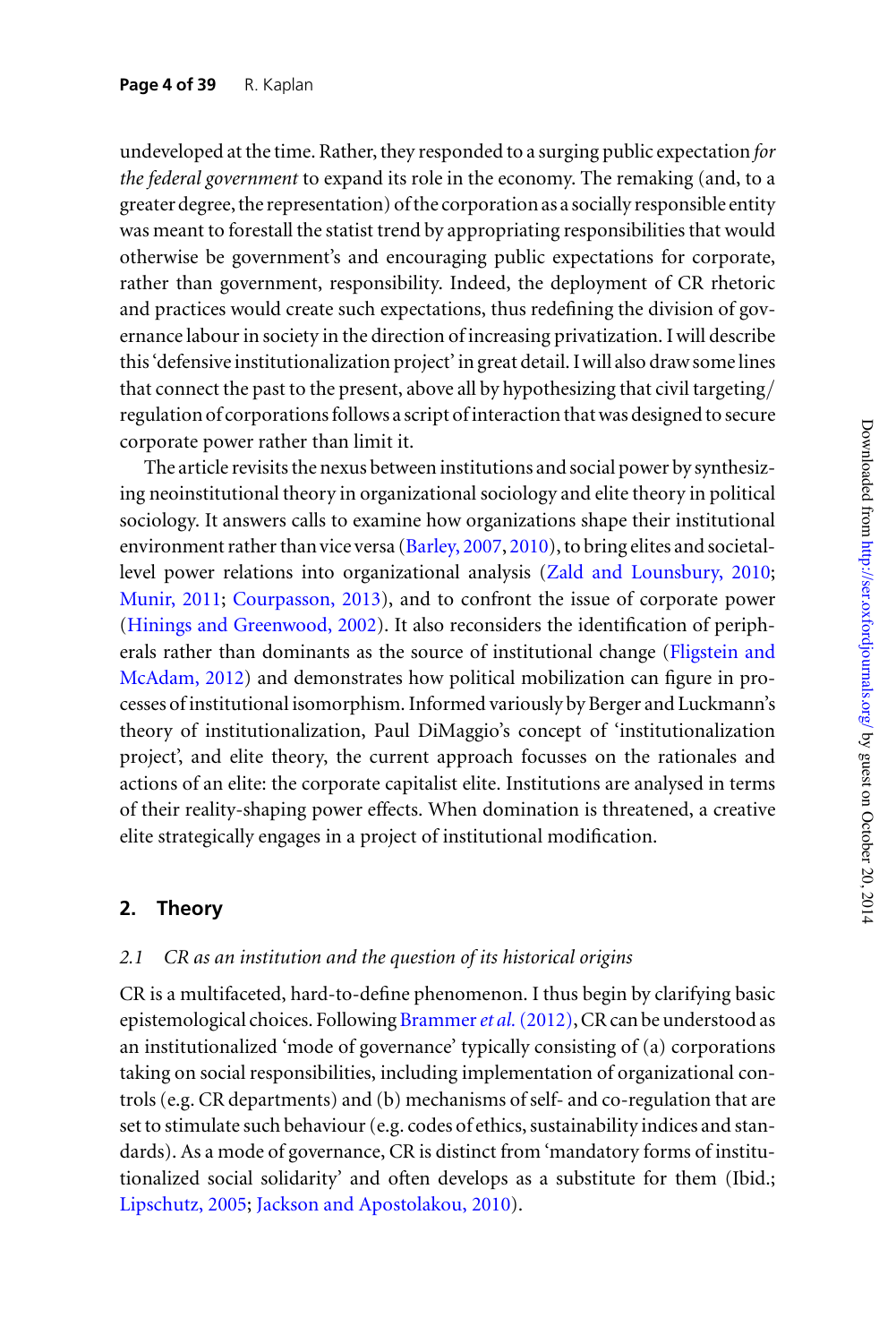While the institutionalization of CR can be seen as an outcome of exogenous forces, I take a constructivist approach to the same problem. Specifically, I draw from Berger and Luckmann's theory (1967), whereby institutionalization is a process in which 'typifications', role definitions and mutual expectations emerge out of symbolic interaction, are habituated and construct the relationship of agents to what they come to perceive as an exterior, objective reality (see also [Zucker, 1977;](#page-38-0) [Douglas, 1986](#page-34-0); [DiMaggio and Powell, 1991;](#page-34-0) [Zilber, 2006](#page-38-0)). Yet in contrast to Berger and Luckmann's assumption of social consensus, I highlight social conflict and the ability of actors to strategically control social construction.

From this perspective, a constructionist precondition to the institutionalization of CR would be the existence of a generalized expectation for socially responsible corporate behaviour or, to put it differently, a legitimized role definition of the corporation as having social responsibilities. In the absence of such role definition, it would be institutionally incongruent for companies to exercise social responsibility and for multiple actors to build CR frameworks. I focus on the role definition of the corporation because—unlike historical contingencies and unintended developments that undoubtedly factored into the institutionalization of CR—this is an arena in which strategic institutional entrepreneurship could make a difference. Echoing DiMaggio's questions ([DiMaggio, 1988,](#page-34-0) p. 10): 'Who has institutionalized the myths (and why)?' and 'Who has the power to 'legitimate' a structural element?' I ask: Who has created the institutional myth of the socially responsible corporation, and why?

It is proposed by this framing of the question that the evolvement of CR was not, as suggested by some historiographies, a gradual process through which business has progressively internalized society's expectations of it, namely, a convergence towards consensus ([Heald, 1970;](#page-35-0) [Frederick, 2006;](#page-34-0) [Carroll](#page-33-0) et al., 2012). CR was rather a corporate invention that, indeed, emerged in response to public pressure, but rather than simply succumbing to that pressure, constituted a strategy through which business sought to redefine and thus control the terms of response. Synthesizing institutional and elite theories, I conceptualize this process in terms of a 'defensive institutional modification' (DIM) made by an institutionally creative elite.

### 2.2 Can (corporate capitalist) elites defend their power creatively?

Elite theory posits that in societies—including democratic ones—a relatively small group of people (elites) exercise disproportionate influence and enjoy special material and status privileges. Elites are institutionally constituted: their power is structured into the social order ('power structure'). They sit on top of its political, economic, professional, cultural and other hierarchies [\(Scott, 2008\).](#page-37-0) This concentration of power and privilege generates a perpetual conflict. There is a constant jockeying for position within the existing power structure. At the same time,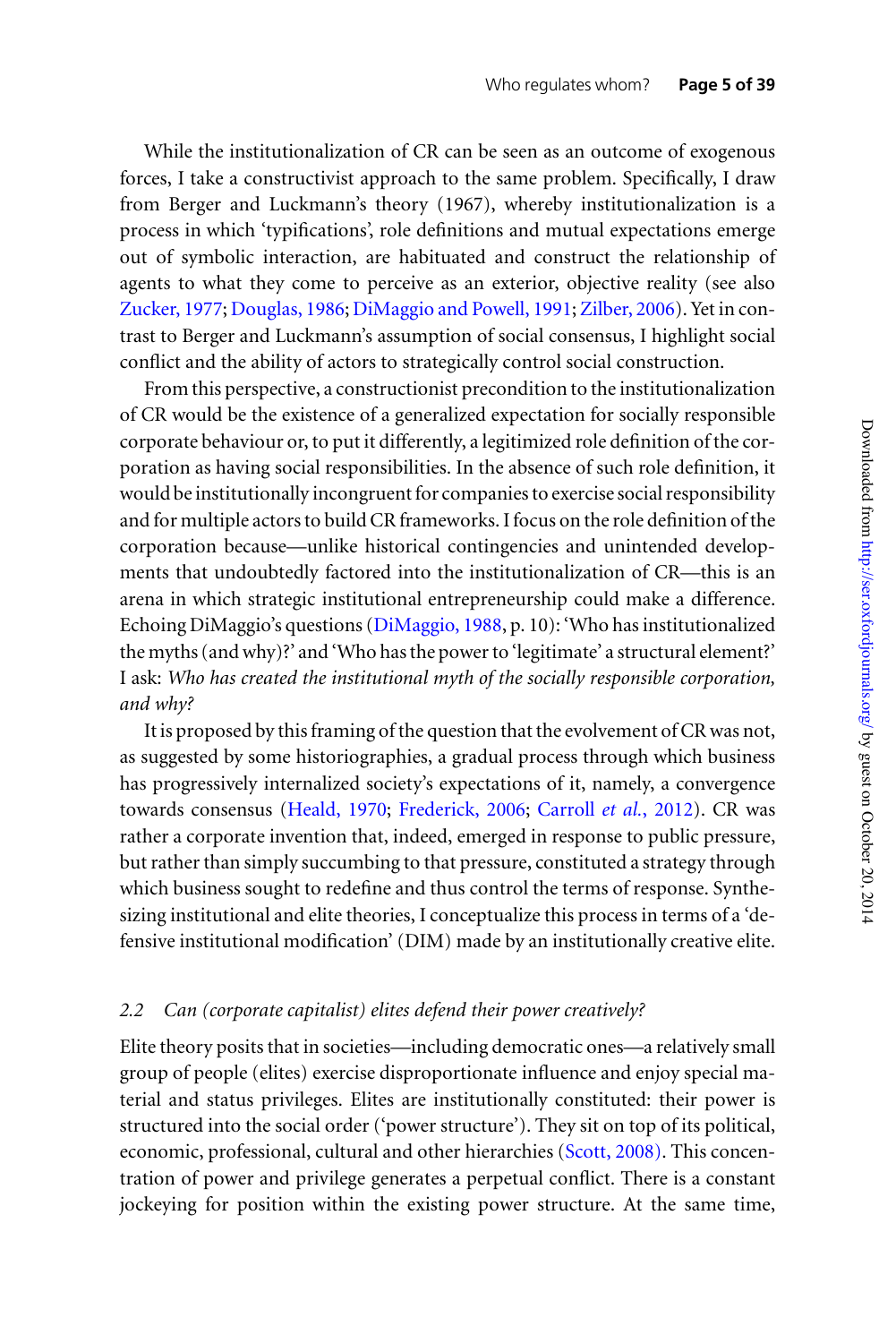power structures themselves are challenged by critics and aspiring elites.Occasionally, when mass protest erupts—implying that the order's routine ideological and coercive defenses are losing effectiveness—the challenge can become significant, even revolutionary. As the normal reproduction of power relations is disrupted, those who currently occupy dominant positions ('incumbents') tend to organize for defense. They are expected to try to unite around their shared interest in domination and explore their capacity to act in concert to secure their structural advantage.

In *capitalism*, '(t) he entire society is structurally dependent upon actions of capitalists' who control, and whose profit conditions the societal production process ([Przeworski, 1985,](#page-37-0) p. 139). In corporate capitalism, where a small number of large corporations dominate the economy, the capitalist elite reorganizes into a 'corporate world of privilege and prerogative' ([Mills, 1956](#page-36-0), p. 147) and assimilates the corporate elite of top executives ([Gerth and Mills, 1942](#page-35-0); [Useem, 1980\)](#page-38-0). The power of the corporate capitalist elite (CCE) stems from the private ownership of corporations, the consolidation of capital, and the legal autonomy conferred to maximize profits. In the USA, this position of power has been challenged ever since the emergence of corporate capitalism (though hardly at all since 1980), with intermittent upsurges of protest and counteraction. The executive branch of the CCE, for its part, has deployed its considerable resources to defend the system from decentralization, collectivization and regulation. One of the strategies employed in this struggle is explored herein.

Defense strategies are numerous but can be classified into two general categories. The first is *strictly conservative* resistance to change. The elite mobilizes political, economic, legal and ideological resources in order to derail reform. As [Fligstein](#page-34-0) [and McAdam \(2012,](#page-34-0) p. 105) theorize

(I)ncumbents can be expected to respond to any perceived threat conservatively, fighting tenaciously to preserve the settlement that is the political and cultural source of their advantage. They are likely to do so even when it is apparent to most observers that the system is doomed. This is partly because they have so internalized the self-serving account of their own advantage that they are blind to other perspectives. But it is also because their power and material advantage is fully dependent on the existing settlement, thus motivating them to fight to the bitter end to preserve their privileged position...

Fligstein and McAdam's incumbents are tightly embedded in the existing order. It follows that, if change occurs, it is because challengers succeeded in fashioning 'an alternative order attractive to a good many groups in the field' and in securing 'allied backing for the proposed new settlement' (Ibid., p. 107). This is often the case, but not always. Sometimes, the elites are those who fashion the new settlement, which is distinct from both the existing order and the challengers'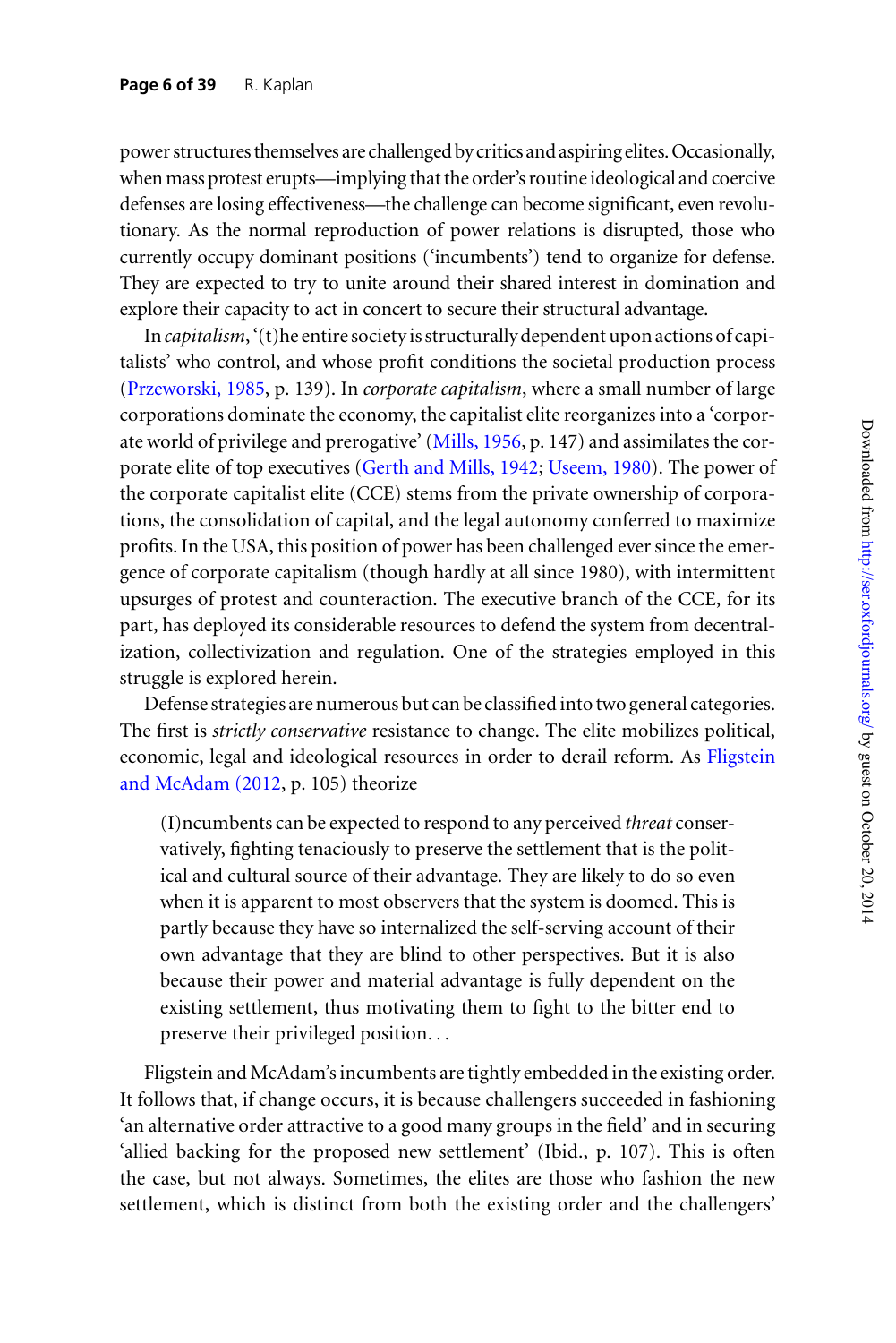blueprint—implying that they do have the capacity to change their perspective and employ more creative methods to re-establish their domination.

The second category of elite defenses is that of elite-initiated DIM. The logic of DIMs is one of accommodation—they restore the system's legitimacy by selectively accepting criticism and taking inspiration from challengers' blueprints for change. At the same time, their outlines are innovative, departing from what was offered by the challengers. Their purpose is to redirect change in a way that minimizes the elite's loss of structural power. Elite theorists and neo-Marxists, seeking to explain the resilience of capitalism, have long recognized the possibility of DIMs (e.g. [Lasswell, 1936](#page-35-0)/1961, pp. 81 –83; [Boltanski and Chiapello, 2005](#page-33-0)). However, they have typically left important organizational questions unanswered: how precisely does 'capitalism' 'know' how to change? Who are the agents involved? How is the prescription for change invoked, elaborated, legitimized, disseminated and implemented? In short, where is the underlying institutionalization project?

The term institutionalization project [\(DiMaggio, 1988\)](#page-34-0) suggests that institutionalization can emanate from purposeful, interest-driven activity, and that this activity takes a project form. I shall characterize elite mobilization to defend power structures by modifying them as a defensive institutionalization project (DIP).

#### 2.3 DIPs

DIPs come about in the context of crisis and open struggle. As [Fligstein and](#page-34-0) [McAdam \(2012\)](#page-34-0) suggest, significant institutional transformations in 'strategic actions fields' take place when shared meanings and power relations are destabilized, a sense of crisis develops and the field in question is thrown into a state in which its structure is 'up for grabs'. Typically, it takes an exogenous shock to set in motion such dynamics—for example, an economic crisis.

The struggle is between challengers, who promote a blueprint for change, and elites, who fight to protect the status quo. Initially, elites will employ a strictly conservative strategy: they will try to thwart, divert or dilute the challenge and re-establish the prior order. But this may not work in cases where challengers are determined, well organized and capitalizing on a favourable historical moment. In such cases, as time passes, the elites may realize that fortuna has turned against them and that some sort of change is inevitable. To avoid defeat, elites may reconsider their strategy and promote their own blueprint for change as an alternative to the challenger blueprint. A DIP consists of two analytically distinct stages: (a) consensus building among the elites about the necessity of change; and (b) the implementation of change by the mobilized elite.

What does it mean to implement a DIM? When the CCE is concerned, and the challenge takes the typical form of impending extension of state regulative and redistributive functions, a DIM may be realized through the state itself, whereas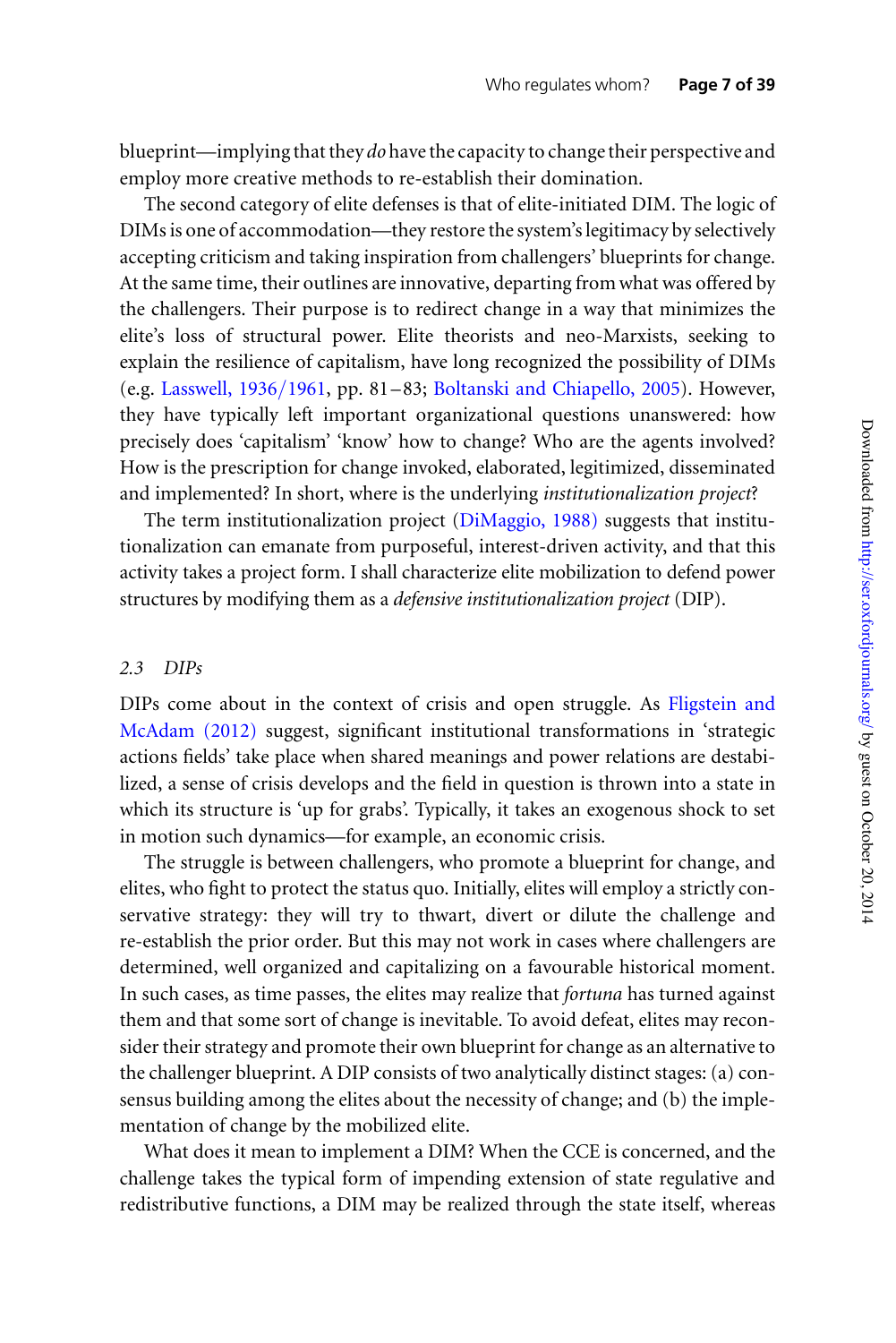the CCE moves to wrest control—by means of lobbying, swaying public office nominations and public relations—of the content of public policy ([Domhoff,](#page-34-0) [1978](#page-34-0); [Barley, 2010](#page-33-0)).

The main focus here is on another way explored by the CCE to implement a DIM, one that did not rely on state action but avoided it altogether: a transfer of functions from the government to corporations (a privatization of governance) under the rubric of CR. While being anti-statist and anti-union, such a move breaks from the constitutive model of capitalism, in which economic and political life areinstitutionally separated, economic action is private and self-interested, and, as a consequence, government intervention is the essential instrument of democ-racy for checking markets ([Polanyi, 1944](#page-37-0); [Heilbroner, 1985,](#page-35-0) ch. 4; see also [Friedman](#page-34-0) [\(1970\),](#page-34-0) who advocates this model in his critique of CR).

The DIP that facilitated this extension of the firm's role definition was a field-level change—the field of big corporate business. As organizational institutionalists suggest, a field-level change implies that a critical mass of field constituents (e.g. companies) adopt a new 'archetype' or 'logic' of organization to replace an old one [\(Tolbert and Zucker, 1996](#page-38-0); [Hinings](#page-35-0) et al., 2004). Such processes involve activity on the part of institutional entrepreneurs, who theorize, legitimize and disseminate the new organizational logic.

In field-level analyses, the typical role attributed to the extra-field environment is to generate the pressures that trigger change within a field ([Oliver, 1992;](#page-37-0) [Hinings](#page-35-0) et al.[, 2004](#page-35-0)). The focus here is on the opposite, overlooked relationship, namely: the reshaping effect of field-level changes on the more general social order [\(Barley,](#page-33-0) [2007](#page-33-0), [2010\)](#page-33-0). The CCE reacts to external pressures by reinstitutionalizing its own field. But reinstitutionalization does not simply conform to external demands, and its purpose is not only to stimulate public sympathy towards corporations and businessmen. Rather, it is aimed at triggering a broader change wherein the societal-level pattern of business and society relations is redefined. Corporations change themselves in such a way that the mechanisms by which society regulates its corporate economy are pushed to change, too.

DIPs of such nature should be understood in the context of societal-level political –institutional wars and the general public opinion. In periods of open struggle over the nature of societal-level institutional arrangements, as each of the parties tries to win support for its own institutional agenda, public opinion emerges as a key issue. As [Castells \(2007,](#page-33-0) p. 238) points out, 'the fundamental battle being fought in society is the battle over the minds of the people'. The public's support is fought over not only for, but also through institutions. If institutions shape meaning, we should expect attempts to use them instrumentally for controlling the public's mind. Institutional change, in this case, implies a strategic re-ordering of how people perceive and act upon a certain set of issues, according to a certain design exerted by the project.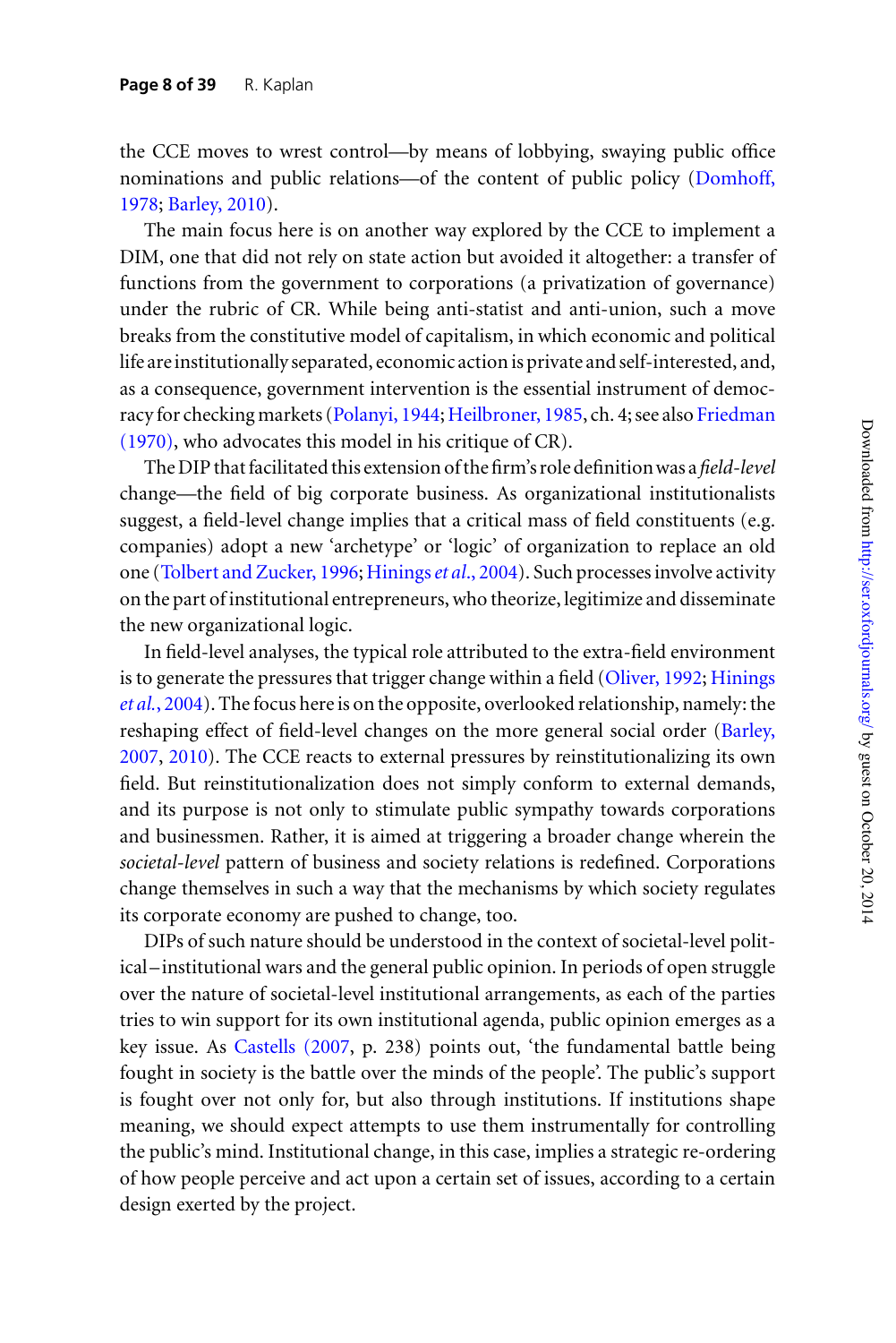# 3. Historical background

### 3.1 Earlier manifestations of CR

Mid-20th-century CR embodied an existing pattern as well as a new phenomenon. The pattern's roots date to the crystallization of corporate capitalism at the turn of the century. Facing a tide of suspicion and potential radicalization, business leaders began to stress their 'social responsibility'—a commitment to use the resources they commanded to serve the greater good—as a key for social stability and progress. The emerging CCE, led by the National Civic Federation and with the liberal mainstream of the Progressive Movement as its ally, built around this concept a framework of political-economic relations that historians label 'corporate liberalism' ([Weinstein, 1968](#page-38-0); [Bowman, 1996](#page-33-0)). This coalition was quite successful in establishing the notion that corporate capitalism was desirable and that, to the extent that corporations exercised their power 'responsibly', state control of them and collective bargaining were largely unnecessary for harmonizing social relations.

The 1920s saw the revival of CR rhetoric by means of, for example, a form of publicity that encouraged a 'soulful' image of the corporation designed to win the public's goodwill and affection, enhance employee loyalty and morale and attract customers [\(Marchand, 2001\)](#page-36-0). In the area of industrial relations, many companies implemented 'welfare capitalism' programmes aimed at countering unionization and increasing productivity ([Jacoby, 1997\).](#page-35-0) Underlying welfare capitalism was an explicit corporate liberal approach to the solution of the 'labour question', whereas 'the business corporation, rather than government or trade unions, would be the source of security and stability in modern society' (Ibid., p. 3; see also [Marens 2012](#page-36-0), [2013](#page-36-0), for a discussion of the link between welfare capitalism and CR). In the 1930s, as the labour movement reawakened, welfare capitalism would go 'underground' and would stay there until the 1960s–1970s ([Jacoby,](#page-35-0) [1997\)](#page-35-0). Meanwhile, as explored herein, capitalism's all-time-greatest crisis starting in 1929 and concluding after mid-century—would spawn the reinvention of CR and its deployment by businessmen more systematically and sweepingly than ever before.

# 3.2 The threat prompting the mid-century project

In the crisis period, it was the changing stance of the federal government that worried corporate capitalists most. Three waves of New Deal policies through the 1930s followed by tight governmental supervision of economic activity duringWorldWar II, constituted an epic break from the paradigm of 'small government' that had heretofore reigned in the USA regardless of occasional, relatively modest adjustments. Sparked by the Great Depression, this late-developing great transformation reflected a general loss of faith in traditional market institutions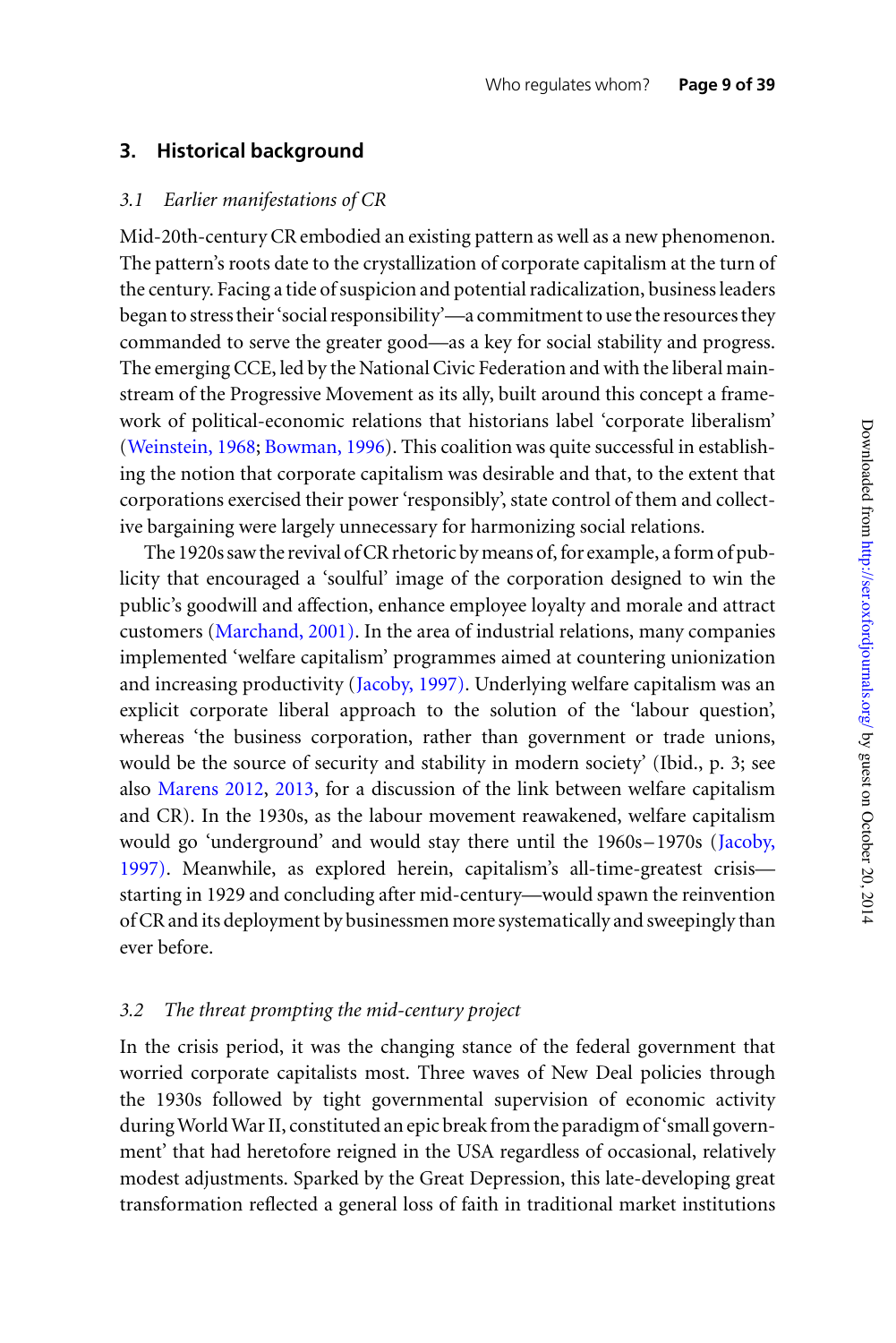and in businessmen as the agents of America's greatness and was widely understood by contemporaries as a popular movement against the economic 'plutocrats'. The business community, under the assumed leadership of the conservative National Association of Manufacturers (NAM), reinforced this impression when—after retreating from initial, suspect attempts at collaborating with government—it re-emerged by 1935 as a dogged opponent of change ([McQuaid, 1978\).](#page-36-0)

Historians, particularly those who wrote shortly after, have observed that the New Deal was not as radical as businessmen believed: it 'left a lot of free enterprise standing, and much of its state action, from spending to trustbusting, was designed to fortify rather than weaken free enterprise' [\(Hartz, 1955](#page-35-0), p. 263). From such a perspective, business's explicit, encompassing fear during the 1930s and 1940s, that the very 'survival of free enterprise' was in question [\(Hoffman, 1947\),](#page-35-0) may appear to be 'much more imagined than real' [\(Galbraith, 1954,](#page-34-0) p. 38). But such dismissive hindsight of the nature of the challenge facing business's hegemony in that period fails to consider roads that were not taken but could have been and the role of business's siege mentality itself in shaping the eventual course of events.

In fact, prior to mid-century, uncertainty ruled, and business had real cause for alarm. In the 1930s, an endless depression reinforced claims that unregulated capitalism was obsolete. The insecurity and suffering inflicted rendered much of the population receptive to such claims, and the Democrats—championing state planning and social legislation—were sent to the White House five times in a row. The historical passage of the Wagner Act (1935) not only empowered organized labour; it also forged a long-lasting alliance between the labour movement and the Democratic Party. World War II ended the depression and helped business regain much of its lost prestige, but for several years a relapse was widely feared. Also, after the war, it seemed that the movement towards socialism, communism and the welfare state had become a world trend: 'Between World I and World War II the drift toward collectivism was so strong that today the United States is an oasis of capitalism. The pressing question is not whether capitalism...will sweep the world, but whether...we can maintain it here in our own country' ([Hoffman,](#page-35-0) [1947](#page-35-0), p. 21). A January 1950 survey by Management Review titled 'Socialism: Will the American People Accept It?'found that about 25% of Americans supported socialism in America and that 66% of the rest viewed government ownership and operation of public utilities favourably. Anti-big business sentiment was peaking at the time, as suggested by a 1954 Harvard Business School (HBS) publication titled The Attack on Big Business ([Glover, 1954\).](#page-35-0) In 1946, 35% of the public expressed a desire for government regulation of big business, and by 1948 the figure had grown to 46% ([Tedlow, 2008](#page-38-0), p. 150).

The existence of such conditions means little unless there is a challenger movement that exploits them for the purpose of imposing an alternative structural blueprint. Unlike in the Progressive Era, such a non-socialist movement did exist.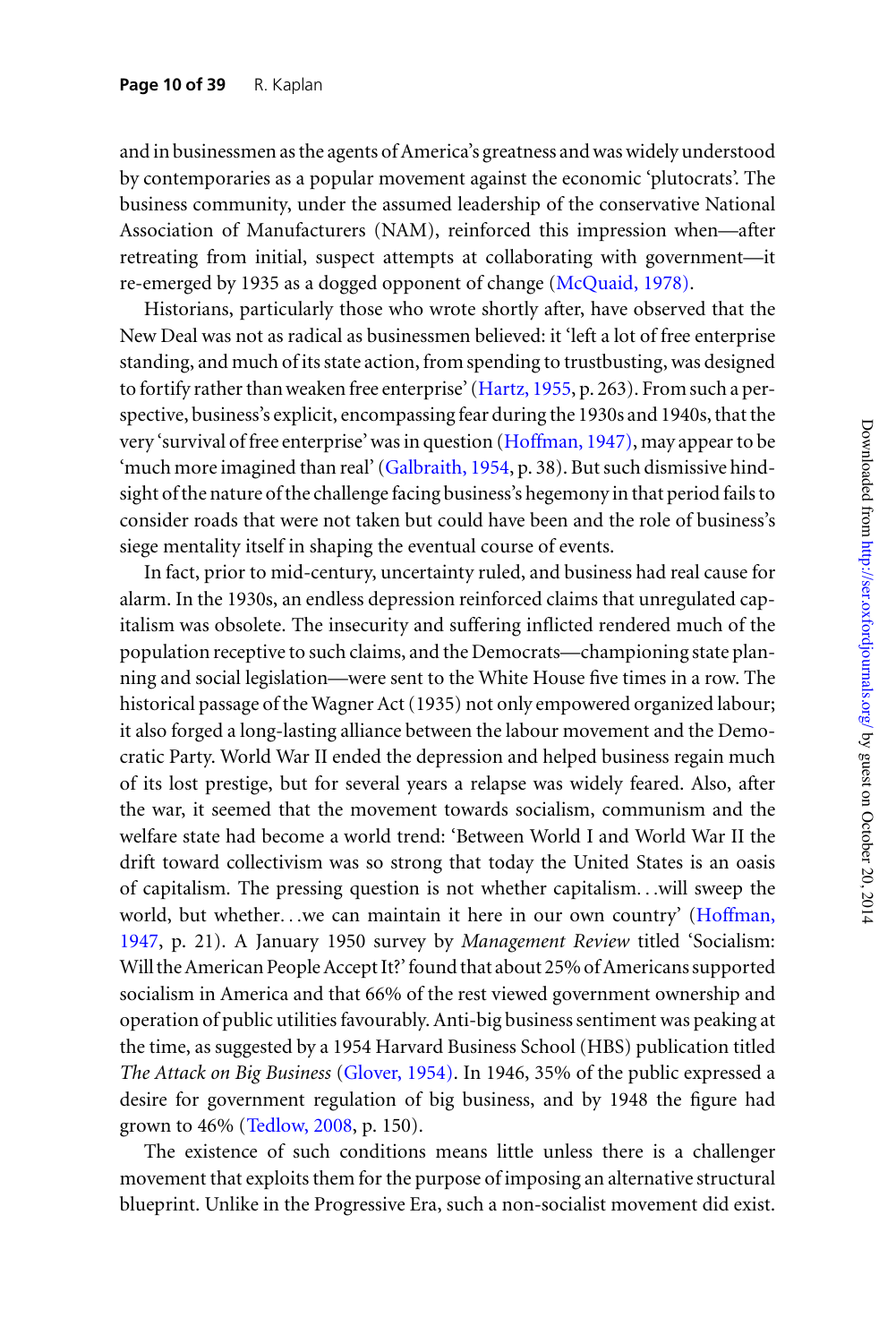Business's most dangerous rival was the 'New Dealer' bureaucratic elite. This small yet highly influential group consisted of young public administrators who functioned as the 'brain trust' behind the New Deal and belonged to a wider network consisting of left-leaning intellectuals, politicians and labour leaders ([Janeway, 2004](#page-35-0), chs. 1–3). During their heyday, New Dealers developed a view of the federal government as best positioned to oversee the economic system as a whole ([Brinkley, 1989\).](#page-33-0) By the late 1930s, many of them came to believe that economic recovery and social progress required more radical restructuring than what had been attempted in earlier stages of the New Deal. Coupled with this perspective was an explicit anti-business stance (Ibid.).

During World War II, plans regarding a future 'second New Deal' were actively promoted. In the area of macro-economic policy, New Dealers—led by Harvard economist Alvin Hansen—promoted a maximalist interpretation of Keynesian theory, claiming that without regular deficit government spending, capitalism was doomed to stagnate ([Collins, 1981\)](#page-34-0). Redistribution and interventionism were integral to the solution: heavier progressive taxation and increased federal spending on education, social welfare, public works, housing, regional development, public health, urban renewal, and more [\(Berle, 1948\)](#page-33-0). In the area of industrial relations, New Dealers and labour leaders entertained in the early 1940s a notion of a post-war tripartite structure of industrial governance, similar to the one that would later characterize Scandinavian 'neo-corporatism' ([Lichtenstein, 1989\).](#page-36-0) Quite a social-democratic moment it was—but one that would not last long. By the time Truman succeeded Roosevelt, New Dealers were losing jobs and influence ([Markowitz, 1973\),](#page-36-0) and, later in the decade, business's counterattack and the inception of the Cold War would bury much of their vision.

Meanwhile, businessmen understood the New Deal in terms of a battle between 'political management' and 'private enterprise', as General Motors's Alfred P. Sloan, Jr., put it in a 1935 NAM convention speech (quoted in [Marchand, 2001,](#page-36-0) p. 203). A decade later, business elites were still very concerned about what they saw as New Dealism's effective sedimentation. Conservative economists in the mid-1940s indicated that the 'Keynes-Hansen school' was 'not greatly distant from neo-Marxian thinking' and claimed that it became by 'now in effect an official creed' among 'most of the high policy-making and advisory positions in the executive agencies' (quoted in [Collins, 1981](#page-34-0), pp. 96-97). Economist David M. Wright suggested that the government was now expanding its economic role as a matter of default: 'a permanent policy aimed, consciously or unconsciously, at the gradual and more or less 'painless' socialization of the system' ([Wright, 1945,](#page-38-0) p. 410). Wright and many others genuinely believed that capitalism could be well on its way to disappearing.

By mid-century, the alarm still blared. The dean of HBS Donald K. [David \(1950\)](#page-34-0) warned about 'the danger of drifting' towards a welfare state in America. Peter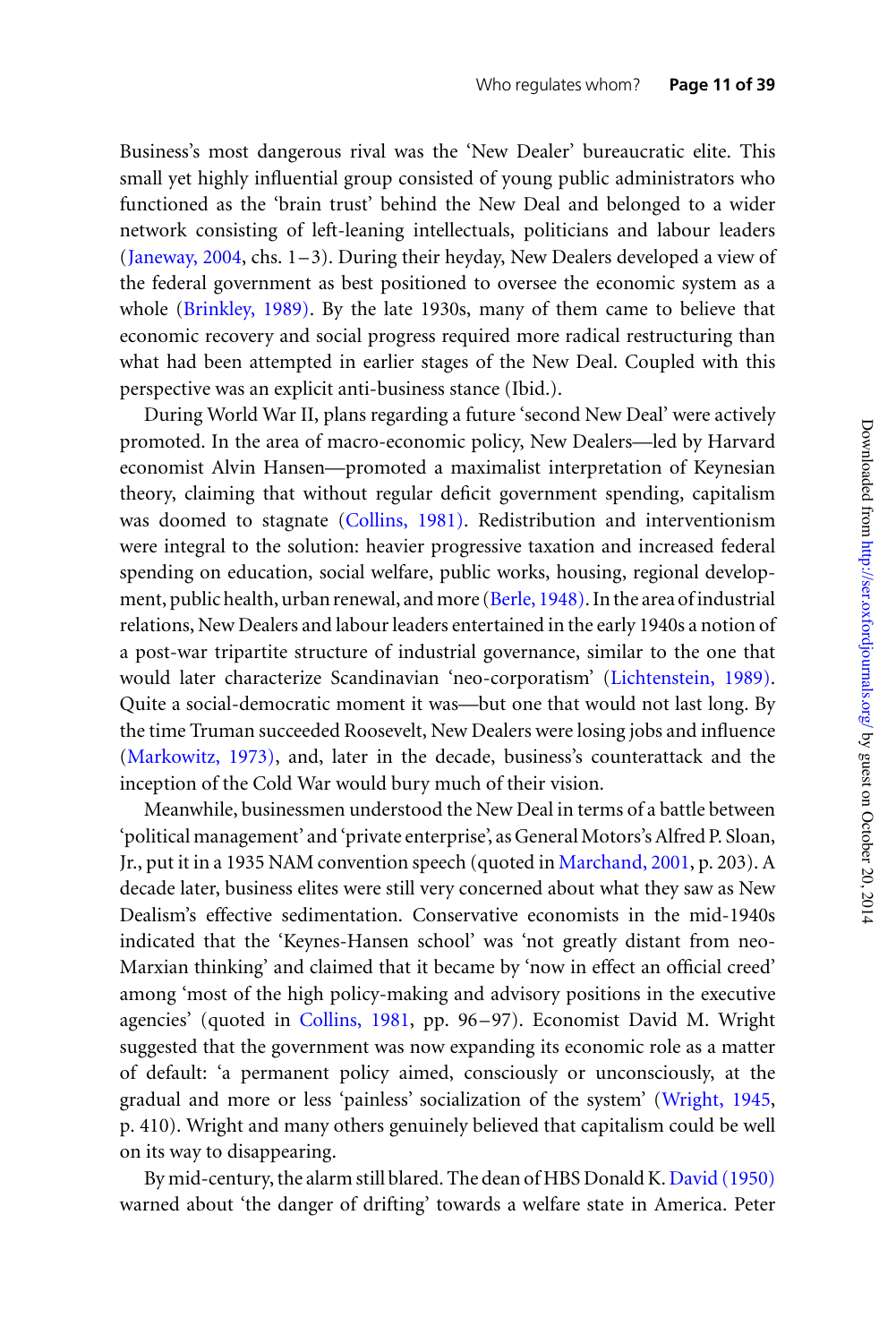[Drucker \(1950](#page-34-0), p. 80) was troubled by the successful 'attempts to whittle down the scope and authority of management' by both labour and government. Business historian N.S.B [Gras \(1949,](#page-35-0) pp. 419, 431), taking an elite perspective, described the present situation as one in which 'leadership is being offered by competing groups and institutions', whereas an alliance of 'the intelligentsia' (college professors and radical lawyers) and labour leaders encroaches upon economic reigns. He urged businessmen 'to move fast'. Otherwise 'other groups will spring to the front and take over', resulting in the ouster of 'the prevailing types of business leaders...[from] power and position'. Linked to the institutional-ideological war was the question of who was going to dominate the post-war political-economic order: incumbent business or a challenger government –labour alliance.

#### 3.3 Business's defense strategies

The CCE and conservative allies acted vigorously on these concerns while employing a variety of strategies. One grand strategy was strictly conservative: to hold off the New Deal and to roll it back. From the mid-1930s up to and beyond the Republican presidential victory of 1952, the NAM, United States Chamber of Commerce (USCC), various conservative organizations and individual corporations crusaded to kill, dilute or amend most—if not all—interventionist and pro-labour pieces of legislation through lobbying efforts in Washington, appeals to the US Supreme Court, and wide-ranging 'selling free enterprise' publicity campaigns ([Mayer,](#page-36-0) [1990](#page-36-0); [Fones-Wolf, 1994](#page-34-0); [Tedlow, 2008,](#page-38-0) chs. 3–4; [Phillips-Fein, 2009\)](#page-37-0).

The second strategy, corporate liberal, which came into its own after the war, called for embracing change while redirecting it. Corporate liberals promoted two major adjustments. One, at the macro-economic level, was to design the post-war order along the lines of an economic doctrine that, on the one hand, embraced Keynesianism and supported stabilizing intervention by the state and, on the other, gave Keynes a conservative interpretation in limiting the state's role to ensuring the continuous functioning of a *private* economy with minimal regulatory and redistributive interference [\(Collins, 1981\)](#page-34-0). This was the constitutive, successfully accomplished goal of the corporate liberal policy group Committee for Economic Development (CED), founded in 1942. Throughout the post-war era, this approach would evolve into a more general business-leader participation in the outlining of public policy [\(Mizruchi, 2013\).](#page-36-0)

Finally, another corporate liberal strategy sought to revise the traditional, laissez-faire-derived role-definition of the large-scale business unit. If the acceptance of Keynesianism marked a departure from one tenet of laissez-faire, namely, the self-regulating market, post-war CR revisited another, that of selfish economic action. Corporate liberals recognized that laissez-faire had not only lost its macroeconomic efficacy; it had also lost moral ground: 'to express it is to invite hostility'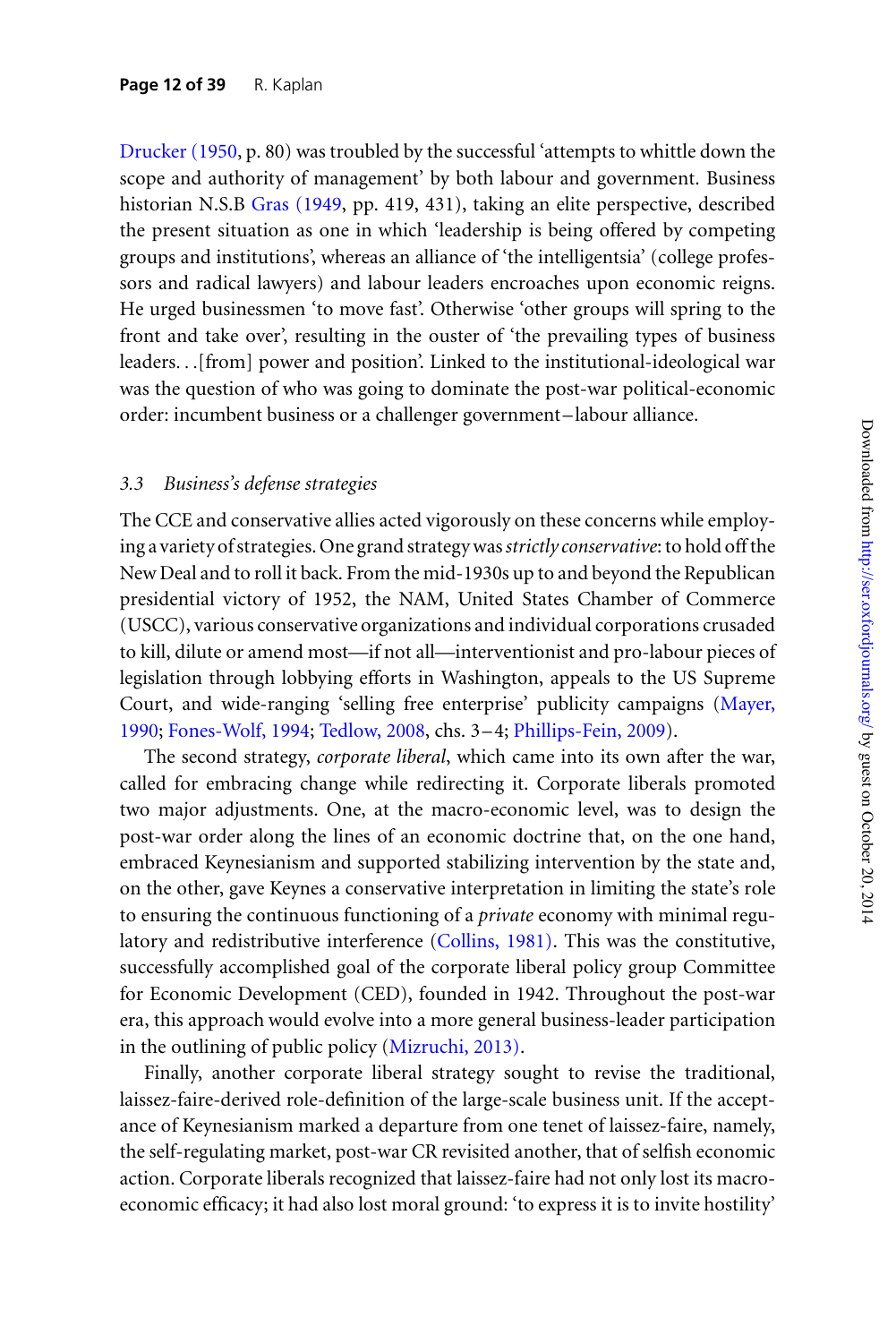([Meriam, 1948](#page-36-0), p. 464). In the case of large corporations, which had emerged from the war all the more economically dominant, to express selfishness meant—now more than ever—to invite regulation. Besides the problem of regulation, a strong public expectation for economic security raised the question among corporate liberals of who was going to be the supplier. Resenting the notion of a 'welfare state', they recommended increased corporate involvement in the governance of welfare as an alternative to that of the government. Both strategic considerations implied that corporations could no longer be mere profit-maximizers.

### 4. The project

This section argues, first, that the mid-century institutionalization of CR emanated from an institutionalization project and, second, from a DIP—that is, from the CCE's strategic initiative to defend its position through self-initiated institutional modification. It requires some effort to make these points, because the focal project was loosely and implicitly organized. For instance, there was no central authority say, a formal business association—that oversaw its execution. Rather, the project leaned heavily on private initiative on the part of dispersed individuals and organizations operating independently or through *ad hoc* collaborations to achieve this or that specific goal at the corporate or field level. But regardless of this heterogeneity of agents, goals, sub-projects and levels, underlying the effort was a quite unified and fairly (though not entirely) consensual general interest, purpose and plan; a shared political-organizational consciousness that was building up within big business circles about what generally should be done. This shared consciousness informed a multitude of actions that, in their aggregate and mutual interaction, prompted a generalized institutional change. I begin by tracing institutional entrepreneurs and mechanisms of diffusion and proceed to a discussion of the defensive nature of the project.

#### 4.1 Entrepreneurship, promotion/mobilization, diffusion/collaboration

The leading architects and promoters of mid-century CR were all part of the interest community formed around the CCE, including top executives, corporate public relations consultants, business schools (notably HBS), Fortune magazine and members of the CED. Active allies were the American Bar Association, the New Jersey Supreme Court, state legislators and professional fundraisers. Gradually, the circle of supporters would broaden so as to include, for example, the federal government, which was uninvolved but gave its approval, and liberal intellectuals fascinated by what they deemed to be the progressive potential of CR. In the remainder of the article, I touch on the activity of most of the aforementioned agents, but space limitations restrict the focus to one of them in particular—corporate public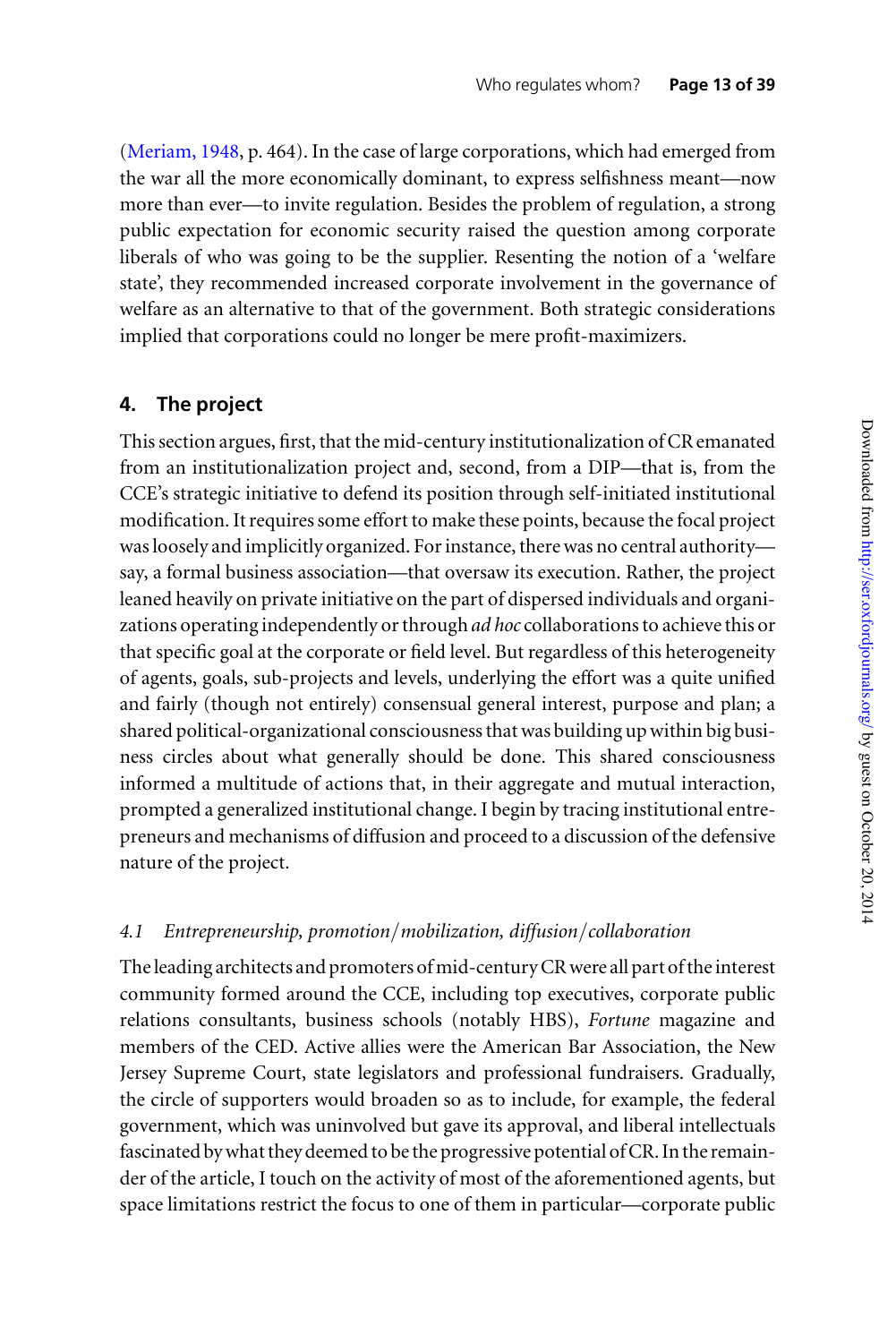relations (CPR), which, in my opinion, was the single most important institutional entrepreneur in the project.

CPR's communication techniques have defended corporations against political challenge since the corporate revolution, including, very early in the century, advancement of the claim that managers 'were developing ethical values and consciousness of social responsibility' [\(Raucher, 1968](#page-37-0), pp. vi–viii; [Hiebert, 1966;](#page-35-0) [Tedlow, 2008](#page-38-0)). But the profession made its major breakthrough only in the context of big business's darkest hour. Over a period of two decades beginning in the mid-1930s, public relations (PR) departments were established in virtually every large company, budgets and personnel were doubled and redoubled, and PR came to be recognized as an integral function of top management ([Tedlow, 2008,](#page-38-0) pp. 151–152; Public Relations Journal, June 1955, pp. 7–10; Fortune, November 1955, p. 108; [Marchand, 2001\)](#page-36-0).

Early in the struggle for 'free enterprise', the prevailing approach to PR taken by business corporations and associations—the NAM most notably—was strictly conservative. As critically reported in 1939 by a US Senate committee on the subject of NAM's publicity: 'They asked not what the weaknesses and abuses of the economic structure had been, and how they could be corrected, but instead paid millions to tell the public that nothing was wrong and that grave dangers lurked in the proposed remedies' (quoted in [Tedlow, 2008](#page-38-0), p. 71). This sort of response was intuitive to business leaders because it involved no departure from their customary way of understanding the structure of society and their place and interests within it. The efforts to 'sell free enterprise' to the public extended into the 1950s and involved publicity campaigns that were unprecedented in their budgets, reach and innovativeness—and, on any scale, monumental ([Fones-Wolf, 1994\)](#page-34-0).

In time, the prolonged crisis proved instrumental in weaning away corporate executives and professionals from a strict laissez-faire identity and encouraging them to reconsider their strategy. By the 1940s, corporate liberal business scholars writing in the Harvard Business Review (HBR) were claiming that the strictly conservative approach to PR was out of touch with the opinions currently held by large publics, which had ceased to believe in the laissez-faire system and were henceforth placing their confidence in government (e.g. Ballaine, 1947; Bursk, 1948). Instead of trying to recommit the public to yesterday's system, revisionists made a recommendation 'to reverse the procedure—to work from the broad base of public needs and desires and ... to find permanent and satisfying outlets for social pressures rather than to divert or block such pressures temporarily' [\(Cleveland, 1948](#page-34-0), p. 360). Business had to reconnect with public expectations by embracing change—a change that must have a material dimension. The public could not be led 'by self-serving words to exchange those elements of basic mistrust [of big business] which are in their feelings for elements of faith. For the long-haul *actions* will have a greater educational impact than words' ([Glover, 1954,](#page-35-0) p. 347).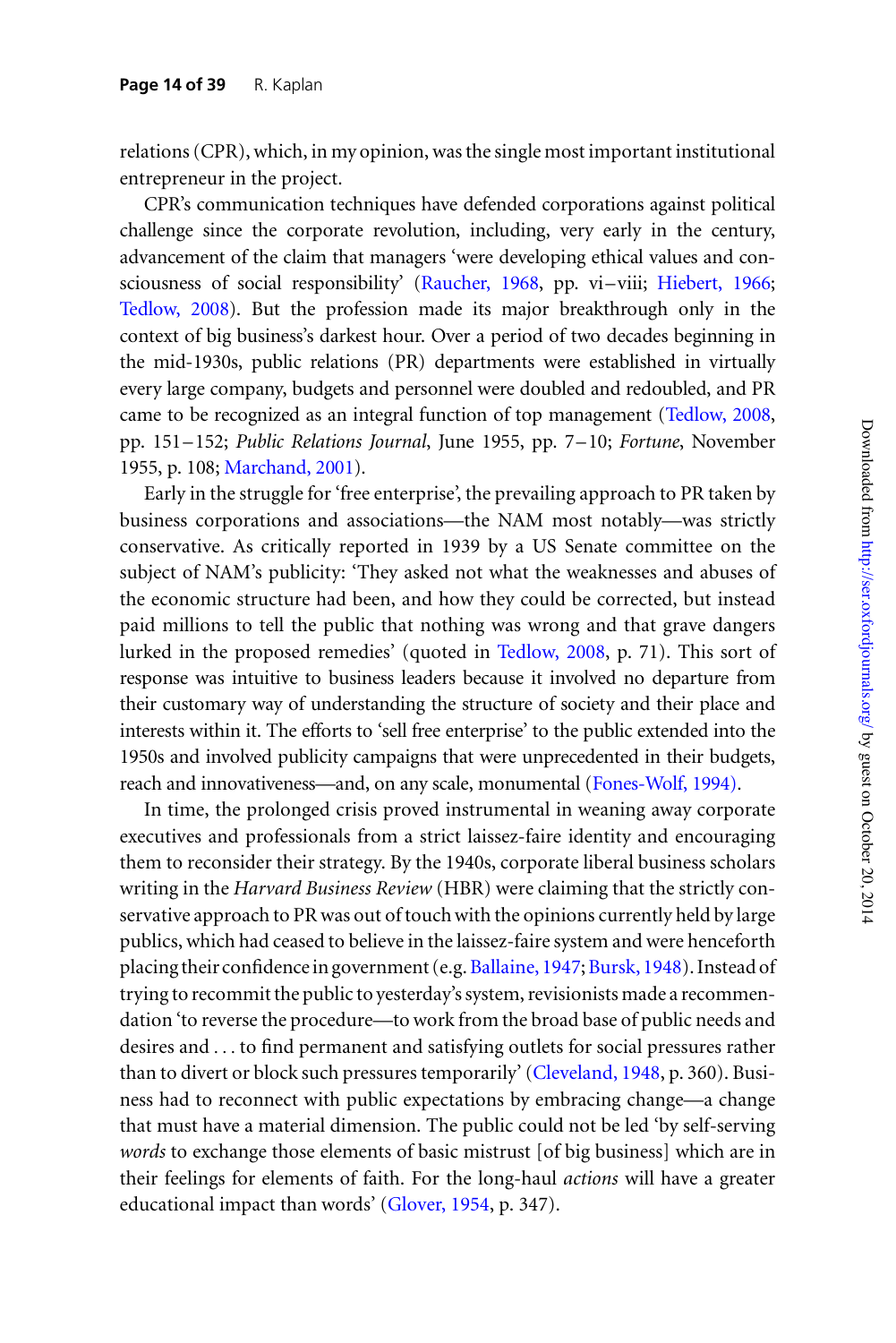Elements of the CPR community reached a similar conclusion earlier than others. Increasingly from the late 1930s, they were advancing the idea that laissezfaire could not withstand the onslaught of collectivism unless it was revised. The community proposed that henceforth corporations must cater to the interests of all segments of the public affected by the enterprise—employees, customers, the local community, the government and the community at large as well as stockholders—with the PR specialist acting in the corporate hierarchy as a liaison between management and its various publics [\(Sussmann, 1948\)](#page-38-0). For the PR profession, CR was a path to expansion. In the early post-war years, as demonstrated in Section 5, PR specialists would shape and administer the deployment of CR practices by firms, and their profession would recognize CR as the organic function of the CPR executive. For CR as a model of management, on the other hand, CPR acted as a mechanism of *relational* diffusion; PR was spreading precisely in those same years throughout the corporate world and becoming integral to top-level policymaking.

Another influential promoter ofCRwas HBS,whichin the late 1940s announced it was formulating a professional 'doctrine of business responsibilities' [\(David,](#page-34-0) [1948](#page-34-0), [1949\)](#page-34-0). And HBR, the most influential journal of general management targeting top executives and business intellectuals, acted as an agent of *cultural* diffusion ([Strang and Meyer, 1993](#page-38-0)). From 1945 on, the journal increased its emphasis on business responsibilities and related topics. Of the dozens of articles on CR published in HBR in the years 1945 –1960, the vast majority were promotional (there were also critiques), and quite a few of their authors were men of stature in the corporate world. For example, esteemed executive and CED's chairman Paul Hoffman, in his 'The Survival of Free Enterprise' ([1947\)](#page-35-0), listed the present 'responsibilities of businessmen' and urged that 'enlightened businessmen' become 'crusaders for the general public interest'. Hoffman stated 'Unless we are willing to stand up and be counted, and take on these tough jobs, our free society may be forfeited' (p. 26). In the period 1945 –1950, such an alarming tone was typical of field-level mobilization for CR. Other writers—scholars, executives, or consultants—provided more specific advice, for example, on the importance and know-how of 'community relations' (see Section 5.2) [\(Ballaine, 1947](#page-33-0); [Welcker,](#page-38-0) [1949](#page-38-0); [Benjamin, 1956\)](#page-33-0).

Testifying to the effectiveness of diffusion and, in turn, reinforcing it, captains of industry at large started speaking the CR language in public (see Section 5.1). To be sure, the notion of management as a 'public steward' was not new [it had already been entertained in the 1920s (e.g. [Young, 1927](#page-38-0))]. Heretofore, however, this philosophy had never ventured beyond the sidelines of management thought and practice. Now it was quite sweepingly accepted. In 1946, a Fortune poll found that 93.5% of businessmen believed they were 'responsible for the consequences of their actions in a sphere somewhat wider than that covered by their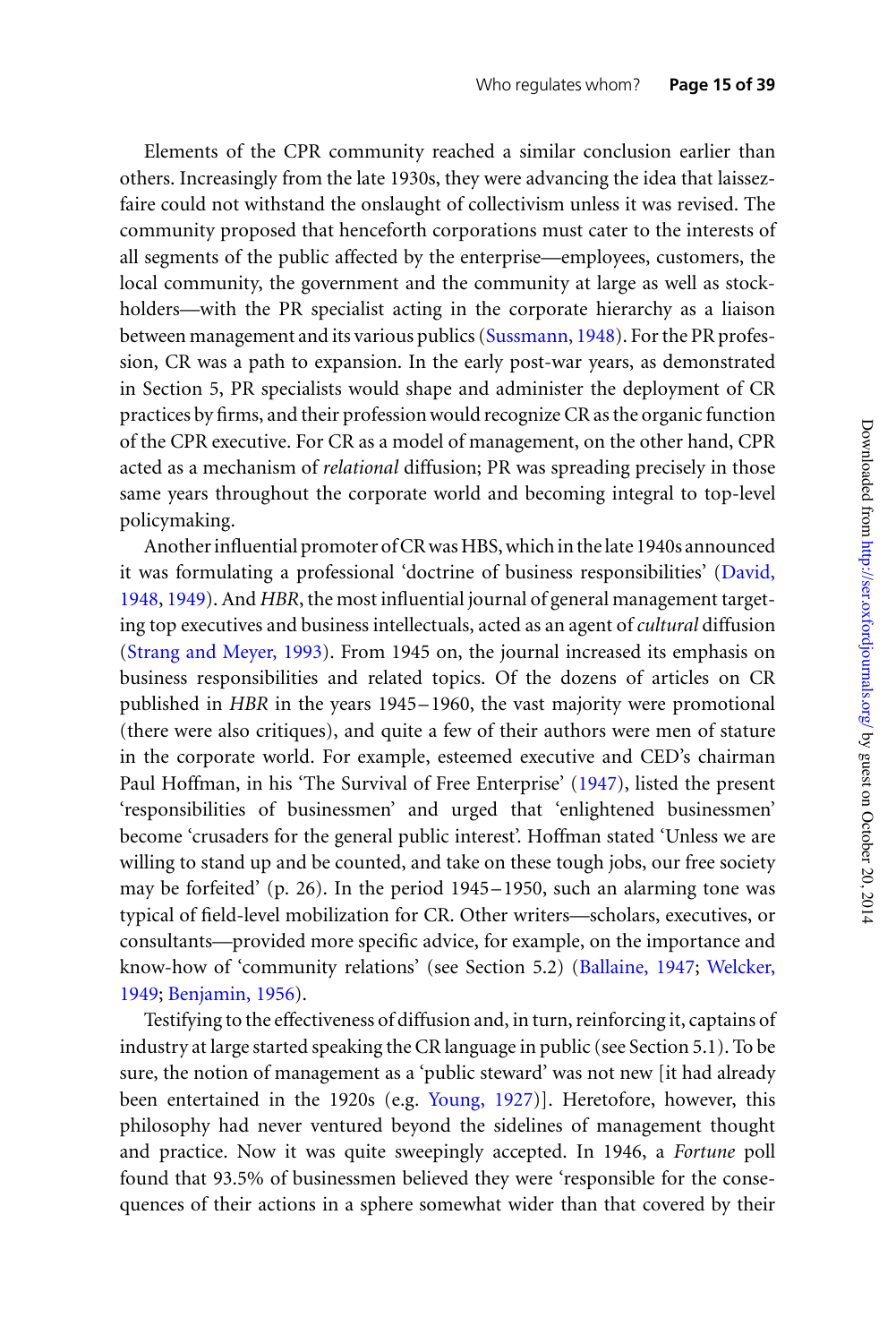profit-and-loss statements' and should 'do their best to fulfill' those responsibilities (Fortune, March 1946, pp. 197–198). The fact that this and similar surveys surfaced at all is in itself an indicator of the trend they were part of (and Fortune was a consistent promoter).

At this point, the reader will begin to see that the mid-century CR surge involved agency. Behind it were concrete promoters, theorizers and diffusion mechanisms, for example the CPR and management professions [recall that the professions 'were the primary engine' of the succession of management models in the 20th-century USA [\(Guillen, 1994](#page-35-0), p. 90)]. In addition, the reader has surely noticed the common theme of promotional efforts: it was an insider business community conversation in which promoters sought to convince other, strictly conservative businessmen, that capitalism would lose the fight against collectivism unless business opted to forgo its laissez-faire dogmatism and readjust to change by implementing a certain design.

Note also that, in this case, the very diffusion of the model implied collaboration on a project. The model to be circulated was not the peacetime knowledge about how to improve the economic performance of the individual firm or industry, e.g. TQM, but rather wartime knowledge whose purpose was to mobilize the big business field as a whole in its fight against a political rival. It is true that each corporation had public relations problems and goals of its own for which CR could be a solution. But, more important (at least for promoters themselves), the problem was collective, and so was the solution. In other words, promotion and theorization of CR were at the same time *mobilization* of the CCE: 'all businessmen must become more vocal and more vigorous' [\(Hoffman, 1947,](#page-35-0) p. 26; italics in original). The amplification of a sense of siege and mission on the part of Hoffman and virtually all other promoters in the immediate post-war period was meant to encourage the kind of collective action seen in social movement campaigns (Snow et al.[, 1986](#page-37-0)).

# 4.2 A DIP?

Another clarification is in order here. Even if CR emanated from an institutionalization project—one that included enough collaboration, planning and goal-orientation to deserve the title—was it, more specifically, a DIP? An alternative account of the focal developments could accept the existence of a project and still argue that, in the broader sense, what happened was a rather passive, straightforward response on the part of corporations to the definition of new roles from outside the field. True, the account would suggest, business was acting directly on its political concerns, but indirectly and more decisively external demands shaped business's response. Such a view of mid-century CR exists: 'Corporations embraced their new expanded social role...[they] responded to a variety of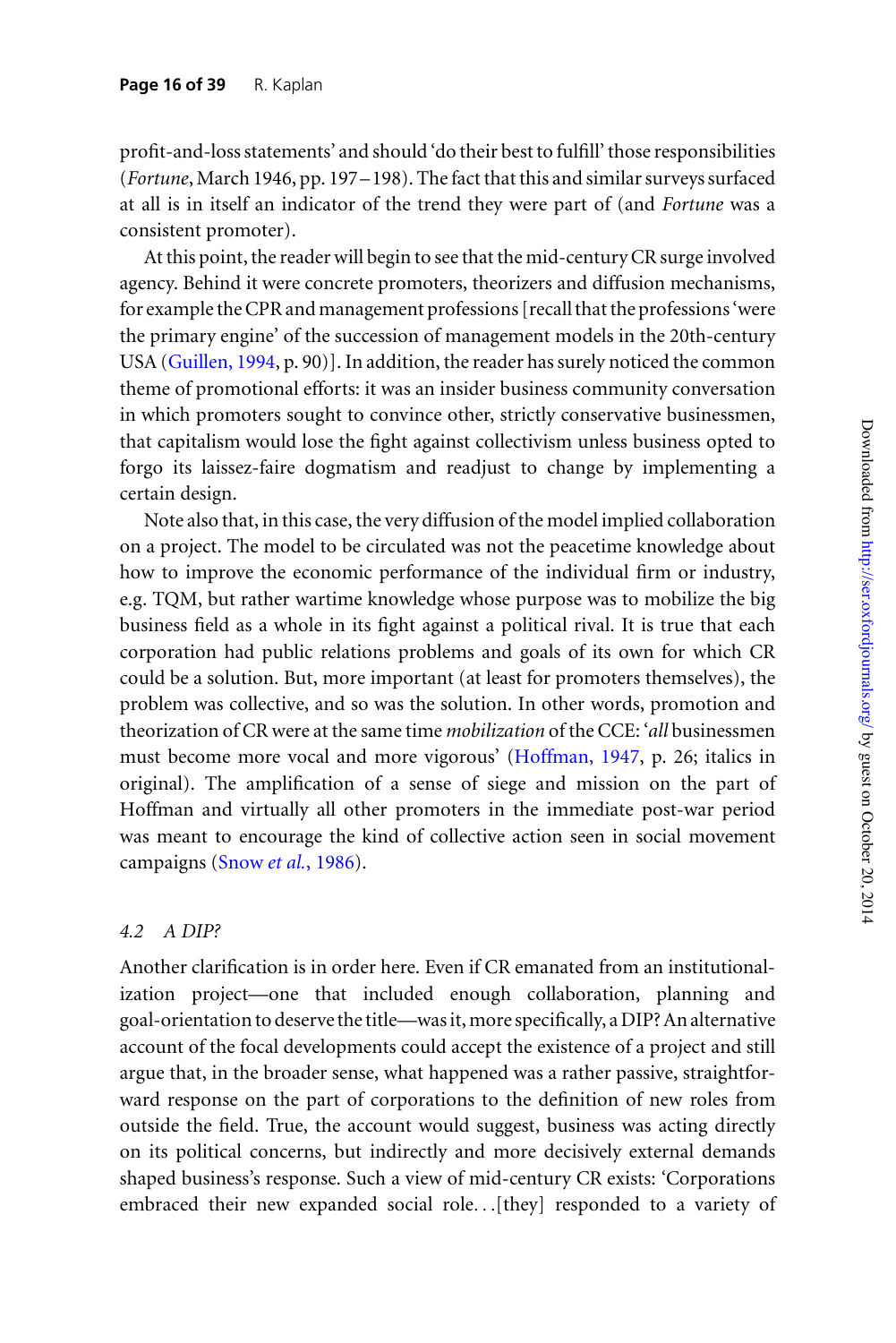voices and operated in a balance of power among competing interests' ([Carroll](#page-33-0) et al.[, 2012,](#page-33-0) p. 195).

Did they? Hardly. In fact, no significant demand had been made from the outside that business expand its role, operate in a balance of power and so on—not before the business-initiated modification was well underway and as a result of it. One searches in vain for something more than a feeble demand for such, prior to mid-century, on the part of non-business actors and segments of the public. The Democratic administrations up to 1952 advanced governmental policies, not CR. [In 1953, Eisenhower was the first president to acknowledge, not enthusiastically but approvingly, the already surging corporate philanthropy ([Heald, 1970,](#page-35-0) p. 265)]. Organized labour was focussed on collective bargaining—a system of governance it had fought to establish to replace the 1920s' welfare capitalism. In the 1940s, some labour movement figures promoted the notion of labour – management cooperation, which had some affinity to CR, but most other labour leaders saw these ideas as naive at best or as management ideology *per se* ([Marens, 2008](#page-36-0), pp. 60–61). The general public in the 1940s, according to all available indicators (including those mentioned on p. 10 above and a database search I conducted of the popular press throughout the period), expressed no perceptible expectation for CR. Exceptional, but hardly significant, were statements made by religious leaders criticizing businessmen as individuals for their arguably immoral conduct, and urging them to return to the values of Christianity (see [Glover, 1954,](#page-35-0) chs. 6–8). Finally, business-insider promoters of CR mirrored this void by failing to mention the existence of any external demand for CR, though such an acknowledgment could have strengthened their argument.

The voices that promoters did listen and respond to were public expectations for governmental, not corporate, responsibility. In 1945, the public expected 'that never in the future shall property rights be placed above human rights' and was disposed to 'look beyond the privately owned corporate system toward government as the ultimate insurer of their economic survival', or at least that was the diagnosis of public opinion researcher Elmo Roper in speaking at Standard Oil (New Jersey)'s Public Relations Conference (quoted in [Ewen, 1996,](#page-34-0) pp. 350–351). Five years later, HBS Dean David's reading of the public was that 'many people seem to have fallen for this glib promise of "security"', and that they were following 'the mirage of the state's complete solicitude for the welfare of all its members' ([David, 1950](#page-34-0), pp. 27, 25). David made no mention of public expectations from corporations directly. In the war's aftermath, segments of the public were making demands and generating expectations for change, but hardly for anything of the likes of CR.

What we have, instead, is a CCE that, given a transformed social environment in which a business-hostile blueprint—collectivism—gains in popularity, reacts to the threat by advancing a blueprint of its own. For Roper, in one way or another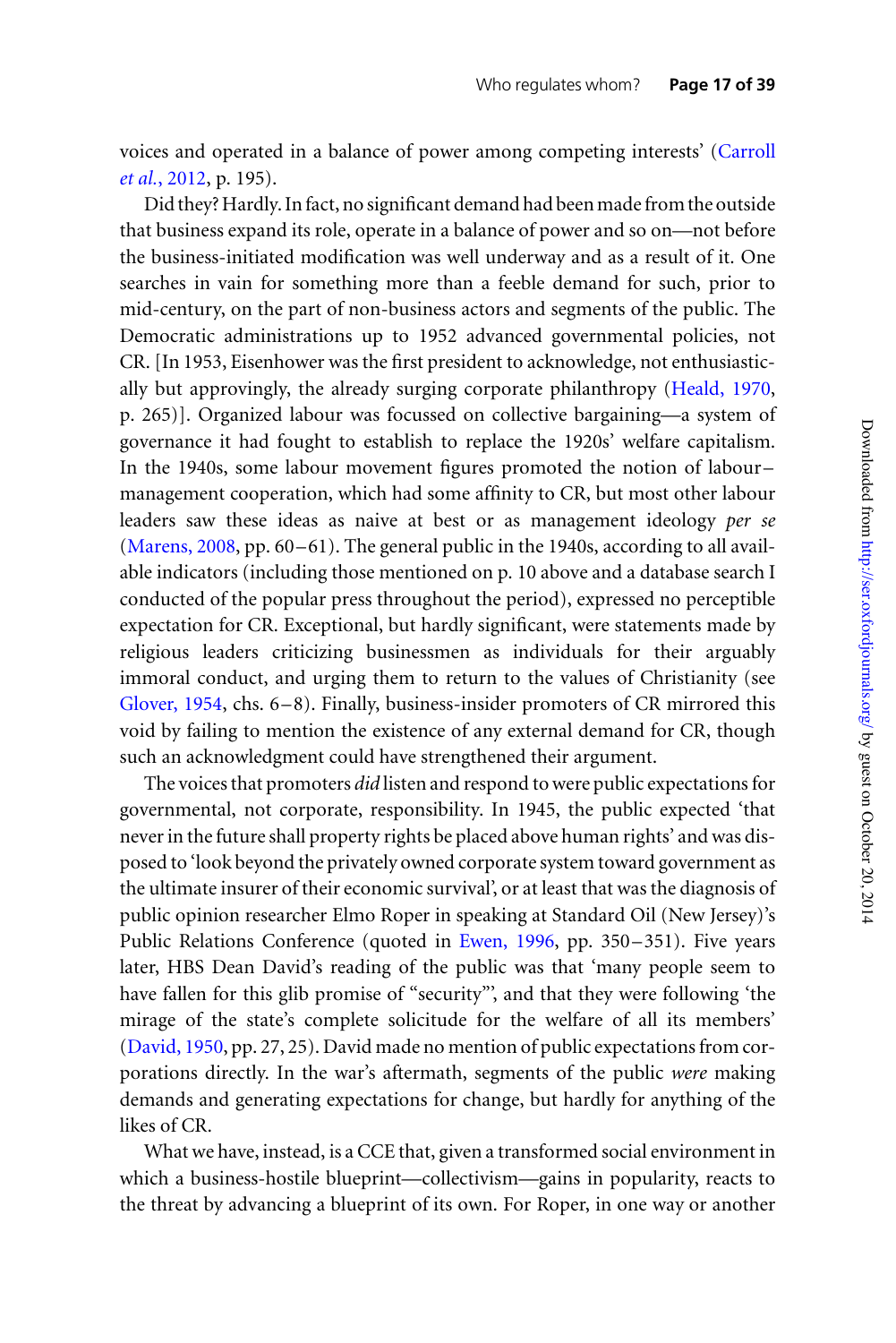the public was going to get what it wanted; thus, he stated, 'The only question in my mind is whether industry is going to get credit for helping to bring  $[it]$ ... or credit for opposing it as long as it possibly could.' David elaborated further. In his HBR article 'The Danger of Drifting', which warned against a creeping welfare state, his proposed solution was a 'welfare society' in which, 'in contrast to a welfare state', responsibility for human 'satisfaction' (he proposed this term as a substitute for 'security') is spread among countless businesses, and in which businessmen are 'in the lead in taking corrective action' ([David, 1950](#page-34-0), p. 29).While David's blueprint was a response to outside voices—those urging government to step in—the idea that corporations should provide 'satisfaction' instead of the government was his, not the public's.

Only well after 1950 did promoters addressing businessmen start to talk about public expectations for CR: 'Like it or not, the public has already assigned industry these responsibilities ["to give more support to education, hospitals, slum clearance, conservation, and so on"] and expects management to pick up the tab as an overriding tax on its enterprise' ([Ohmann, 1957](#page-37-0), p. 45). By then, corporations were donating hundreds of millions of dollars to the community and education, among other forms of penetration into society (see Section 5), and external solicitation of corporate donations and leadership was burgeoning (see Section 6.2). By the early 1960s, Americans were 'expect[ing] much of [the corporation]. The large corporation has come to play an important role in American society and has come to bear responsibility for many areas of the quality and tone of American life' ([Cheit, 1964](#page-33-0), p. 182). But these expectations were the effect, not the cause, of business's change in behaviour.

Organizational institutionalism recognizes that field-level institutional changes often result from 'pressures external to the field in question', but also that 'such pressures do not, in and of themselves, produce change. A second aspect is how actors in the field interpret and respond to these pressures' ([Hinings](#page-35-0) et al., 2004, p. 307). This gap between how external pressures are originally formulated and how they are translated into actual change is, in this case, the heart of the story. The focal DIP operated in this space precisely.

In redefining its role by way of expansion, business was moving—in a transformed institutional context in which the public had come to expect more social solidarity—to take control of the means by which this demand would be met (and, in the process, redefined). It appropriated social responsibility and thus sought to limit the role of government and unions in delivering this public good. Its actions were meant to nourish the public's expectations of corporations while discouraging its expectations of rival organizations. Figure [1](#page-18-0) demonstrates the interaction between the field and the societal levels entailed in the DIM. The field-level extension of the firm's role definition was meant to change a societallevel distribution of functions whereby corporations appropriate regulatory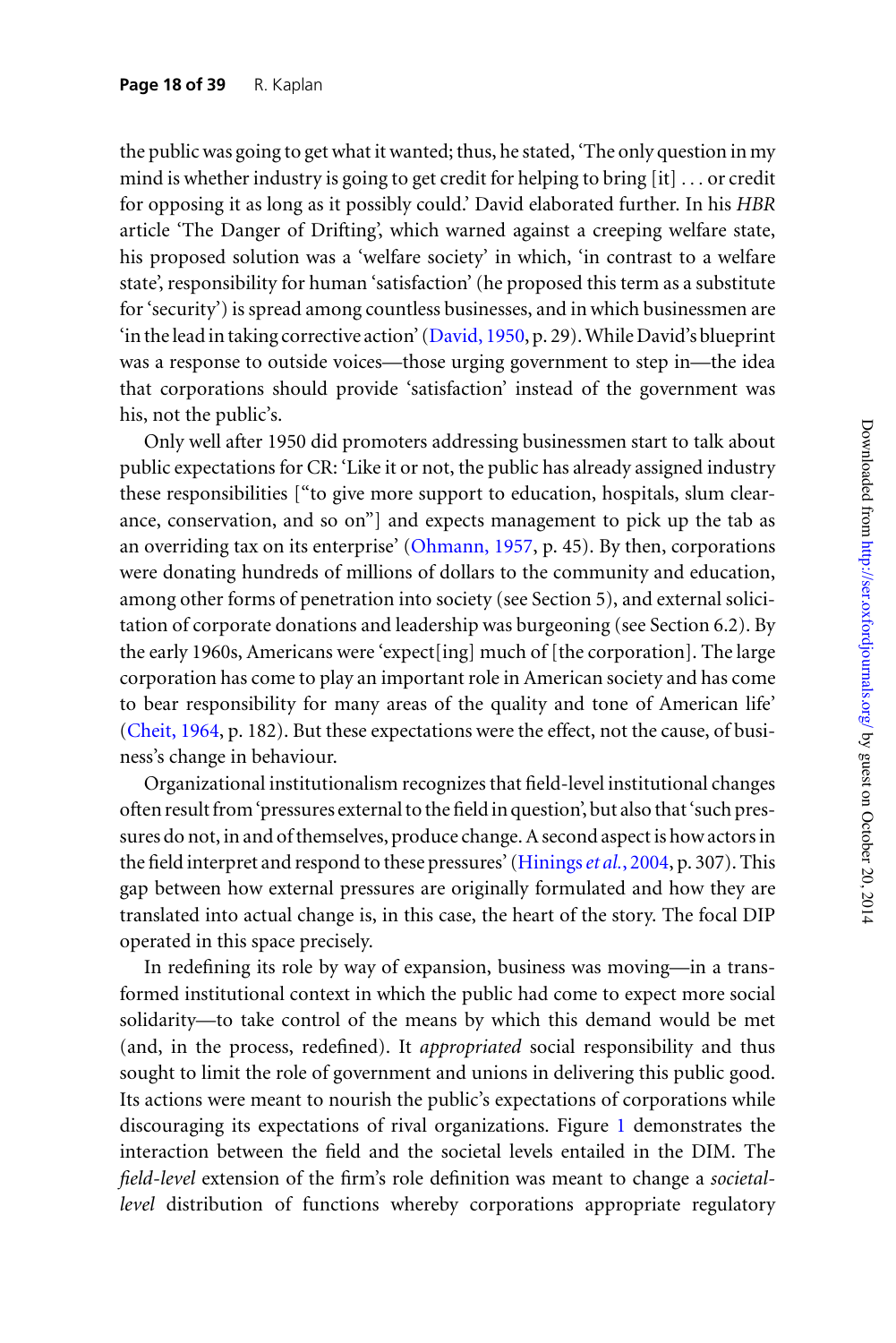<span id="page-18-0"></span>

Public expectations for social responsibility

Figure 1 The intended effect of the DIM on the societal distribution of social responsibilities.

responsibilities that would otherwise be assumed by public authorities and labour unions.

A key to bringing about this societal-level transformation lay in the reshaping of public perception as to the sources of social responsibility, in a way that government's role is reframed as residual rather than essential to the system. In arguing for CR to businessmen on the pages of HBR, public opinion experts guaranteed them that insofar as firms acted as good 'neighbours' and 'citizens' and avoided greediness and 'excesses', the public would refrain from relying on government to 'keep an eye' on business ([Roper, 1949;](#page-37-0) [Gardner and Rainwater, 1955\)](#page-34-0). The hoped-for message was that corporations could normally be counted on to exercise their power in a socially responsible way and, as long as they did so, government could and should be kept at bay. To establish this impression, three sets of CR practices underwent field-level institutionalization after the mid-1940s: a shift in the public rhetoric of management, 'community relations' programmes and accelerated gifting activity. Next I document these three dimensions in turn, including instances of the corporate- and field-level institutional work underlying them.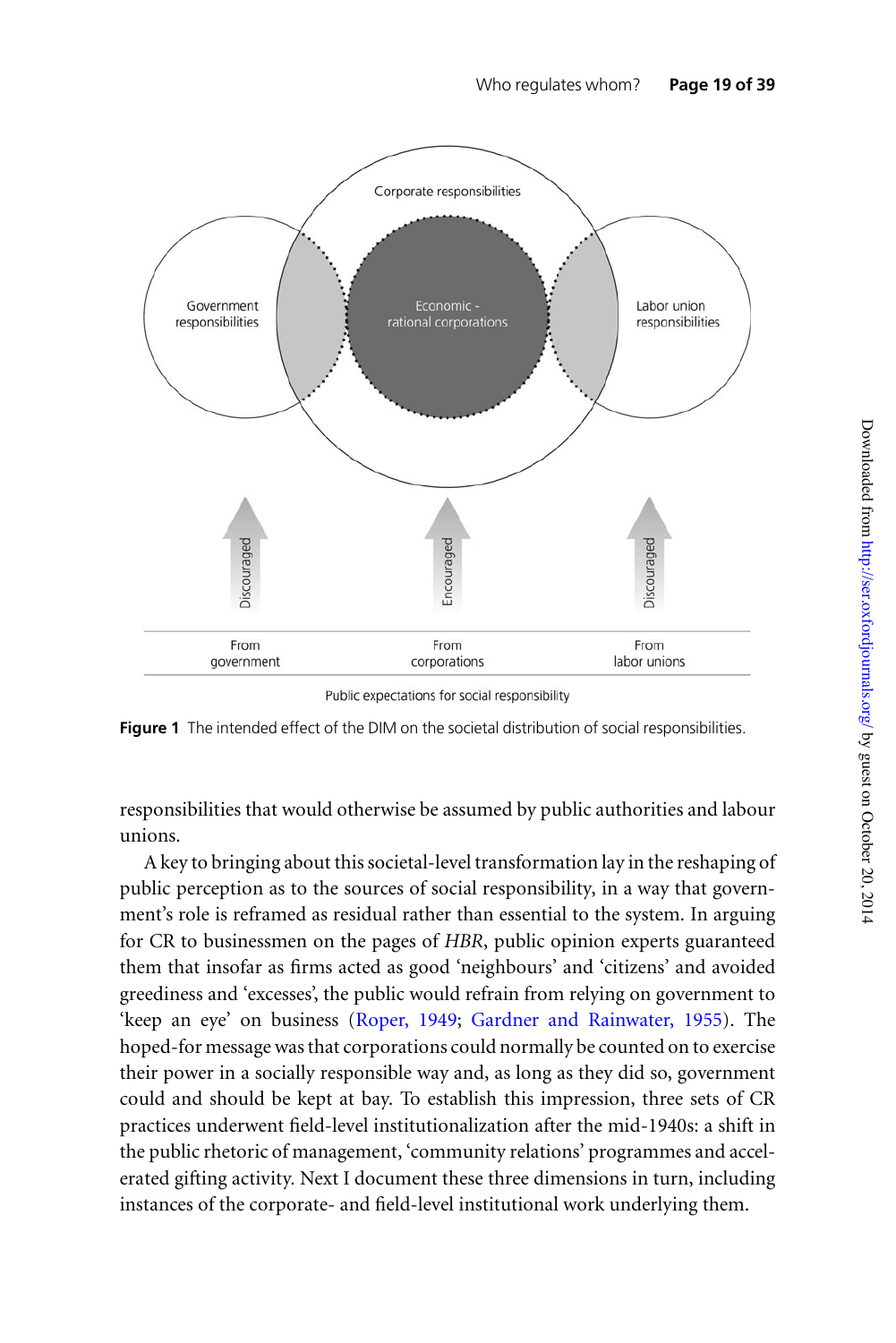# 5. The modification and selected instances of institutional work

# 5.1 Rhetorical shift

Beyond what they said to pollsters, executives after the war took every opportunity to express their commitment to CR in all sorts of public forums and media outlets. Quantitative evidence of the magnitude of change is unavailable. Fortunately, however, impressionistic evidence abounds—and creating an impression, as stated above, was the heart of the matter. Contemporary observers claimed to be witnessing a major transformation in the attitude of post-war businessmen. I consider the following three accounts selected from a much bigger corpus of similar observations.

- (1) In their renowned 1956 study The American Business Creed, Francis Sutton and his colleagues cited the recently emerged 'managerial theme of business ideology', whereby the actions of the firm 'should be dominated by considerations of the public interest'; 'profit-seeking takes a lesser place'; '[e]mployees, customers and suppliers are not regarded as outsiders'; stockholders 'are on a par with other groups' and managers have 'a statesman's function of mediating among the groups dependent on the enterprise ... while always ... keeping the interest of the general public paramount' ([Sutton](#page-38-0) *et al.*, 1956, pp. 54, 57 –58). At the same time, the managerial theme stressed voluntarism and maintained 'a vigorous opposition to government assumption or dictation of responsibilities' (p. 263).
- (2) HBS Professor Benjamin M. [Selekman \(1958](#page-37-0)a, p. 38) anticipated the current account when he projected that 'it would not be surprising if future historians characterized the past quarter-century as the ethical awakening of American industry. ... [R]ecent years have witnessed a more and more willing acceptance on the part of the modern corporation of a social responsibility to its employees, and indeed to the whole community.' Elsewhere he testified about 'the greater concern with religious and moral values in business schools than among scholars in the humanities...' [\(Selekman, 1958](#page-37-0)b, p. 61).
- (3) Selekman's colleague Theodore Levitt was a critic, but his understanding of CR as an institutionalizing business rhetoric was similar: 'When outnumbered by its critics at the polls, business launched a counterattack via the communication front. ... Before long something new was added to the ideological stockpile of capitalism. 'Social responsibility' was what business needed, its own leaders announced. ... [CR] became the prevailing vogue for them all [businessmen]. Today pronouncements about social responsibility issue forth so abundantly from the corporations that it is hard for one to get a decent play in the press. Everybody is in on the act...' (Levitt,  $1958$ , pp. 41-42). Levitt cited remarks by the president of Standard Oil (Indiana), who complained: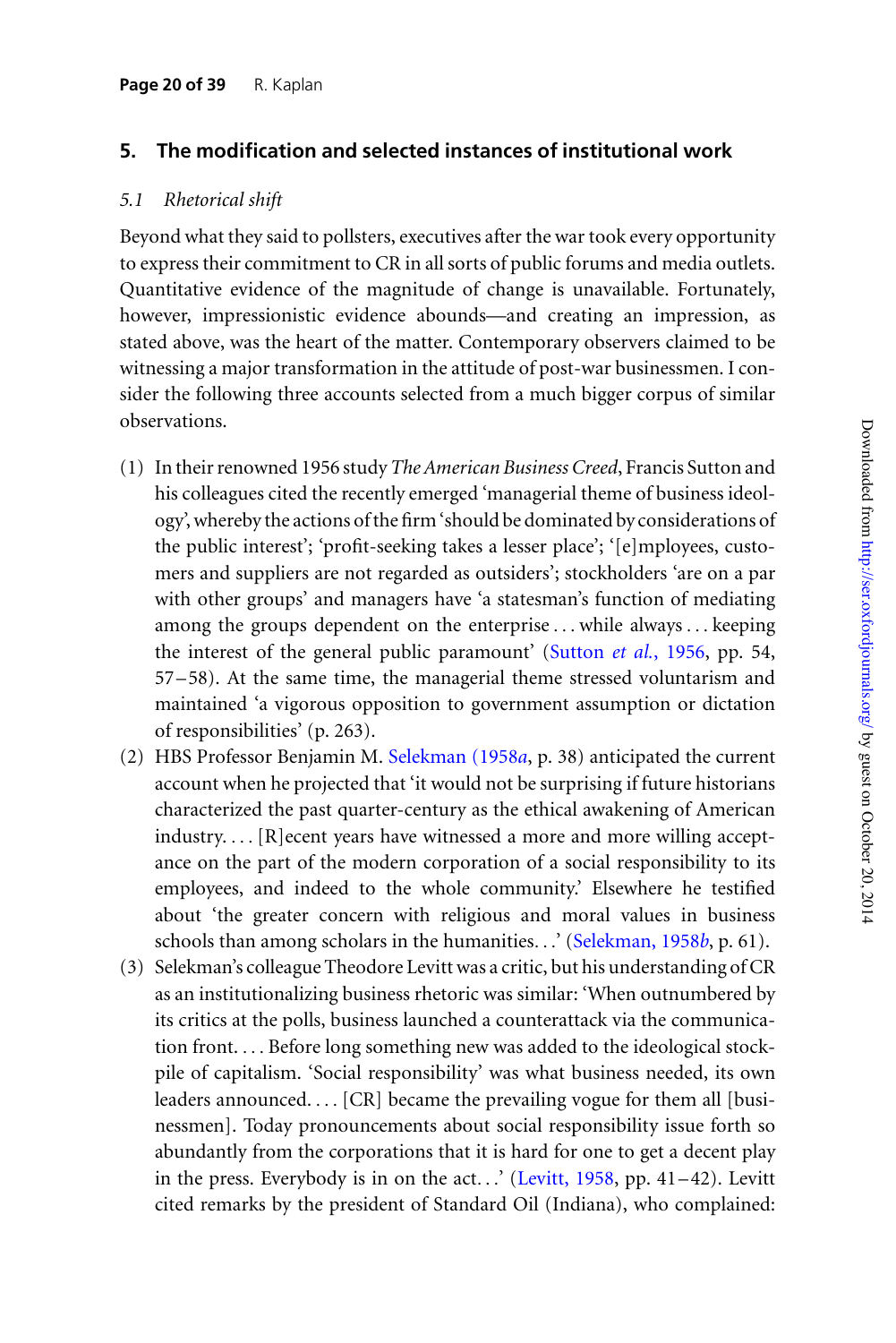'You're supposed to talk about high ideals using high-flown words. You're expected to be mainly aware of what they call social responsibility. ... This is fine, but I still say management's No. 1 problem is profits' (quoted in [Levitt,](#page-35-0) [1958,](#page-35-0) p. 42). Levitt and the executive were suggesting that the change in rules governing correct CR speech was so overwhelming that going against it constituted heresy.

How did many top executives come to talk the CR talk? It is reasonable to assume that, from a certain point on, they were imitating one another. Then such talk became an informal yet institutionalized norm among them as well as for other publics that had come to expect such a posture. But where did this rhetoric come from in the first place, and was it the product of any particular design or organization? Yes, it was: the designers/organizers were CPR experts. To demonstrate their role, I will briefly consider the example of one company, Standard Oil (New Jersey) (SONJ, forebear of Exxon)—the world's third-largest company and a corporate icon.

To begin with an anecdote, SONJ chairman Frank W. [Abrams's 1951](#page-32-0) HBR article, 'Management's Responsibilities in a Complex World'—considered by some to be the 'opening salvo' or as 'germinal' to the modern CR concept ([Frederick, 2006,](#page-34-0) pp. 7–8; [Williams, 2013](#page-38-0), pp. 7 –8)—was quite likely ghostwritten by Earl Newsom, the star PR counsel of SONJ and other grand corporations, or members of his staff. We know for a fact that, 3 years later, Abrams's similar article in Saturday Review, 'Credo', was Newsom's handiwork ([Cutlip, 1994,](#page-34-0) p. 657). Ghostwritten or not, Abrams's famous article was part of a ticking PR machine. The writing and editing of corporate materials was a regular service provided by Newsom's outfit. Newsom encouraged 'more speaking engagements and interviews with [SONJ's] top officials and placing articles in trade, business, and general magazines to portray the more open, more responsive SONJ' (p. 653). Abrams's articles accompanied reprints of SONJ directors' speeches that were being distributed 'for influentials—business leaders, political office-holders, university professors, etc.' (p. 650).

Newsom, according to Cutlip's account of his career, was the one who introduced CR into SONJ. When SONJ hired him in 1942, the company was entangled in a scandal over alleged trade with the Nazis and suffered from a long-standing corporate villain reputation. Shortly after his arrival, Newsom diagnosed that 'the machinery for a modern corporation's contacts with the Public Mind has traditionally been hopelessly minimized in Standard's set-up', and he recommended that the ability 'to meet any onslaught of public attack ... has to be organized, departmentalized, comprehensive and patterned to operate like a well-oiled machine' (quoted in p. 646). In devising SONJ's PR programme and overseeing the establishment of its in-house PR department, Newsom's approach leaned strikingly towards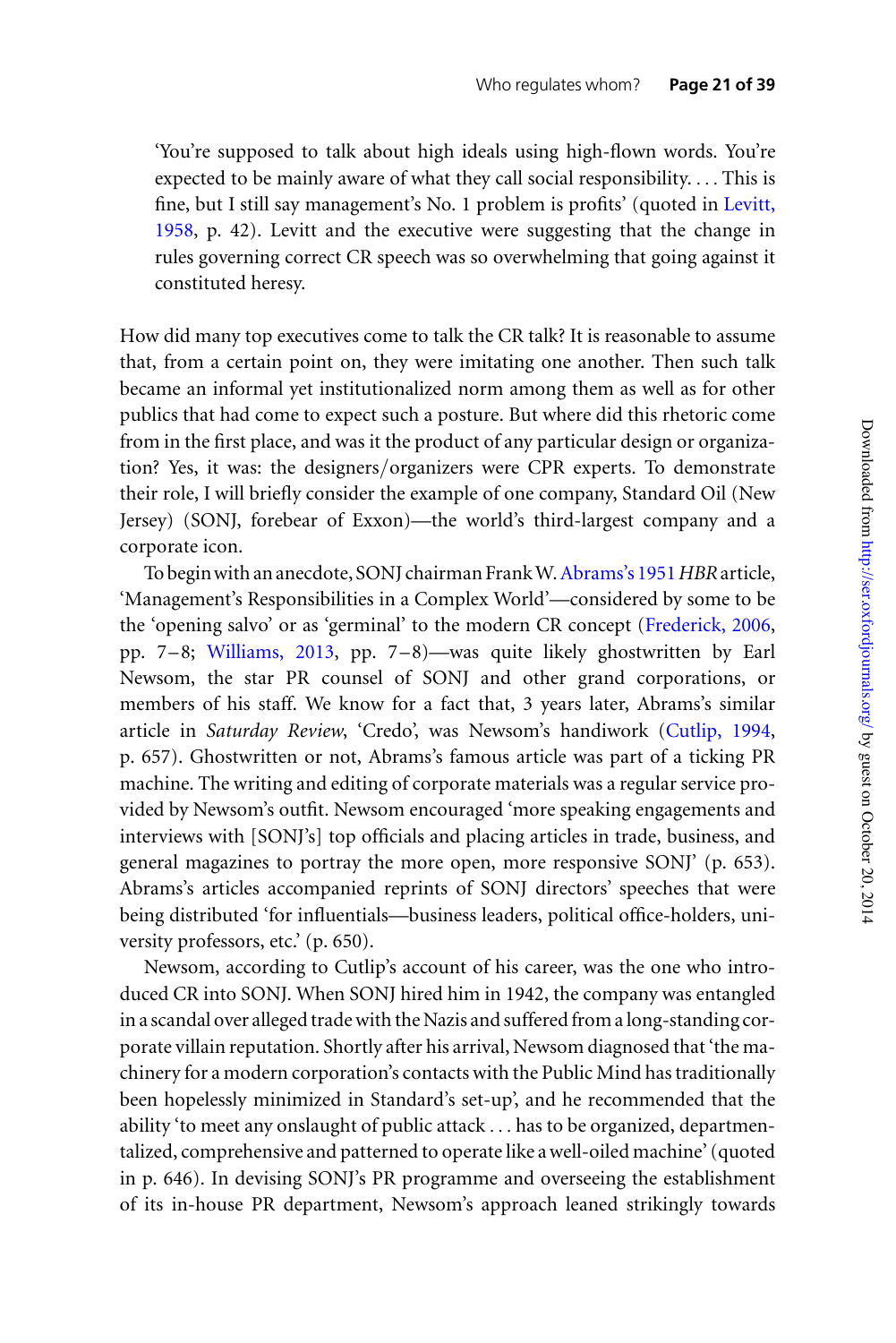CR. He urged the company to avoid any practice that could be interpreted as selfish or surreptitious, suggesting instead:

No attempt to solve the basic public relations problem of [SONJ] can be successful which does not have the effect of letting the American people discover that the company is a morally good enterprise with admirable principles, a strong sense of citizenship, a warm respect for human beings, a sharp awareness of social responsibility, in short heart.... The company must make friends with the American people and help them develop a close acquaintance with [SONJ] ... (quoted in pp. 649–650).

Newsome conducted meetings with 'top officials to educate them in the ways of public opinion and the "good citizen" role of modern corporations' (p. 647), and SONJ's public rhetoric had shifted accordingly. Now it emphasized 'a strong sense of responsibility to the community', 'a harmonious balance among the claims of the various interested groups', '[to] contribute to the solution of the many complex social questions of our time' and so on [\(Abrams, 1951](#page-32-0), pp. 29, 30, 34).

Considering what has been stated above about the expansion, influence and approach of the CPR profession in the focal period, there is a reason to believe that the case of SONJ was representative of organizational processes in motion at the time at other major companies. Future examination of more firms may draw a more nuanced picture of how CR rhetoric was implemented throughout the field.

# 5.2 Community relations

This emerging model of management of the relationship between firms and local communities was diffusing quite rapidly around mid-century. In 1948, according to Public Relations News, 77% of surveyed corporations were increasing their community relations budgets. By 1956, some 70% had a designated executive in charge of plant-community relations ([Fones-Wolf, 1994](#page-34-0), p. 169). At first, the concept of community relations was, to a great deal, about using company plants scattered around the country as platforms for spreading 'selling free enterprise' propaganda in nearby communities. [Fones-Wolf \(1994](#page-34-0), ch. 6) has thoroughly documented these efforts, including their orchestration from above by the NAM and USCC. After the electoral victory of 1952, explicit efforts at indoctrination diminished, but community relations management persisted throughout the 1950s as a form of CR.

Corporations sought, through community relations, to position themselves as worthy community members. General Electric's 1953 Plant-Community Relations Program instructed the company's 131 plants 'to be a good neighbour and active corporate citizen, and to be known as such.' The means employed to create the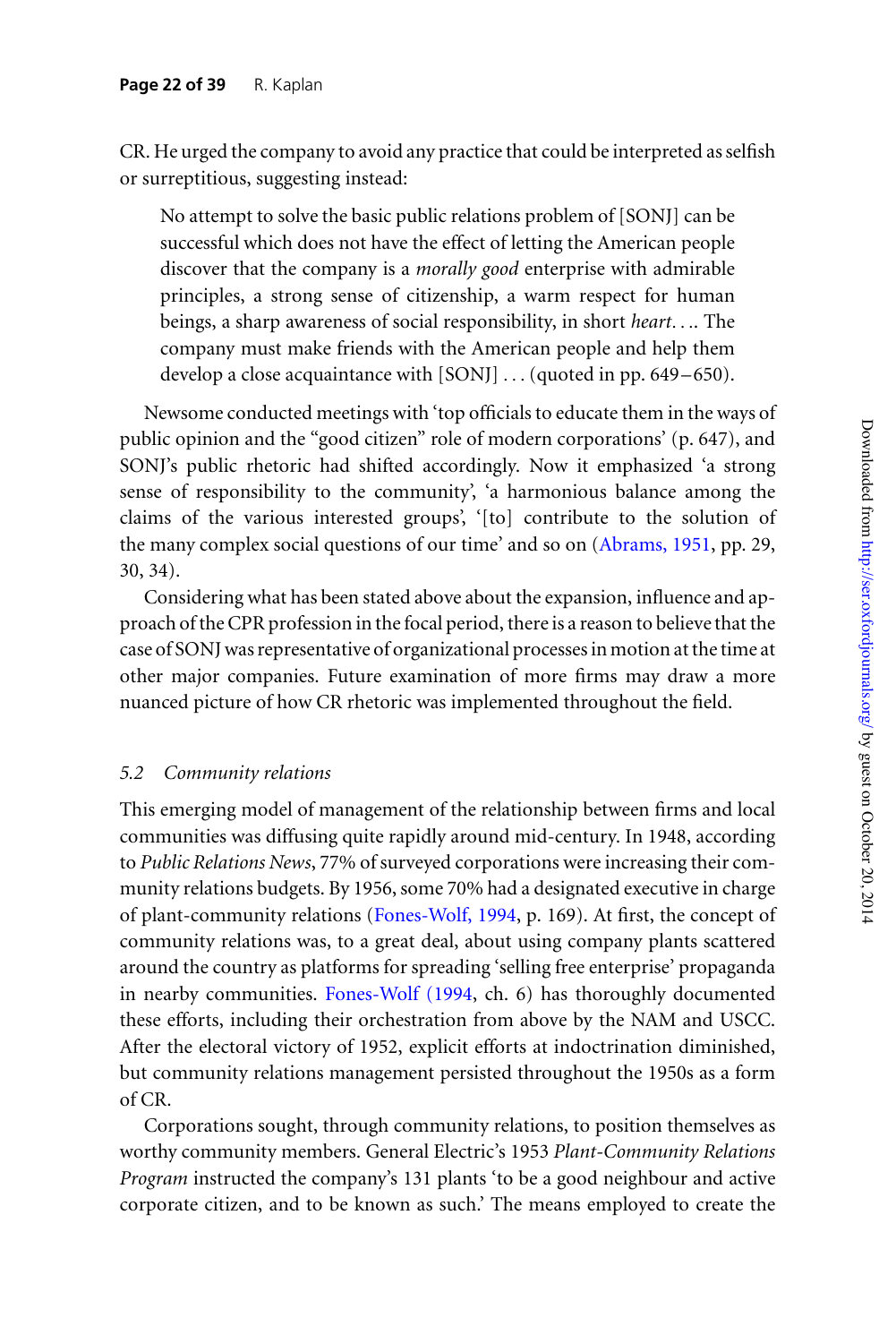impression of neighbourliness and citizenship were in part purely rhetorical—a dramatization of what the firm was doing anyway, such as job creation, local purchases or making tax payments [see, e.g. [Boulware, 1953](#page-33-0) (Boulware was GE's VP for public and employee relations)]. But they also included extraordinary measures such as gift giving and fostering corporate involvement in community affairs. Corporations indulged communities by providing them quasi-municipal services, building recreational facilities, letting the community use corporate premises and equipment, and sponsoring various public events and activities. In addition, executives were encouraged to contribute time and talent as leaders in civic projects and managers of community agencies. These practices were not completely new, but now, with the institutionalization of the community relations function of corporate management, their deployment became more widespread, regular and systematic.

In this case, too, the impulse to befriend the community originated with PR experts and PR-oriented executives. The field of community relations was, in fact, a sub-category of CPR expertise—recognized, promoted and theorized by the PR profession through professional journals, books and conferences. For example, the 1950 volume Public Relations in the Local Community, written by Louis B. Lundborg, the vice president of the Bank of America, and sponsored by the Public Relations Society of America, strongly encouraged a 'positive' approach to community relations, one that transcended dollars-and-cents calculations and emphasized maintenance of harmonious relations with the community through positive contributions to its welfare. Consider the similarity of Lundborg's guidelines to the ideals pursued by today's doctrines of CR:

It should be decided (a) that nothing will be done, knowingly, that is harmful to the community nor, so far as avoidable, that is unpleasant or unwelcome to the community; (b) that everything within reason that is requested by or for the community will be granted, and that certain other minimum steps will be taken to establish acquaintance and contact with the community; and (c) that a positive effort will be made to seek new and additional ways in which to benefit the community and to identify the company as a good citizen, a good neighbor, and an asset to the community ([Lundborg, 1950,](#page-36-0) p. 64).

CR-oriented community relations offered a number of benefits to potential adopters: to pre-empt tensions between companies and the surrounding community, counter the influence of 'leftists, laborites, [and] social reformers' ([Ballaine,](#page-33-0) [1947](#page-33-0), p. 381), increase workforce loyalty and generally build up a local and national reputation of social responsibility. An additional promise was made to the CCE as a whole: every management group that maintains 'good community relations ... strengthens the reputation of industry as a whole, thus assisting private enterprise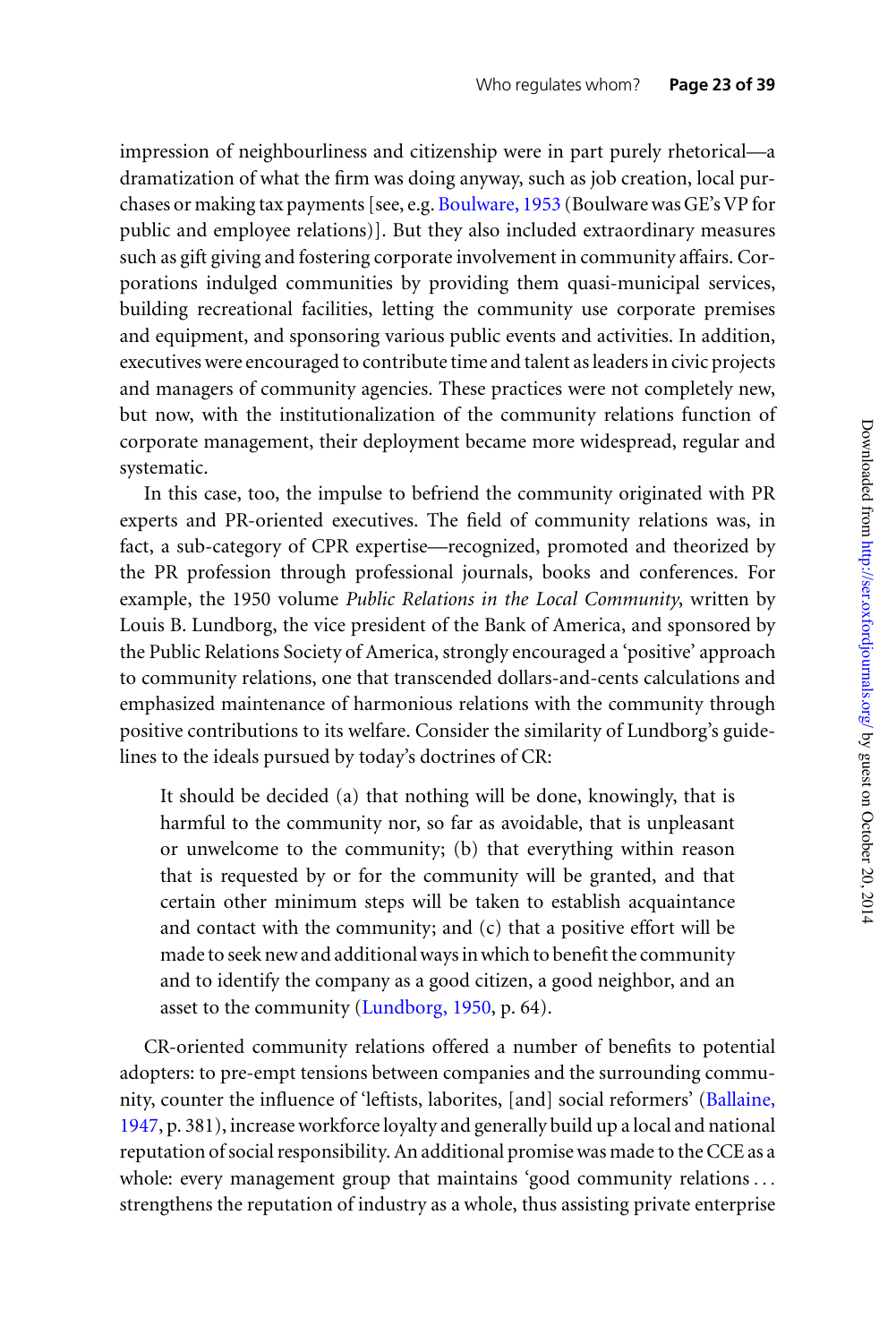throughout the nation' ([Welcker, 1949,](#page-38-0) p. 780). The field responded; industry 'began to contribute generously, sometimes lavishly to community drives. ... The efforts to create a 'good' feeling on the part of the community toward industry became so important that a new field of public relations developed to promote such activities' ([Spence, 1953,](#page-38-0) p. 147).

### 5.3 Gifting

Community relations practices included cash donations to community causes, but this was only a fraction of what corporations were spending on philanthropy generally. The period in question saw corporations enlarge their charitable giving more dramatically than in any other period in the history of the USA. In fact, by 1960 the corporate donation-to-profit ratio reached the level that would become standard for decades to come, and which continues today. In that sense, CR has hardly changed since mid-century.

First, the numbers. In the 1920s, in the context of the community chest movement, total corporate donations grew from close to zero in 1920 to about \$22 million in 1929 (unless noted otherwise, figures are taken from [Nelson,](#page-37-0) [1970](#page-37-0)). The figure had grown slowly until the passage of the 5% amendment in 1935; thereafter, from 1940 to 1964, annual corporate donations climbed from \$37 to \$723 million, a 10-fold increase in real terms. Within the corporate sector, firms whose assets exceeded \$1 million dollars (6.1% of companies) accounted for 82.6% of corporate contributions in 1958; those capitalized at more than \$100 million (the largest 283 firms) accounted for 35.7%. Thousands of companysponsored foundations, most of them established post-1950, channelled about one-fourth of donations.

As a percentage of pre-tax profits, contributions grew from 0.28% in 1936 to 1.03% in 1964. In 2012, the corresponding figure would be 0.8% (Giving USA, 2013). In the intermediate period, the ratio averaged about 1%, fluctuating between 0.7% and almost 2% (Ibid.). Thanks to the public subsidy, the value of which increases as a correlate to the level of corporate taxes, the actual cost of donations to corporations was lower than the pre-tax ratio, peaking at 0.79% in 1963. At its lowest, under wartime excess-profits taxes, the price of every gift dollar was 28 cents. This explains the World War II and Korea surges within an otherwise linear trend upward in Figure [2](#page-24-0).

The 5% bill, of course, enabled this development. Unlike the other aspects of CR, state backing was a condition for this one. Gifting required institutional-political settlement of the structured conflict between corporate property rights and corporate not-for-profit spending, which only the state could provide. The 5% subsidy reduced the tension by handing part of the bill to taxpayers. Roosevelt famously objected to the legislation, claiming he 'did not believe any company had a right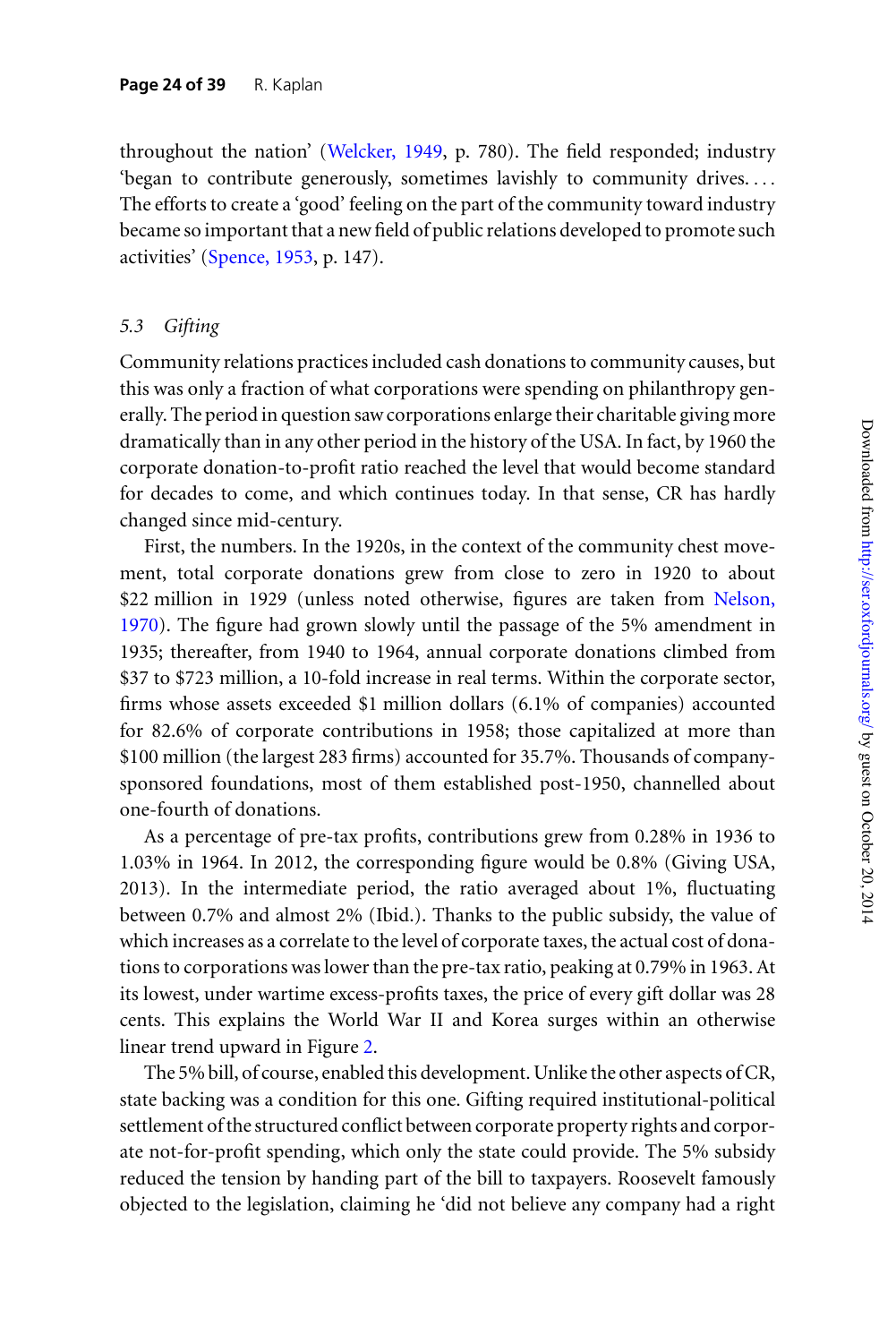<span id="page-24-0"></span>

**Figure 2** The mid-20th-century surge of corporate giving in the USA. Source: Nelson, 1970, pp. 94, 97. Data compiled from corporate tax reports.

to buy good will', but intensive lobbying by business leaders and fundraisers, seeking to provide a counterweight to governmental welfare measures and to secure corporate donations, respectively, tipped the scales in Congress ([Heald,](#page-35-0) [1970](#page-35-0), pp. 165–171).

Post-war, the fight against state expansion in general, and the prospects of rising taxes on increasingly wealthy corporations in particular, drove elements of the CCE and conservative allies to seek further institutionalization of corporate giving. Regardless of the 5% bill, whether courts would protect donating managers from stockholders claiming a breach of trust had been a continuing issue [\(Prunty,](#page-37-0) [1960\)](#page-37-0). Corporate liberal leaders, professional fundraisers and the pro-business American Bar Association moved to eliminate uncertainty. Beginning in 1949, the Bar and the Community Chests and Councils of America promoted state adoption of a Bar-formulated model statute authorizing corporate charitable spending. Within a decade, the number of states with such laws on their books grew from 15 to 41 (Ibid.).

The landmark A.P. Smith Mfg. Co. v. Barlow ruling—made by a New Jersey lower court and upheld by that state's Supreme Court—signalled the judiciary's approval of the expanding corporate philanthropy. This case, which challenged the legality of a \$1,500 donation to Princeton University, was in all probability a collusive lawsuit aimed at eliciting a formal statement from the court [\(Miller, 2009\)](#page-36-0). The identity of the organizer remains unknown; but participants in the staging, besides the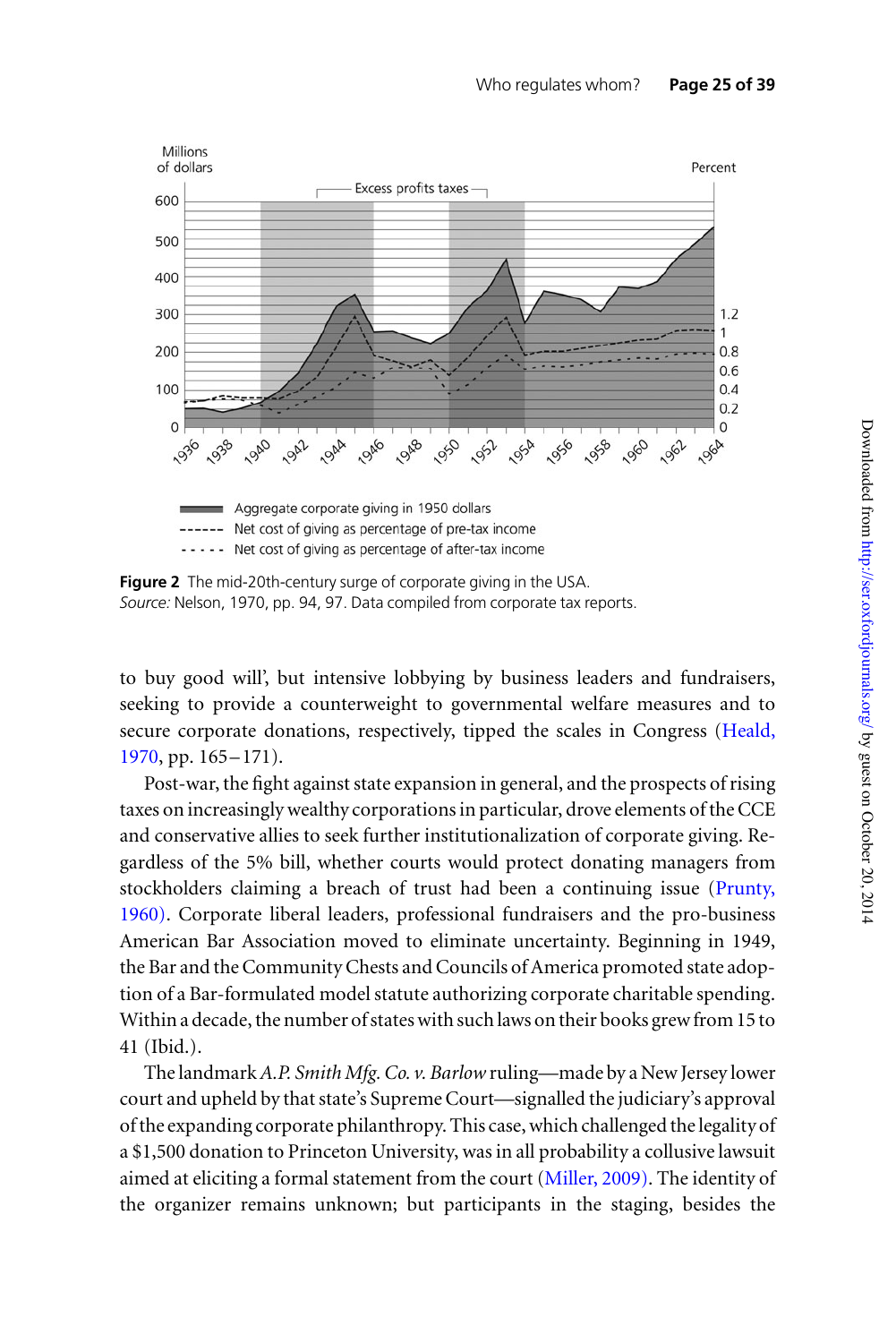plaintiff and the defendant, included SONJ's Frank Abrams, US Steel's former chairman Irving S. Olds, Princeton's President Harold W. Dodds, the New Jersey Attorney General and the judges 'who were more than willing to wink at the collu-sion' [\(Miller, 2009,](#page-36-0) p. 841). The 1953 New Jersey Supreme Court decision made it clear that it was within management's lawful discretion to donate 'within reasonable limits' and reiterated the justificatory rationale expressed in the testimonies of the aforementioned gentlemen (A.P. Smith Mfg. Co. v. Barlow, 13 NJ. 145, 98 A.2d 581 [1953]).

The court affirmed that (a) public finance of higher education (rendering schools 'governmental institutions') endangers private enterprise, democracy and freedom in education and elsewhere (as emphasized by Dodds and Olds). 'If need be', said the court, corporate giving 'may be viewed strictly in terms of actual survival of the corporation in a free enterprise system'; (b) corporate giving responds to a 'reasonable and justified public expectation' and thus expresses 'good citizenship' as well as 'good business' (as suggested by Abrams); (c) recent levying of higher taxes on individuals reduces their ability to engage in philanthropy; hence the urgency of corporations' filling the void (the fundraiser's point of view); (d) 'modern conditions' in 'our modern social structure' require that firms assume their 'modern obligation', that is, 'acknowledge and discharge social as well as private responsibilities' (CR is about modernization and social progress). The ruling, then, not only removed an institutional barrier before CR; it also articulated the position favouring the privatization of governance that was being promoted by an alliance of corporate elites, other anti-statists such as the Bar, fundraisers and now the judiciary. The US Supreme Court gave its tacit consent by re-fusing to hear the case ([Sharfman, 1994,](#page-37-0) p. 255).

Through giving, as explained by theA.P. Smith court, companies could 'receive advertisement of substantial value, including the goodwill of many influential citizens.' Indeed, in the period from 1946 to 1973, expenditures on advertising and on contributions fluctuated almost identically and were both larger in firms with greater exposure to the public eye (Fry et al.[, 1982\)](#page-34-0). Beyond helping to construct the individual corporation as socially responsible, gifting—as a collective endeavour—was a pillar of the more general agenda of privatization. It served to blur the line between public and private governance. In Heald's words

From the perspective of the corporate balance sheets the sums involved appeared almost inconsequential, but .... As the organization of business philanthropy continued to grow, old distinctions began to blur. Sharp divisions between public and private enterprise, between work and welfare, between corporations, colleges, and governments seemed suddenly somehow less sharp ([Heald, 1970](#page-35-0), 268-269).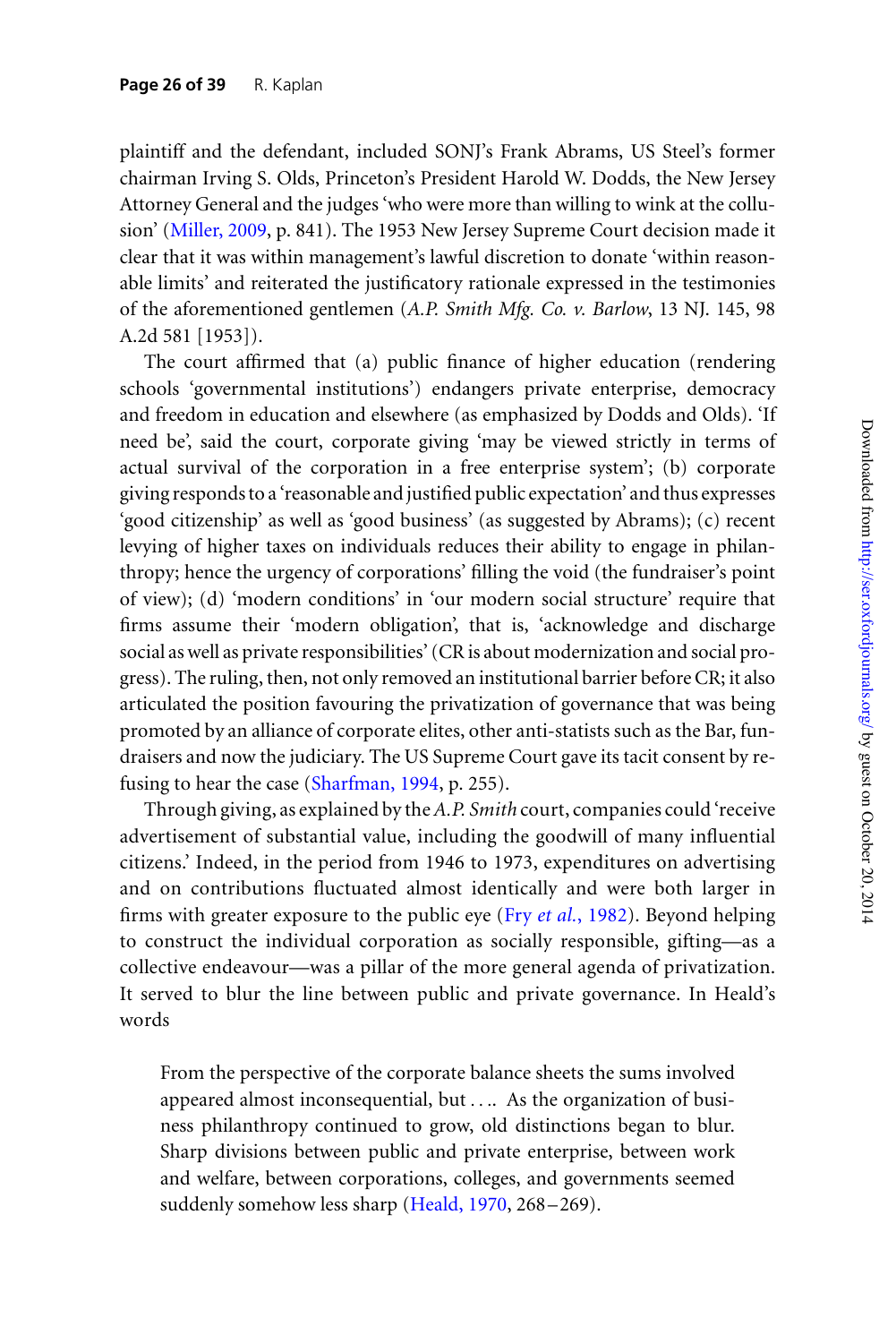### 5.4 Discussion of findings

The evidence presented above suggests, first, the field-encompassing nature of the mid-century change.While it was not possible in all cases to bring quantitative confirmation of the extent to which the transformation had been general, it seems that a sizable number of corporations had taken part in it (a future inquiry into the behaviours of a broader sample of individual firms would be able to put this argument to the test). The three aspects of field-level change were these: (a) a noticeable number of large corporations extended a rhetorical (publicity) effort aimed at portraying themselves as 'socially responsible'; (b) some 70% of large companies (according to available surveys) adopted community relation programmes and (c) corporate gifting underwent legalization, and its aggregates surged dramatically (with large firms in the lead). In addition, a manifest commitment to CR, though contested by some, became widespread and legitimate.

Second, while the instances of institutional work documented were in many ways separate and localized rather than coordinated at the field level, a thread of shared purpose and collective action still connected the different actions taken by SONJ, GE, other large corporations and the A.P. Smith colluders. They were all expressions of a particular ascending logic of management, and this logic was put in place to a significant extent by the CCE through its self-appointed agents.

As described in Section 4, all early promoters and theorizers of CR—including Hoffman, David, other contributors to HBR and members of the CPR community addressed/mobilized the field as a whole while appealing to the shared interest in saving the system. These early promoters articulated CR in terms of a strategy in the battle for capitalism, whose effectiveness is conditional on collective adoption. In defining collective adoption as a means to an end, promoters (a) adopted/articulated the point of view of the CCE as a whole, and (b) invested the process of diffusion with a collective purpose that is absent from peacetime processes of isomorphism. This ingredient was integral to the logic that shaped more localized practices and was most obvious in the case of the A.P. Smith colluders. While the group of colluders acted on its own initiative rather than on a plan devised in some CCE headquarters, its raison d'être was to facilitate collective adoption, thus increasing the aggregate amount of gifting and thereby advancing the general plan to curb the expansion of government by having corporations act in its place.

Newsom, in contrast, tailored CR specifically to SONJ. To be sure, SONJ's massive engagement in the propagation of CR rhetoric was a direct response to its damaged reputation (and the ensuing risk of prosecution). But we cannot ignore the fact that, at the same time, Newsom's advice was part of a larger, increasingly legitimized corporate liberal/CPR strategy to spread the CR blueprint throughout the field in order to secure a collective goal. That individual corporations could use CR for their own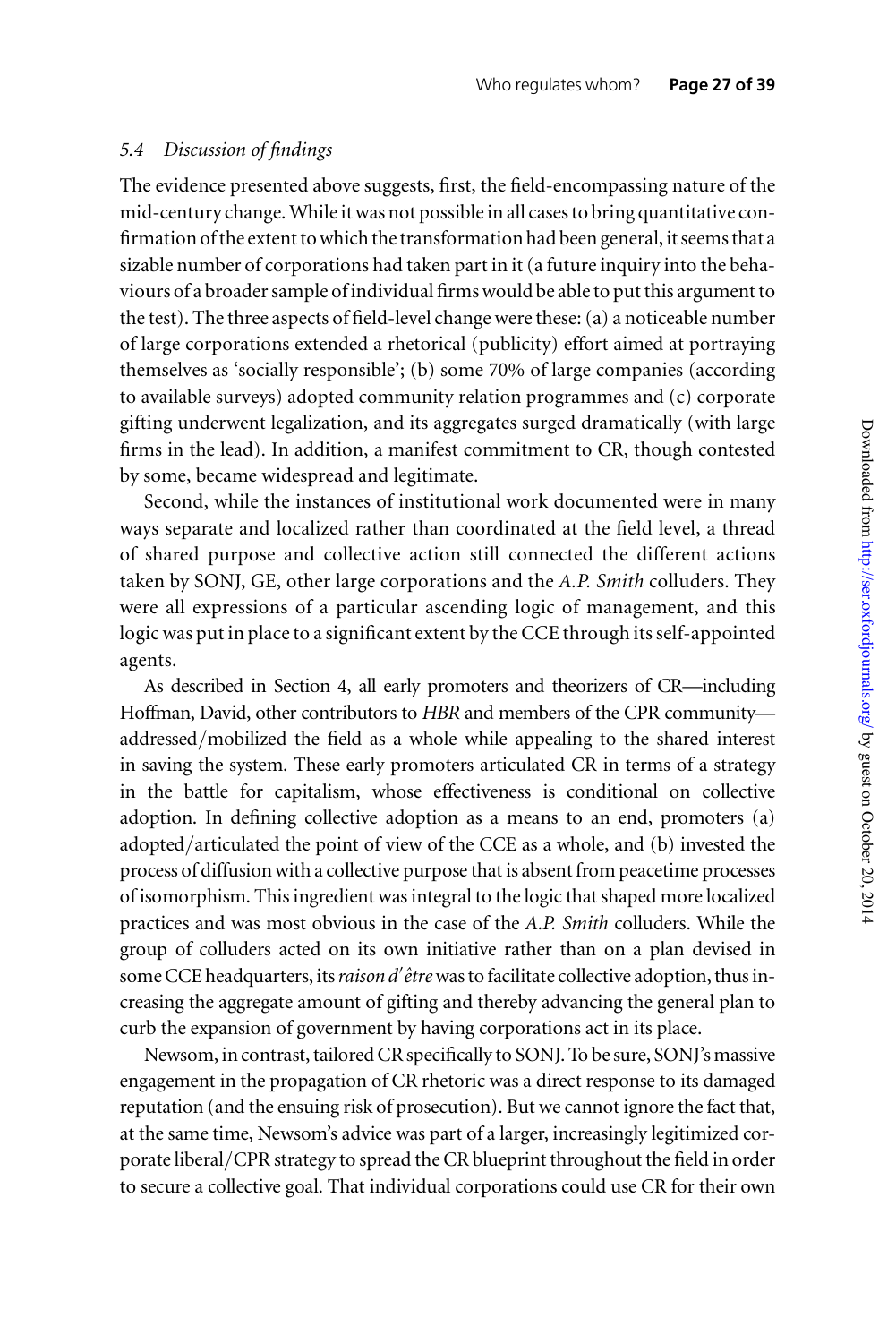purposes undoubtedly facilitated diffusion, but a collective effort figured strongly even formatively—in the impulse.

Admittedly, for the term 'project' to apply to the collection of efforts in question, it must be used loosely.When the entity identified here as the CCE engages in a DIP, one can expect a large measure of decentralization, not least because of its nonhierarchic structure (as compared with a government, an army or a single firm). Collaboration is far from tightly knit, the plan is neither unified nor authoritative, and individual corporations vary in their specific methods and goals. Still, we do see (a) attempts to mobilize the CCE as a whole for defense, (b) the formulation of a general plan and (c) an attendant change in the field. Collaboration is implicit; it is realized less through explicit cooperation and more through collective adoption of a general design by a critical mass of firms. Mechanisms of diffusion that facilitate adoption are in play. Diffusion succeeds because the blueprint disseminated is instrumental to the collective interest of managers as members of the CCE (this is an important source of legitimacy) as well as to the survival/success of their individual firms.

Considering the apparent complication, it might have been easier for this writer to simply give up the project imagery. But the result would have been to remain blind to the tacit yet real ability of the CCE, featuring as a unit of analysis, to organize for defense in this decentralized way.

# 6. Conclusion: how did the focal DIM change corporate capitalism?

# 6.1 The break from the past

CR had earlier roots, but the mid-century surge encompassed three major innovations. First, in terms of content, CR's scope of application extended from industrial relations (the focus of welfare capitalism) to wider problems of socioeconomic governance (from 'capital and labour' to 'business and society' more generally). This shift was a reaction to changes in the nature of external threats. Following the New Deal, 'the expanding role of government in our economic life' became the greatest 'uncertainty of all' ([David, 1949](#page-34-0), p. 2). At the same time, an empowered post-war labour movement forced business to engage in collective bargaining at the expense of factory paternalism. Hence, the era saw business 'modernly' appropriating government-like responsibility to the needs of local communities and society at large through forms of gifting and involvement in government and governance.

Second, the scale of the mid-century surge was unprecedented. This was reflected first in the amount of attention, personnel and money allotted by corporations to creating and sustaining an image of social responsibility. In 1954, the 100 largest companies dwarfed past outlays by spending at least \$50 million on public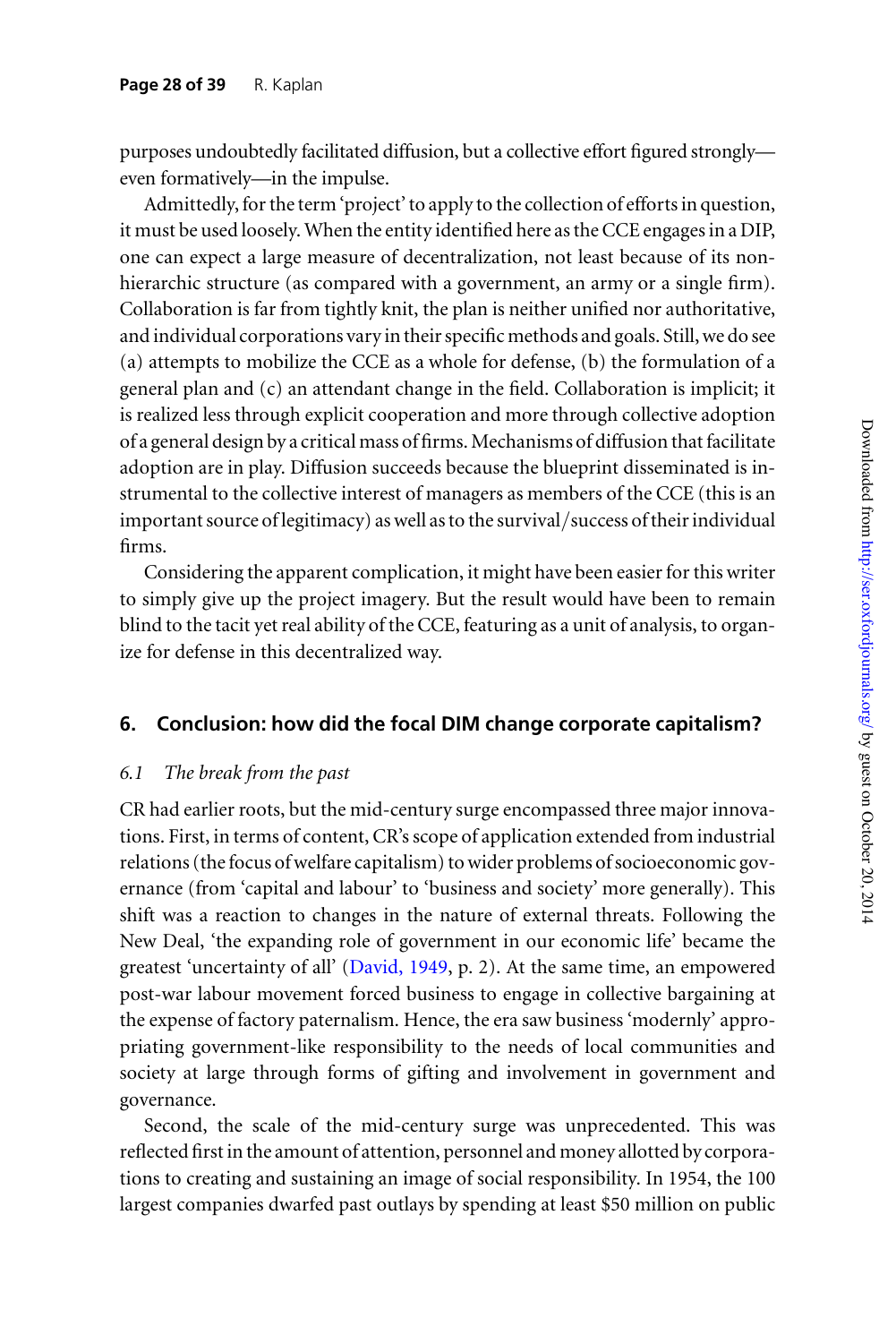relations (Fortune, November 1955, p. 108), and in 1958 the largest 283 spent \$137 million on contributions. Second, at the rhetorical level, it was not before midcentury that the notion of 'business responsibilities' became a familiar, widespread, much-discussed, even orthodox corporate commitment.

Finally, if institutionalization has degrees ([Jepperson, 1991\),](#page-35-0) the degree to which CR was institutionalized around mid-century justly earns this episode its recogni-tion as CR's 'formal birth' ([Carroll, 2008,](#page-33-0) p. 24). Most clearly in the area of cash gifts, the period in question saw giving receiving it deductible status, written into law, and reach the theretofore-stable 1% (of pre-tax profits) benchmark. In addition, CR now came to be an integral function of professional CPR, and the latter became a top management concern. The management profession, too, incorporated CR into its jurisdiction, with the HBS and HBR pioneering business school courses and specialized research of CR. (Both would only further expand and develop after this period.) The field of community relations was institutionalized for a time through programmes and with the aid of specialists, but it then atrophied. Most important, only by mid-century did the field of large corporate business develop a generalized acknowledgement of the utility of CR as a form of power. From that point on, CR would become an off-the-shelf strategy available to corporations, industries and corporate business in general for managing their sociopolitical environment—proactively, or when the need arose. This is one way in which corporate capitalism has changed as a result of the project. CR strategy also reshaped the approach of society towards its corporations.

### 6.2 Societal-level impact

An urgent purpose of the CR project was to take the heat off corporate capitalism. Indeed, the 1950s saw the restoration of social peace. It is impossible, though, to isolate the contribution of the focal DIM to this development. Economic growth, consumerist prosperity, the recognition of collective bargaining, welfare policies untouched and sometimes extended by the Eisenhower administration, and the anti-communist atmosphere fuelled by the Cold War were important factors in discouraging action on the part of challengers, too.

However, as part of the re-established consensus—and regardless of the fact that since the war the largest corporations had only become wealthier and further concentrated—observers reckoned that in mid-century 'Americans have accepted the big corporation' like never before [\(Cheit, 1964](#page-33-0), p. 182). To an unknown extent, the CR myth was in place and working. As described by Mills: 'Within the free, private, enterprising system, it is said, there has arisen a set of executives who are quite distinct from the "crude old-fashioned entrepreneurs" out for themselves in the ruthless ways of a capitalism now long dead. These executives ... have come to be responsible trustees, impartial umpires, and expert brokers for a plurality of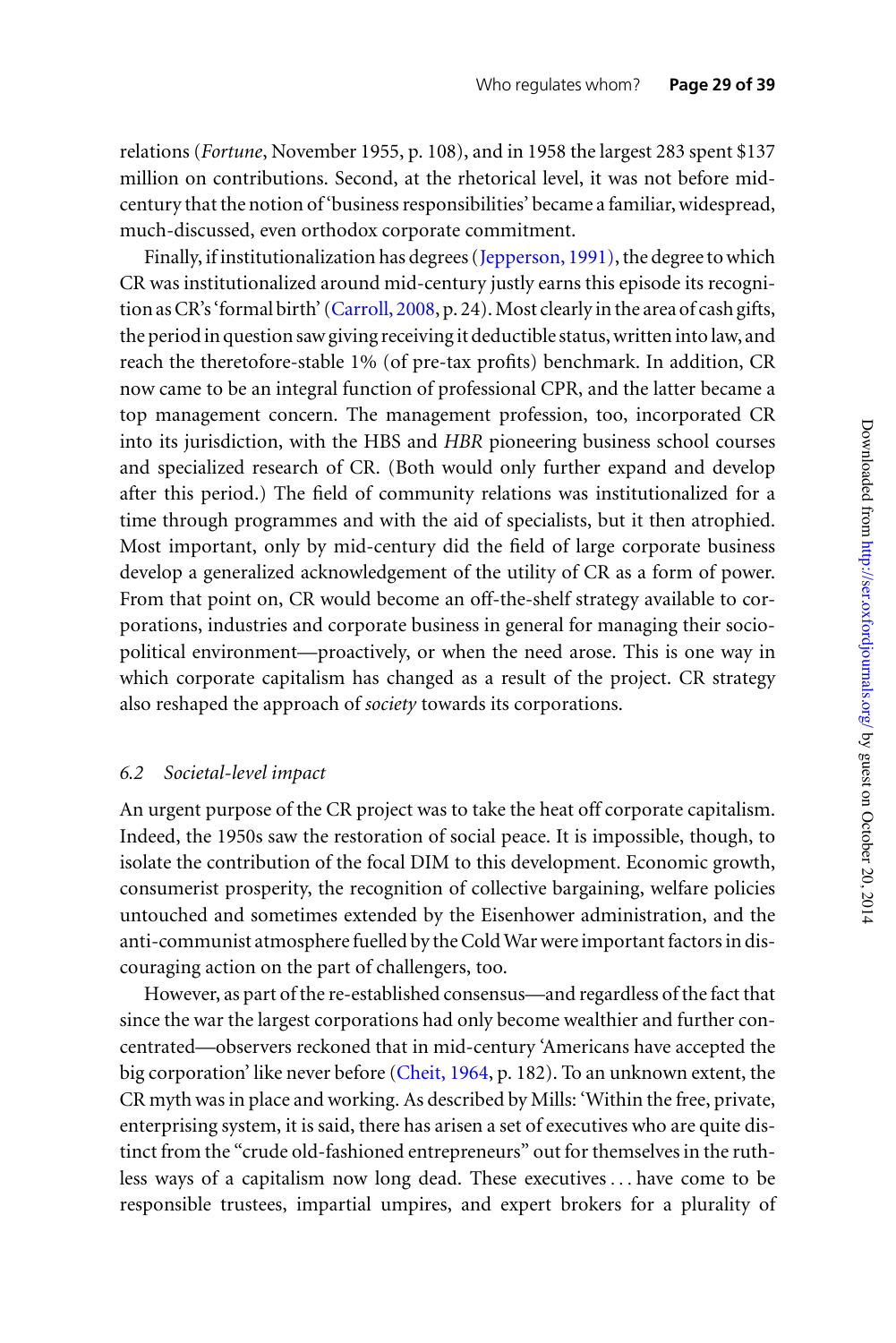economic interests...' [\(1956](#page-36-0), p. 118). Mass media—publicists obviously were seeing to this—were disseminating the myth: 'Where companies were once concerned only with products and payrolls, today's businessman feels that he is a civic leader with a social responsibility to themarket he serves' (Time, 'Civicminded Executives', September 24, 1956). There is reason to believe that the modified corporation succeeded, to some extent, in creating 'a "good" feeling on the part of the community toward industry' (see the quote in p. 28). But this good feeling would not last long—in fact, it survived only until the mid-1960s, when corporate business once again faced a crisis of legitimacy.

The more important goal of the modification, at least from a long-term perspective, was to encourage the substitution of self-regulation for external regulation and of CR for governmental intervention—in other words, to reshape the division of governance labour in society. From the outset, this societal-level objective assumed endorsement on the part of non-business elements, which acknowledge the new role of the firm and decrease their expectations from government. From 1950 to the present, much has happened in the way of turning CR into a 'legitimate expectation' [\(Brammer](#page-33-0) et al., 2012) and a multiparty field, in which both business and society reproduce the CR construct. In the following, I indicate some early developments in this direction.

As we have seen, fundraisers, the Bar, state legislators and the judiciary lent active support to the institutionalization of corporate gifting. These early non-business advocates were motivated either by anti-statism (notably the Bar), the search for resources (notably fundraisers), or both. Fundraisers had been soliciting corporate donations since the 1920s. It is not surprising that these elements were the first to embrace the agenda so comprehensively articulated by the New Jersey court.

Throughout the 1950s, the circle of confirmation expanded to include less obvious elements. Public interest advocates at large were starting (they had never done so before) to call on corporations to assume social responsibility, and not only with checks. For example, concerned about what she saw as an impending crisis in the American educational system, anthropologist Margaret Mead petitioned HBR readers to assume leadership in a radical reform. Expressing the belief that industry 'in many ways is capable of taking a position of leadership in the task of reorienting the training of people to live in this new world' [\(Mead,](#page-36-0) [1958](#page-36-0), p. 23), she proposed that industry send every worker who so desired—as a matter of right and at corporate expense—to obtain secondary education in the field and at a school of the worker's choice. This proposal came to nothing, but the pattern in which society calls upon business rather than government to tackle social problems was emerging.

It should be clear by now that the emergence of activists' direct targeting of cor-porations beginning about 1960 [\(Soule, 2009\)](#page-38-0) had been preceded by the laying of massive corporate groundwork. True, the rise of non-labour grassroots activism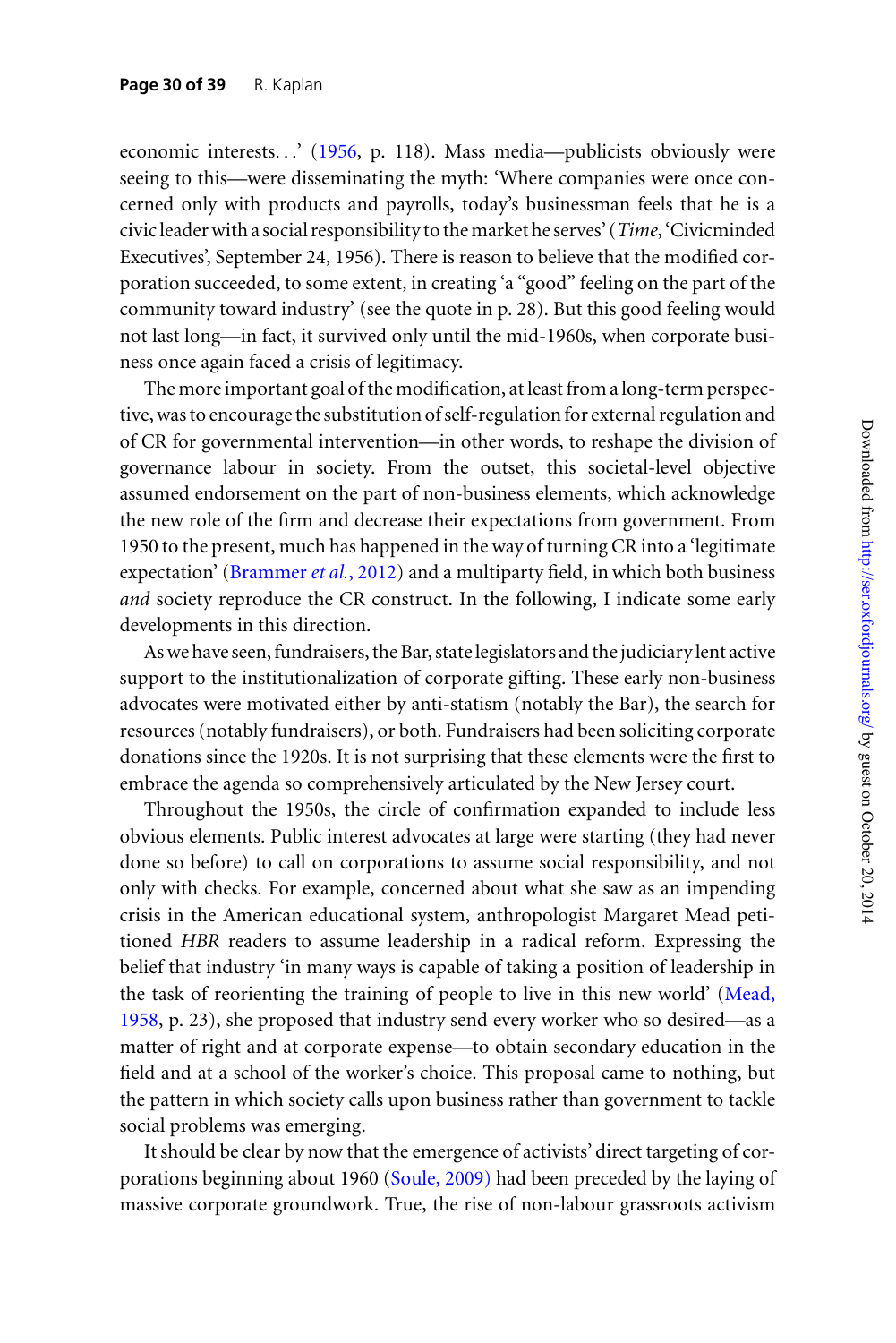since the 1960s was an overdetermined development that, in its own right, would reinforce the trend towards non-state forms of governance. But it is doubtful that unless corporations had been receptive to the notion that they have intrinsic social responsibilities, civil society actors would have tried (let alone succeeded) to force such a notion upon them instead of focussing all their attention on reforming public policy. Corporations were not merely receptive; they invented the concept of CR and had been promoting it for many years, precisely because they wanted to channel social supervision of themselves in that direction. That in the 1960s even challengers were starting to call themselves 'corporate responsibility action groups' and articulate their objectives and methods accordingly ([Anderson,](#page-33-0) [1994\)](#page-33-0) testifies to the societal impact of the focal DIM.

Finally, another early area of impact was the intellectual arena. Prominent contemporary thinkers such as Adolf A. Berle, John K. Galbraith, Edward S. Mason, Carl Kaysen and Howard R. Bowen were incorporating the issue of CR into their discussions. Remarkably, these business community outsider intellectuals did not simply reproduce the business discourse of CR but, rather, developed the notion of CR further through discussions of ways in which it can be systematized and be subjected to extra-business controls (see [Marens, 2008](#page-36-0); [Ireland and Pillay, 2010\)](#page-35-0). For example, in his Social Responsibilities of the Businessman, Bowen's prime objective was to examine the conditions under which business responsibility could be turned from 'business propaganda' into an 'effective', 'reliable' force of social control of business, through 'proper qualification and limitation' and effective 'in-stitutional or legal arrangements' [\(1953](#page-33-0), p. 5, 7). Bowen's book anticipated today's prevailing academic and lay notion of CR as a mechanism of 'civil regulation', that is, the entrance of society into the CR game and its transformation into a 'contested terrain' [\(Levy and Kaplan, 2008\)](#page-35-0).

While the findings above are preliminary, they imply that, in the 1950s and 1960s, CR was beginning to re-emerge as a more dynamic institution that not only inhibits but also redirects the conflict. Society was beginning to develop an appetite for CR or was driven to participate in the CR game for lack of a better alternative. The original designers of the construct, back in the 1940s, could not foresee the emergence of this dynamism. However, its emergence was not inconsistent with their general plan. In contrast, it was, in a sense, perfectly consistent: it further entrenched the privatization of governance. And since the CR discourse was no longer business-exclusive, the distinction between the regulating and the regulated was becoming blurred.

#### 6.3 Who regulates whom today? Towards a historical perspective

This section concludes the article by taking a look at contemporary CR from the perspective of the mid-century episode. Historical continuities cannot be fully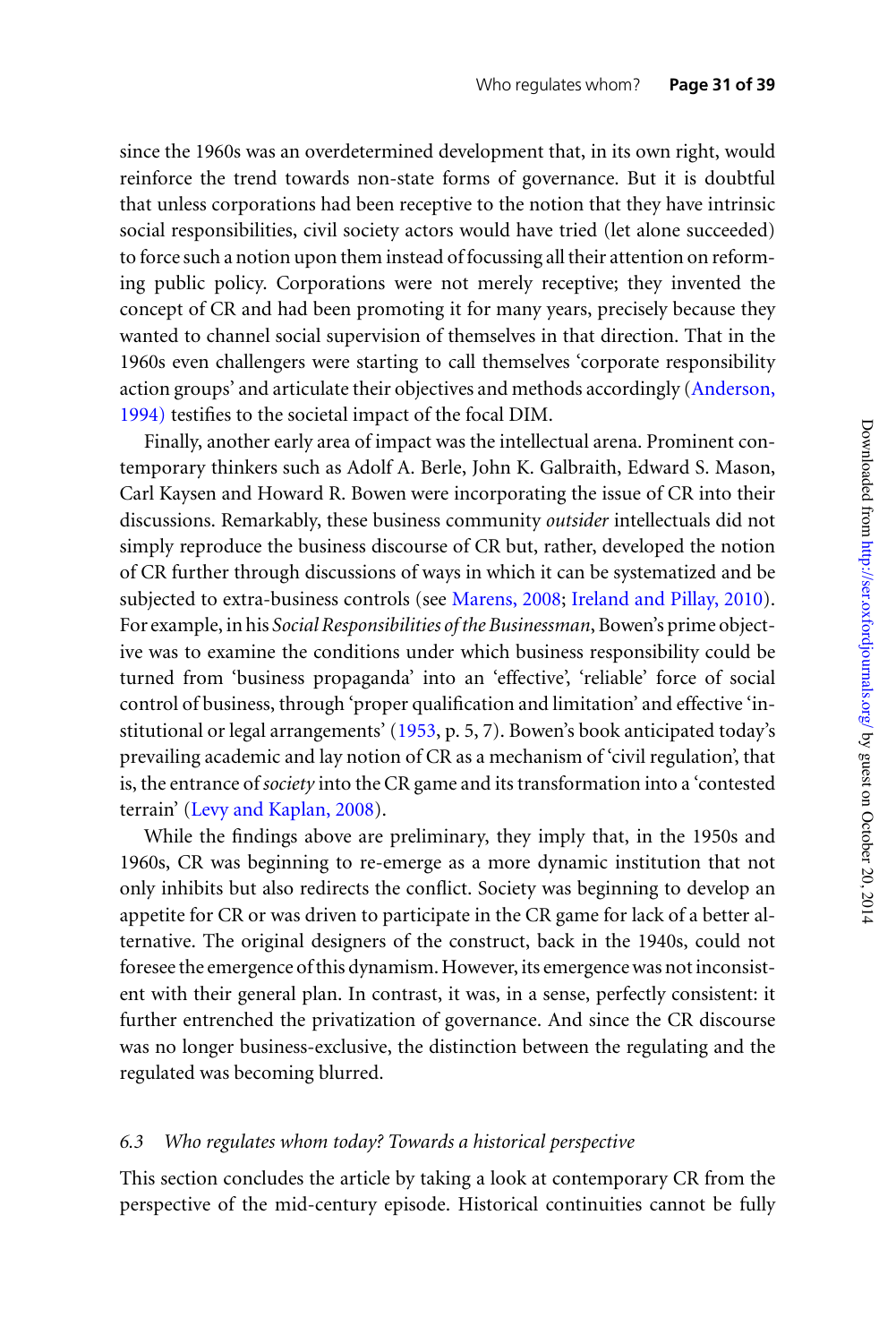established without accounting for the development of the construct in the intervening half-century. Still, a juxtaposition of the two periods might provide a hint about the general historical trajectory taken by it and point to some directions for future research.

An ambiguity persists as to the nature of the line connecting the American history of CR and its present-day, globalized manifestation. Scholars have sensed that the rise of global CR, since about 1990, reflects the diffusion of an originally American model [\(Matten and Moon, 2008](#page-36-0)). To be sure, the substantiation of this hypothesis awaits further inquiry into presumed processes of export-import from the USA to the rest of the world. Meanwhile, the current study reinforces the likelihood that today's CR is indeed an American export and, moreover, that in a sense it is a continuation of the mid-century modification.

While global CR takes different forms in different countries (possibly suggesting processes of institutional translation), the applied model has some universal general features: (a) corporations need to assume/display social responsibility; (b) public interest advocates (be they NGOs, government agencies, conscientious investors or others) generate expectations/pressures on firms to be responsible and (c) to the extent that CR is not completely the initiative of management, it is enforced 'softly', that is, by mechanisms unsupported or loosely supported by public authority. Thanks to these or similar essential features, we can talk about CR as a generic 'mode of governance' [\(Brammer](#page-33-0) et al., 2012).

The current study suggests that these features of the contemporary CR mode, excluding the attempt to institutionalize CR through elaborate mechanisms of soft regulation, were implicit in the design implemented by the mid-century DIP. By moving to expand their role, American corporations sought to encourage the development of public expectations for CR rather than government intervention, while insisting that CR should be applied voluntarily. This design was couched in an ideology of government's role as residual rather than essential to economic ordering—that is, government intervention is basically undesirable and is warranted only if self-regulation fails. Under this set of principles, corporations are compelled to maintain an impression of working social responsibility, and society is eligible to generate pressures for the same. The other side of the coin is that government is expected to reduce its top-down involvement. Has the recent global trend towards privatization of governance not been realizing a quite similar outline?

The recent emergence of CR frameworks hardly challenges this basic scheme. Beginning with Bowen, society-side theorizers and institutional entrepreneurs of CR, suspecting that the original corporate-contained design could not fulfill its promises to society, have made attempts to change it by adding an element of external control to the formula. As of now, however, these efforts have resulted in today's unimpressive mechanisms of soft regulation. In their coverage and rigor, existing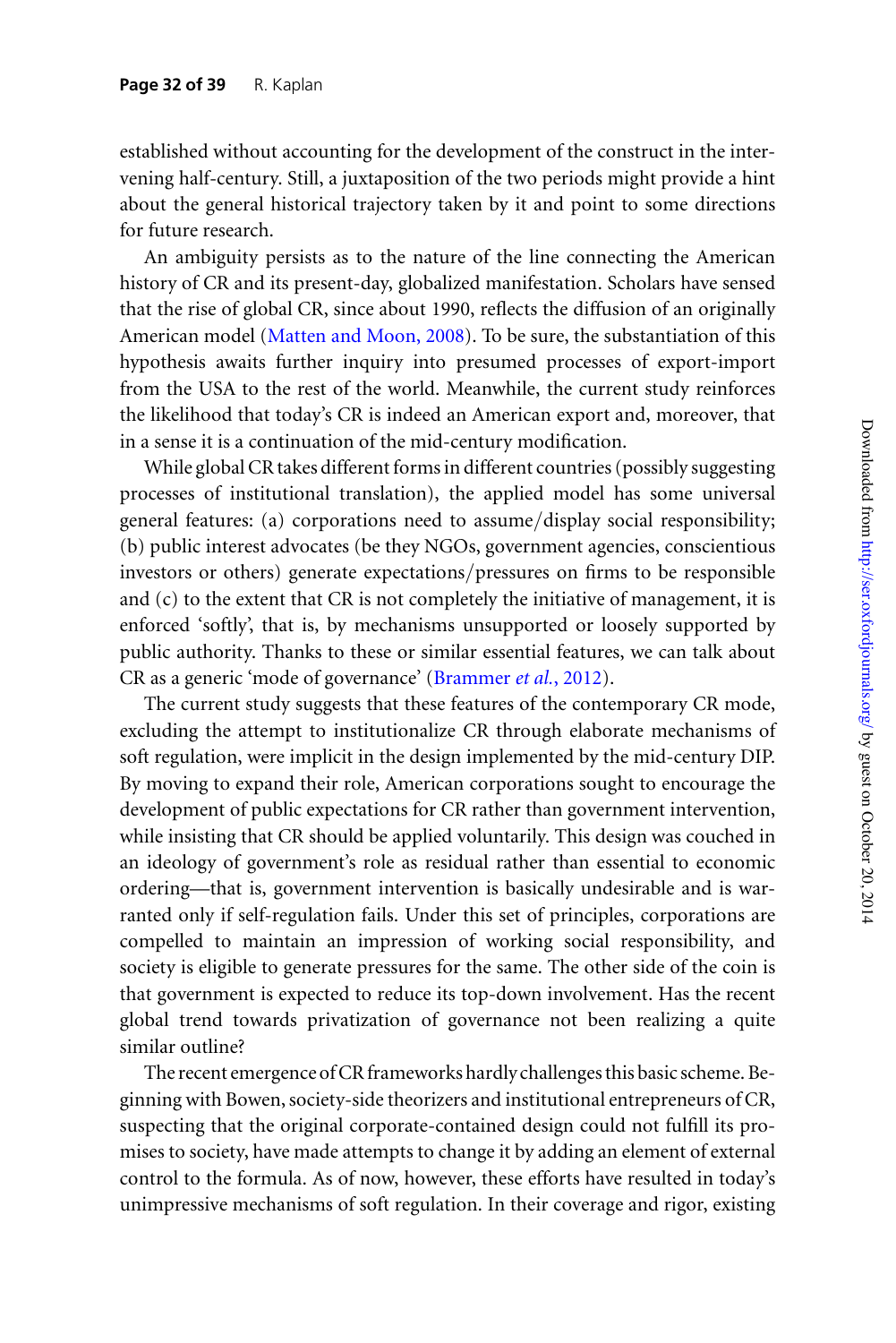<span id="page-32-0"></span>soft regulation mechanisms are but a shadow of what was entailed in Bowen's old blueprints (formulated at a time when the threat of collectivism was still looming, functioning as a leverage). The question of why external formalization, standardization and monitoring of CR have so far not advanced significantly is a crucial one and, indeed, has been asked. Much evidence suggests the existence of an ongoing, effective effort on the part of corporations at *institutional maintenance*. Companies have protected the original design by using various means such as capture of CR frameworks to ensure their laxity (Levy *et al.*[, 2010\)](#page-35-0), placing multistakeholder frameworks in competition with business-led ones [\(Fransen, 2012\)](#page-34-0), or simply ignoring civil regulatory systems. Is there a better explanation for the fact that, historically speaking, society has not achieved much in the struggle over the design of CR?

The general hypothesis set forth here is that civil solicitation/targeting of corporations, by now evolved into CR frameworks, represents society's acceptance of its rolein an institutional design that has been instrumentally exerted by big business. The current article has established that, in the USA of mid-century, corporate social engagements and the intentions and design underlying them created, more than responded to, public expectations for the same, thus setting the stage for the emergence of a privatized mode of governance. Future exploration of subsequent chapters in the story leading to the present—in the USA and in other countries—might examine how dominant the role of business continued to be in stimulating expectations for CR, in constraining alternative strategies for social change, in preventing the transformation of CR itself into a more rigorous mechanism of social control, and in globalizing CR. To put the same question differently, to what extent have non-business interests ever succeeded in acting upon the construct independently from business's political goals and strategy? Whatever findings are generated, such a realist historical-institutional approach can tighten the social-scientific grasp of CR by providing a clearer view of longstanding, by now largely taken-for-granted institutional structures within which present-day business and society dynamics are shaped.

# Acknowledgements

I wish to thank David L. Levy, Alwyn Lim, Daniel Kinderman, Dan Lainer-Vos, Michal Frenkel, Ronen Shamir and three anonymous reviewers for their very helpful criticisms and advice.

# References

Abrams, F.W. (1951) 'Management's Responsibilities in a Complex World', *Harvard Business* Review, 29, 29-34.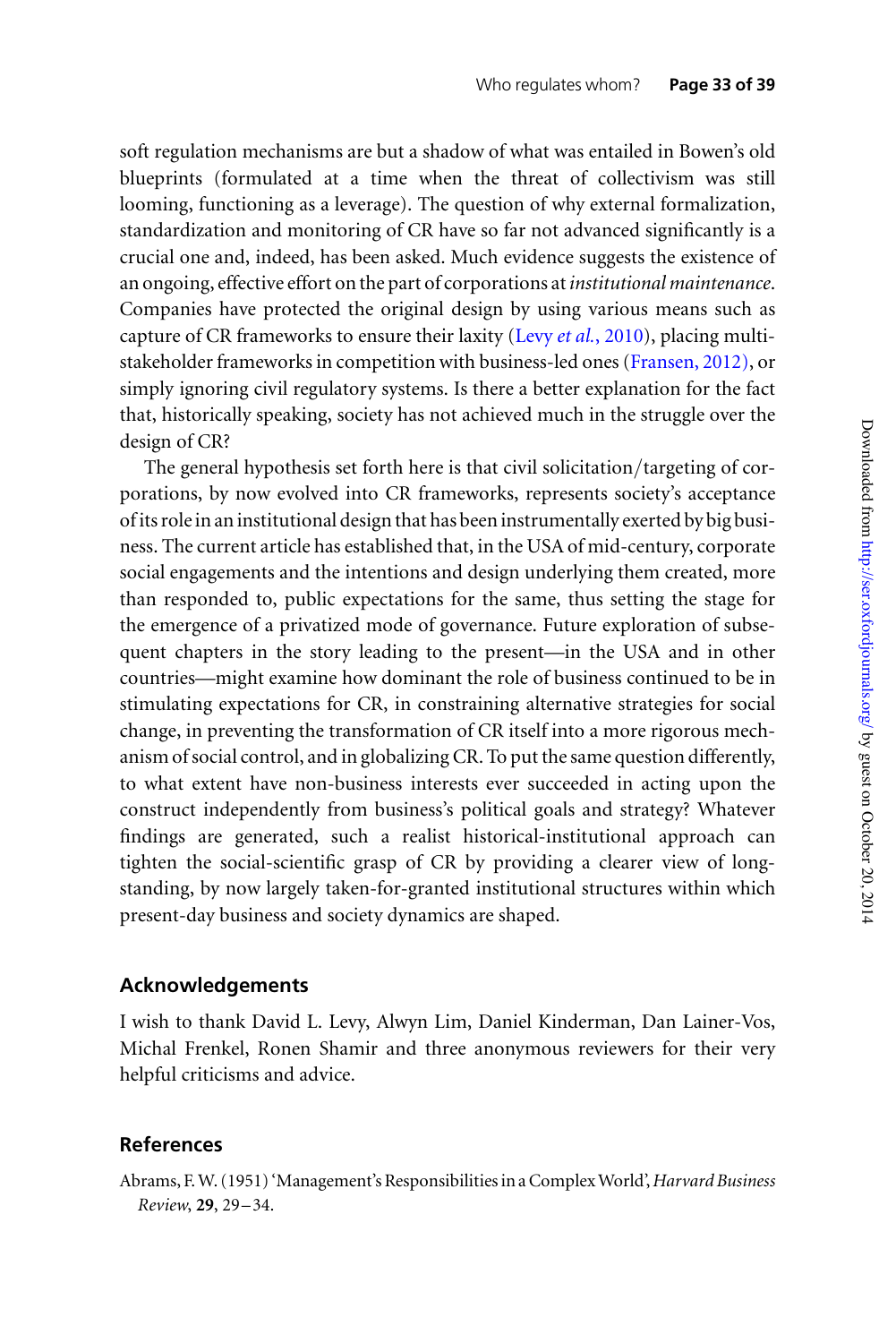- <span id="page-33-0"></span>Anderson, T. H. (1994) 'The New American Revolution: The Movement and Business'. In Farber, D. (ed.) The Sixties: From Memory to History, University of North Carolina Press, pp. 175-205.
- Ballaine, F. K. (1947) 'Businessmen and the Community Forum', Harvard Business Review, 25, 372 –384.
- Barley, S. R. (2007) 'Corporations, Democracy, and the Public Good', Joumal of Management Inquiry, 16, 201.
- Barley, S. R. (2010) 'Building an Institutional Field to Corral a Government: A Case to Set an Agenda for Organization Studies', Organization Studies, 31, 777 –805.
- Benjamin, H. C. (1956) 'Looking Around: Plant-Community Relations', Harvard Business Review, 34, 135 –146.
- Berger, P. L. and Luckmann, T. (1967) The Social Construction of Reality: A Treatise Its the Sociology of Knowledge, Garden City, Anchor Books.
- Berle, A. A. (1948) 'A Liberal Program and Its Philosophy'. In Harris, S. E. and Knopf, A. A. (eds) Saving American Capitalism: A Liberal Economic Program, pp. 40.
- Boltanski, L. and Chiapello, E. (2005) The New Spirit of Capitalism, Verso.
- Boulware, L. R. (1953) 'Big Industry in the Community', Journal of Educational Sociology, 27,  $152 - 59.$
- Bowen, H. R. (1953) Social Responsibilities of the Business Man, Harper & Brothers.
- Bowman, S. R. (1996) The Modern Corporation and American Political Thought, Pennsylvania State University Press.
- Brammer, S., Jackson, G. and Matten, D. (2012) 'Corporate Social Responsibility and Institutional Theory: New Perspectives on Private Governance', Socio-Economic Review,  $10, 3 - 28.$
- Brinkley, A. (1989) 'The New Deal and the Idea of the State'. In Fraser, S. and Gerstle, G. (eds) The Rise and Fall of the New Deal Order, 1930–1980, Princeton University Press, pp. 85.
- Bursk, E. C. (1948) 'Selling the Idea of Free Enterprise', Harvard Business Review, 26, 372 –384.
- Carroll, A. B. (2008) 'The History of Corporate Social Responsibility: Concepts and Practices'. In Crane, A., McWilliams, A., Matten, D., Moon, J. and Siegel, D. (eds) Oxford Handbook of Corporate Social Responsibility, Oxford University Press.
- Carroll, A. B., Lipartito, K. J., Post, J. E. and Werhane, P. H. (2012) Corporate Responsibility: The American Experience, Cambridge University Press.
- Cashore, B., Auld, G. and Newsom, D. (2004) Governing Through Markets: Forest Certification and the Emergence of Non-State Authority, Yale University Press.
- Castells, M. (2007) 'Communication, Power and Counter-Power in the Network Society', International Journal of Communication, 1, 238 –266.
- Cheit, E. F. (1964) 'The New Place of Business'. In Cheit, E. F. (ed.)The Business Establishment, John Wiley & Sons, pp. 152.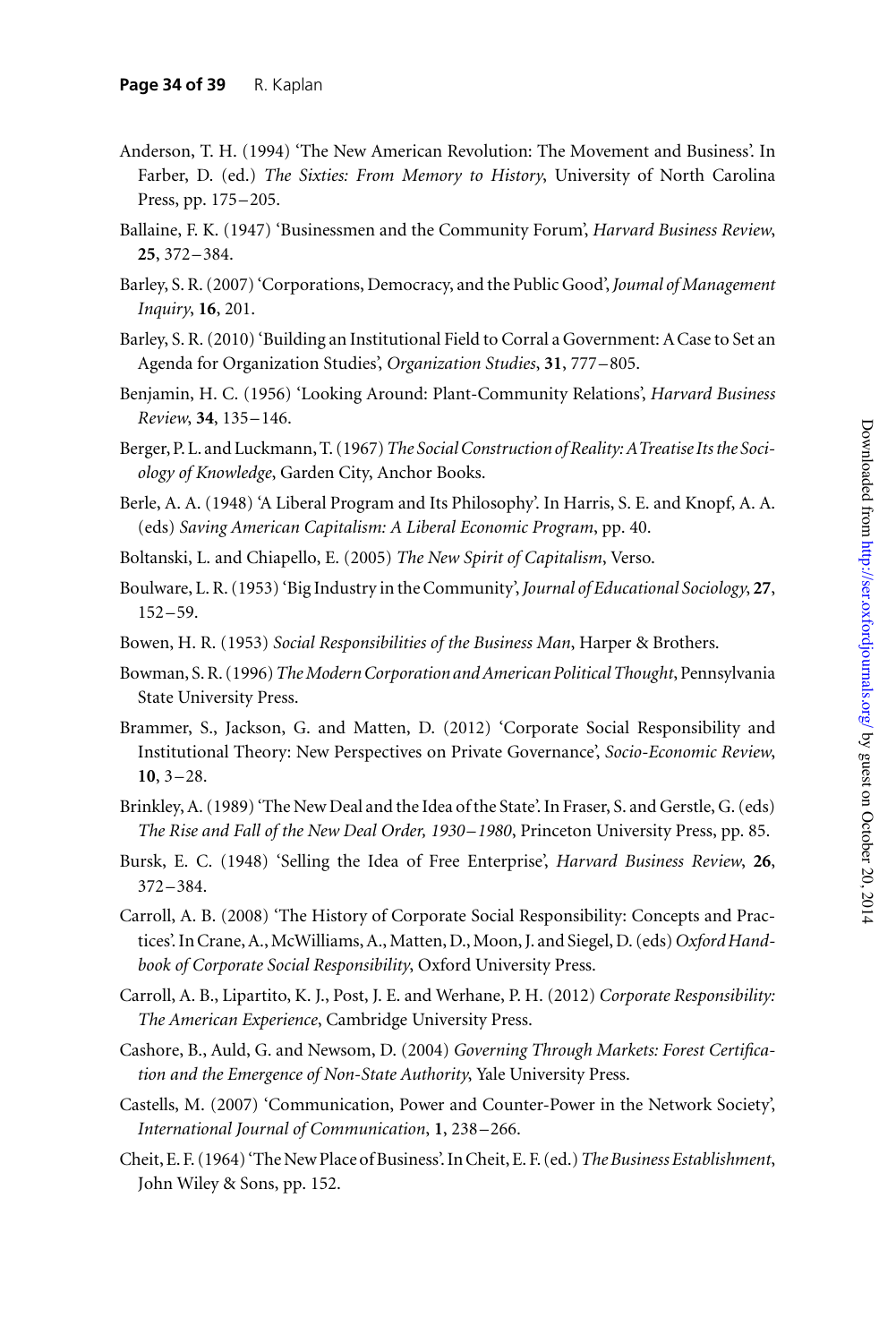- <span id="page-34-0"></span>Cleveland, A. S. (1948) 'NAM: Spokesman for Industry?' Harvard Business Review, 26,  $353 - 371$ .
- Collins, R. M. (1981) The Business Response to Keynes, 1929 –1964, New York, Columbia University Press.
- Courpasson, D. (2013) 'On the Erosion of 'Passionate Scholarship'', Organization Studies, 34, 1243.
- Cutlip, S. M. (1994) The Unseen Power: Public Relations: A History, Routledge.
- David, D. K. (1948) 'Introduction'. In Merrill, H. F. (ed.) Responsibilities of Business Leadership, Harvard University Press.
- David, D. K. (1949) 'Business responsibilities in an Uncertain World', Harvard Business  $Review, 27(supplement), 1-8.$
- David, D. K. (1950) 'The Danger of Drifting', Harvard Business Review, 28, 25–32.
- DiMaggio, P. (1988) 'Interest and Agency in Institutional Theory'. In Zucker, L. G. (ed.) Institutional Patterns and Organizations: Culture and Environment, Ballinger Publishing Company, pp.  $3-21$ .
- DiMaggio, P. J. and Walter, W. P. (1991) 'Introduction'. In Walter, W. P. and DiMaggio, P. J. (eds) The New Institutionalism in Organizational Analysis, Chicago, University of Chicago Press, pp.  $1-38$ .
- Domhoff, G.W. (1978) The Powers That Be: Processes of Ruling-Class Domination in America, Random House.
- Douglas, M. (1986) How Institutions Think, Syracuse University Press.
- Drucker, P. F. (1950) 'Management Must Manage', Harvard Business Review, 28, 80-86.
- Ewen, S. (1996) PR!: A Social History of Spin, New York, Basic Books.
- Fones-Wolf, E. A. (1994) Selling Free Enterprise: The Business Assault on Labor and Liberalism, 1945–1960, University of Illinois Press.
- Fligstein, N. and McAdam, D. (2012) A Theory of Fields, Oxford University Press.
- Fransen, L. (2012) 'Multi-Stakeholder Governance and Voluntary Programme Interactions: Legitimation Politics in the Institutional Design of Corporate Social Responsibility', Socio-Economic Review, 10, 163.
- Frederick, W. C. (2006) Corporation, Be Good!: The Story of Corporate Social Responsibility, Dog Ear Publishing.
- Friedman, M. (1970, September 13) 'The Social Responsibility of Business is to Increase Its Profits', New York Times Magazine, 32-33, 122-126.
- Fry, L. W., Keim, G. D. and Meiners, R. E. (1982) 'Corporate Contributions: Altruistic or for-Profit?' Academy of Management Journal, 23, 94-106.
- Galbraith, J. K. (1954) 'The Defense of Business: A Strategic Appraisal', Harvard Business Review, 32, 37 –43.
- Gardner, B. B. and Rainwater, L. (1955) 'The Mass image of Big Business', Harvard Business Review, 33, 61 –66.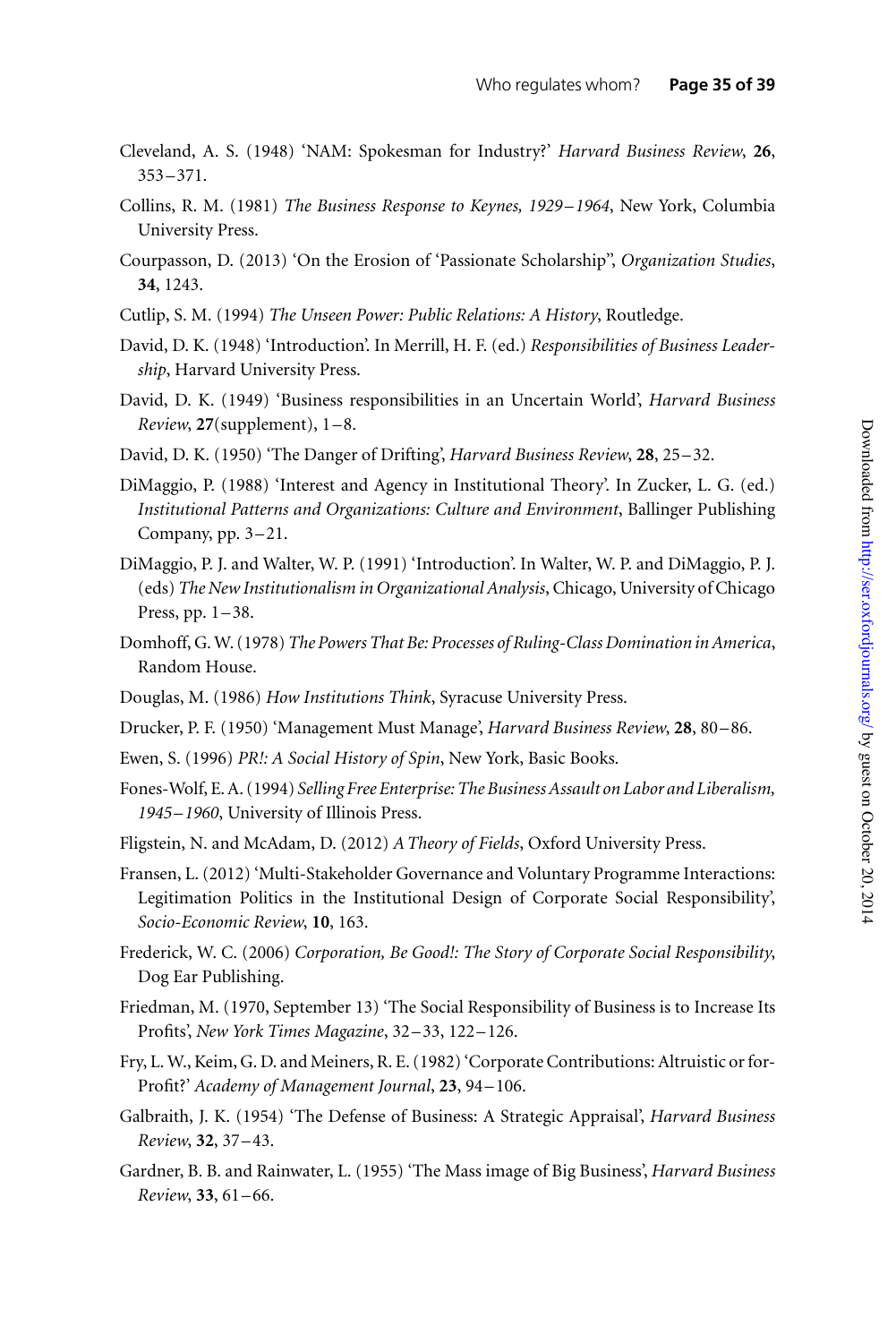- <span id="page-35-0"></span>Gerth, H. H. and Mills, C. W. (1942) 'A Marx for the Managers', Ethics, 52, 200 –215.
- Glover, J. D. (1954) The Attack on Big Business, Harvard University.
- Gras, N. S. B. (1949) 'Leadership, Past and Present', Harvard Business Review, 27, 419 –437.
- Guillen, M. F. (1994) Models of Management, Chicago, Chicago University Press.
- Hartz, L. (1955) The Liberal Tradition in America, Harcourt.
- Heald, M. (1970) The Social Responsibilities of Business: Company and Community, 1900– 1960, The Press of Case Western Reserve University.
- Heilbroner, R. (1985) The Nature and Logic of Capitalism, New York, W. W. Norton & Company.
- Hiebert, R. E. (1966) Courtier to the Crowd: The Story of Ivy Lee and the Development of Public Relations, Iowa State University Press.
- Hinings, C. R. and Greenwood, R. (2002) 'Disconnects and Consequences in Organization Theory?' Administrative Science Quarterly, 47, 411 –421.
- Hinings, C. R., Greenwood, R., Reay, T. and Suddaby, R. (2004) 'Dynamics of Change in Organizational Fields'. In Poole, M. S. and Ven, A. H. V. d. (eds) Handbook of Organizational Change and Innovation, Oxford University Press, pp. 304–323.
- Hoffman, P. G. (1947) 'The Survival of Free Enterprise', *Harvard Business Review*, 25, 21–27.
- Ireland, P. and Pillay, R. G. (2010) 'Corporate Social Responsibility in a Neoliberal Age'. In Utting, P. and Marques, J. C. (eds) Corporate Social Responsibility and Regulatory Governance: Toward Inclusive Development? Palgrave Macmillan.
- Jackson, G. and Apostolakou, A. (2010) 'Corporate Social Responsibility in Western Europe: An Institutional Mirror or Substitute', Journal of Business Ethics, 94, 371-394.
- Jacoby, S. M. (1997) Modern Manors: Welfare Capitalism Since the New Deal, Princeton University Press.
- Janeway, M. (2004) The Fall of the House of Roosevelt, Columbia University Press.
- Jepperson, R. L. (1991) 'Institutions, Institutional Effects, and Institutionalism'. In Powell, W. W. and DiMaggio, P. J. (eds) The New Institutionalism in Organizational Analysis, University of Chicago Press.
- Kinderman, D. (2012) ''Free us up so we can be responsible!' The co-evolution of Corporate Social Responsibility and neo-liberalism in the UK, 1977–2010', Socio-Economic Review,  $10, 29 - 57.$
- Lasswell, H. (1961/1936) Politics: Who Gets What, When, How, The World Publishing Company.
- Levitt, T. (1958) 'The Dangers of Social Responsibility', Harvard Business Review, 36, 51–60.
- Levy, D. and Kaplan, R. (2008) 'CSR as Global Governance: Strategic Contestation in Global Issue Arenas'. In Crane, A., McWilliams, A., Matten, D., Moon, J. and Siegel, D. S. (eds) The Oxford Handbook of Corporate Social Responsibility, Oxford, Oxford University Press.
- Levy, D. L., Brown, H. Z. and de Jong, M. (2010) 'The Contested Politics of Corporate Governance: The Case of the Global Reporting Initiative', Business and Society, 49, 88–115.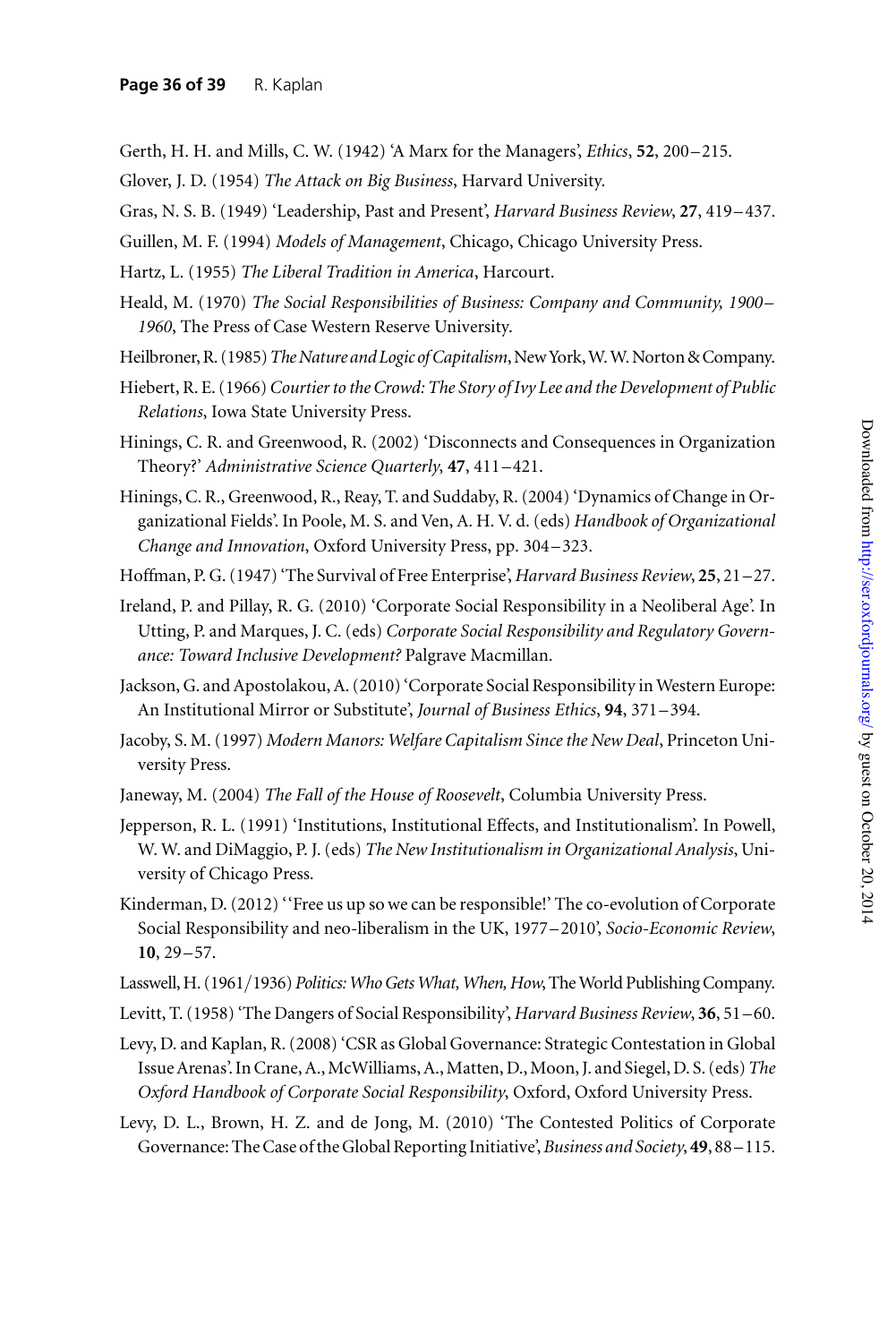- <span id="page-36-0"></span>Lichtenstein, N. (1989) 'From Corporatism to Collective Bargaining: Organized Labor and the Eclipse of Social Democracy in the Postwar Era'. In Fraser, S. and Gerstle, G. (eds) The Rise and Fall of the New Deal Order, 1930–1980, Princeton University Press, pp. 85.
- Lim, A. and Tsutsui, K. (2012) 'Globalization and Commitment in Corporate Social Responsibility : Cross-National Analyses of Institutional and Political-Economy Effects', American Sociological Review, 77, 69 –98.
- Lipschutz, R. D. (with Rowe, J. K.) (2005) Globalization, Governmentality and Global Politics: Regulation for the Rest of Us? Routledge.
- Lundborg, L. B. (1950) Public Relations in the Local Community, Harper & Brothers.
- Marchand, R. (2001) Creating the Corporate Soul: The Rise of Public Relations and Corporate Imagery in America Big Business, The University of California Press.
- Marens, R. (2008) 'Recovering The Past: Reviving the Legacy of the Early Scholars of Corporate Social Responsibility', Journal of Management History, 14, 55 –72.
- Marens, R. (2012) 'Generous in Victory? American Managerial Autonomy, Labour Relations and the Invention of Corporate Social Responsibility', Socio-Economic Review,  $10, 59 - 84.$
- Marens, R. (2013) 'What Comes Around: The Early 20th Century American Roots of Legitimating Corporate Social Responsibility', Organization, 20, 454 –476.
- Markowitz, N. D. (1973) The Rise and Fall of the People's Century: Henry A. Wallace and American Liberalism, 1941–1948, The Free Press.
- Matten, D. and Moon, J. (2008) "'Implicit" and "Explicit" CSR: A Conceptual Framework for a Comparative Understanding of Corporate Social Responsibility', Academy of Management Review, 33, 404 –424.
- Mayer, C. J. (1990) 'Personalizing the Impersonal: Corporations and the Bill of Rights', Hastings Law Journal, 41, 577-590.
- McQuaid, K. (1978) 'Corporate liberalism in the American Business Community, 1920– 1940', Business History Review, 52, 342–368.
- Mead, M. (1958) 'Thinking Ahead: Why Is Education Obsolete?' Harvard Business Review,  $36, 23 - 170.$
- Meriam, R. S. (1948) 'The Question of Controls', Harvard Business Review, 26, 454–467.
- Miller, G. (2009) 'Narrative and Truth in Judicial Opinions: Corporate Charitable Giving Cases', Michigan State Law Review, (Winter), 2009, 831.
- Mills, C. W. (1956) The Power Elite, Oxford University Press.
- Mitchell, N. (1989) The Generous Corporation, Yale University Press.
- Mizruchi, M. S. (2013) The Fracturing of the American Corporate Elite, Harvard University Press.
- Moon, J. and Vogel, D. (2008) 'Corporate Social Responsibility, Government, and Civil Society'. In Crane, A., McWilliams, A., Matten, D., Moon, J. and Siegel, D. S. (eds) The Oxford Handbook of Corporate Social Responsibility, Oxford University Press.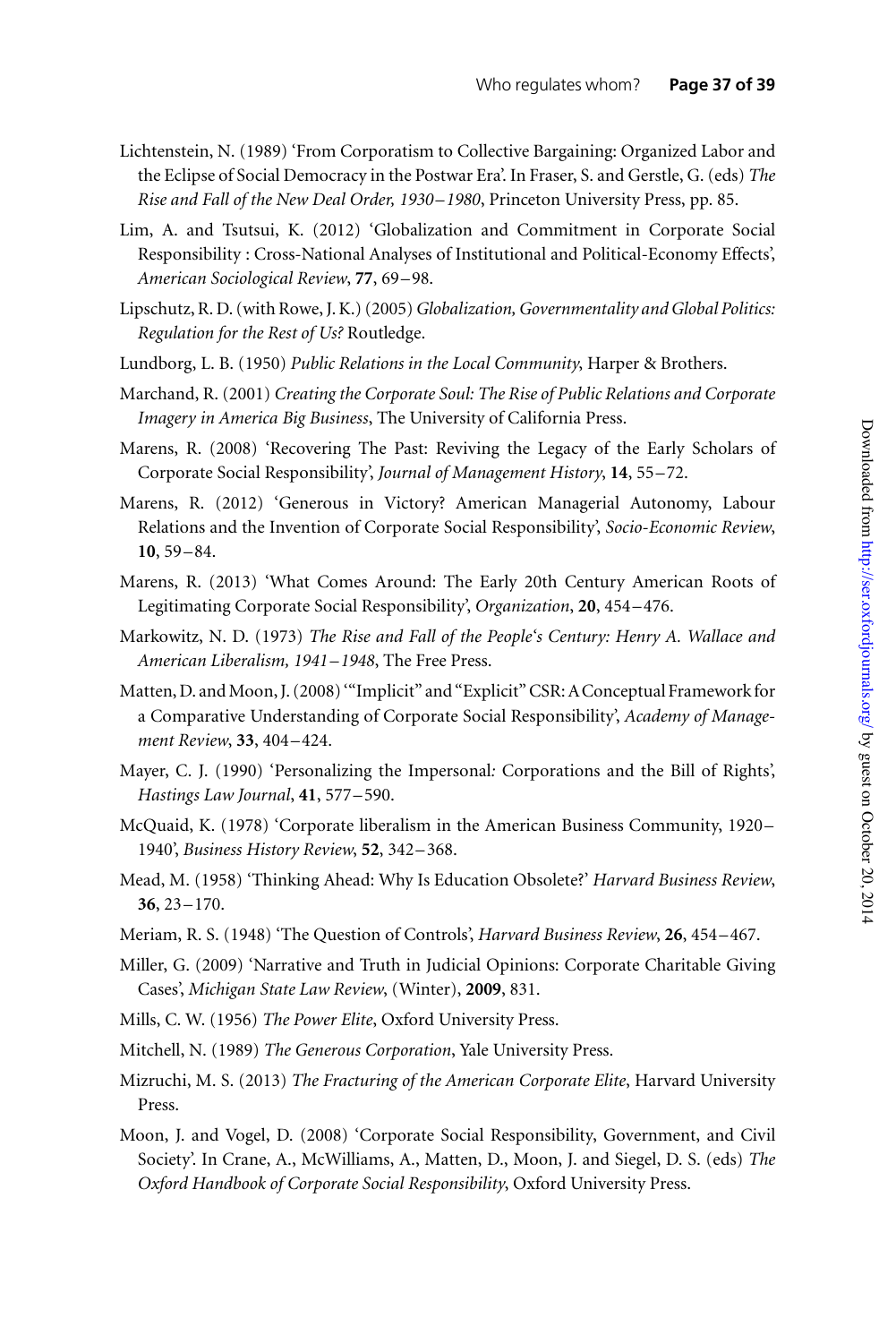- <span id="page-37-0"></span>Munir, K. A. (2011) 'Financial Crisis 2008–2009: What Does the Silence of Institutional Theorists Tell Us?' Journal of Management Inquiry, 20, 114.
- Murphy, D. F. and Bendell, J. (1999) 'Partners in Time? Business, NGOs and Sustainable Development', United Nations Research Institute for Social Development: UNRISD Discussion Paper No. 109.
- Nelson, R. L. (1970) Economic Factors in the Growth of Corporation Giving, National Bureau of Economic Research and Russell Sage Foundation.
- Ohmann, O. A. (1957) 'Search for a Managerial Philosophy', Harvard Business Review, 35,  $41 - 151$ .
- Oliver, C. (1992) 'The Antecedents of Deinstitutionalization', Organization Studies, 13, 563 –588.
- Phillips-Fein, K. (2009) Invisible Hands: The Businessmen's Crusade Against the New Deal, W. W. Norton.
- Polanyi, K. (1944) The Great Transformation: The Political and Economic Origins of our Time, Rineheart and Co.
- Prunty, B. S. (1960) 'Love and the Business Corporation', Virginia Law Review, 46, 467.
- Przeworski, A. (1985) Capitalism and Social Democracy, Cambridge University Press.
- Raucher, A. R. (1968) Public Relations and Business 1920–1929, The Johns Hopkins Press.
- Roper, E. (1949) 'The Public Looks at Business', Harvard Business Review, 27, 165-174.
- Rowe, J. K. (2005) 'Corporate social responsibility as business strategy'. In Lipschutz, R. D. and Rowe, J. K. (eds) Globalization Governmentality and Global Politics: Regulation for the Rest of Us?, Routledge.
- Sabel, C., O'Rourke, D. and Fung, A. (2000) 'Ratcheting Labor Standards: Regulation for Continuous Improvement in the Global Workplace'. KSG Working Paper No. 00-010; Columbia Law and Economic Working Paper No. 185; Columbia Law School, Pub. Law Research Paper No. 01 –21. [http:](http://ssrn.com/abstractp253833)//ssrn.com/[abstractp253833.](http://ssrn.com/abstractp253833)
- Scott, J. (2008) 'Modes of Power and the Re-Conceptualization of Elites', The Sociological Review, 56(1s), 27–43.
- Selekman, B. M. (1958a) 'Is Management Creating a Class Society?' Harvard Business Review,  $36, 37 - 46.$
- Selekman, B. M. (1958b) 'Cynicism and Managerial Morality', Harvard Business Review, 36,  $61 - 71.$
- Shamir, R. (2004) 'The De-Radicalization of Corporate Social Responsibility', Critical Sociology, **30**, 669–689.
- Sharfman, M. (1994) 'Changing Institutional Rules: The Evolution of Corporate Philanthropy, 1883–1953', Business and Society, 33, 236.
- Snow, D. A., Rochford, E. B., Worden, S. W. and Benford, R. D. (1986) 'Frame Alignment Processes, Micromobilization, and Movement Participation', American Sociological Review, 51, 464 –481.